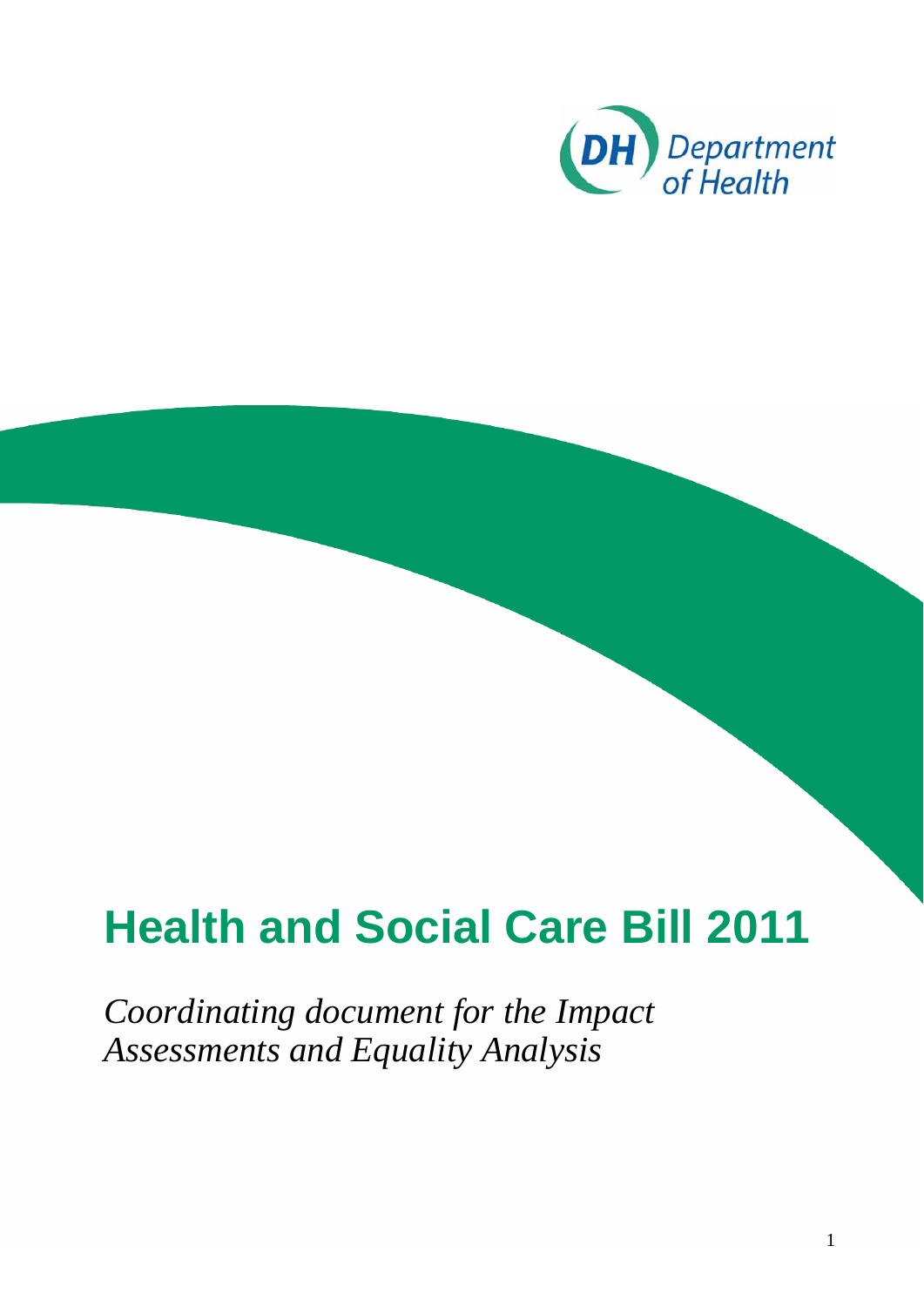|  | DH INFORMATION READER BOX |
|--|---------------------------|
|  |                           |

| <b>Policy</b>                  | Estates                                                                                                                                                                                                                                                                                                                                                                                         |
|--------------------------------|-------------------------------------------------------------------------------------------------------------------------------------------------------------------------------------------------------------------------------------------------------------------------------------------------------------------------------------------------------------------------------------------------|
| HR / Workforce                 | Commissioning                                                                                                                                                                                                                                                                                                                                                                                   |
| Management                     | IM & T                                                                                                                                                                                                                                                                                                                                                                                          |
| Planning /                     | Finance                                                                                                                                                                                                                                                                                                                                                                                         |
| Clinical                       | Social Care / Partnership Working                                                                                                                                                                                                                                                                                                                                                               |
| <b>Document Purpose</b> Policy |                                                                                                                                                                                                                                                                                                                                                                                                 |
| Gateway Reference 16620        |                                                                                                                                                                                                                                                                                                                                                                                                 |
|                                |                                                                                                                                                                                                                                                                                                                                                                                                 |
| <b>Title</b>                   | Coordinating document for the impact assessments and equality analysis                                                                                                                                                                                                                                                                                                                          |
| <b>Author</b>                  | DH/PS&F                                                                                                                                                                                                                                                                                                                                                                                         |
| <b>Publication Date</b>        | 08 Sep 2011                                                                                                                                                                                                                                                                                                                                                                                     |
| <b>Target Audience</b>         | PCT CEs, NHS Trust CEs, SHA CEs, Care Trust CEs, Foundation Trust<br>CEs, Medical Directors, Directors of PH, Directors of Nursing, PCT Chairs,<br>NHS Trust Board Chairs, Special HA CEs, Directors of HR, Directors of<br>Finance, GPs                                                                                                                                                        |
| <b>Circulation List</b>        |                                                                                                                                                                                                                                                                                                                                                                                                 |
| <b>Description</b>             | The Health and Social Care Bill was introduced into Parliament on 19<br>January 2011. The Bill was amended following the Government's listening<br>exercise on the Bill to reflect the changes set out in the Government<br>response to the NHS Future Forum Report (June 2011). The Impact<br>Assessments have been updated to reflect the changes made to the Bill<br>since its introduction. |
| <b>Cross Ref</b>               | Coordinating document for the impact assessments and equality impact<br>assessments                                                                                                                                                                                                                                                                                                             |
| <b>Superseded Docs</b>         | N/A                                                                                                                                                                                                                                                                                                                                                                                             |
| <b>Action Required</b>         | N/A                                                                                                                                                                                                                                                                                                                                                                                             |
| <b>Timing</b>                  |                                                                                                                                                                                                                                                                                                                                                                                                 |
| <b>Contact Details</b>         | Health and Social Care Bill team                                                                                                                                                                                                                                                                                                                                                                |
|                                | Policy Unit / PS&F                                                                                                                                                                                                                                                                                                                                                                              |
|                                | <b>Richmond House</b>                                                                                                                                                                                                                                                                                                                                                                           |
|                                | 79 Whitehall, London                                                                                                                                                                                                                                                                                                                                                                            |
|                                | SW1A 2NS                                                                                                                                                                                                                                                                                                                                                                                        |
|                                | 020 7210 5140                                                                                                                                                                                                                                                                                                                                                                                   |
|                                | http://www.dh.gov.uk/en/Publicationsandstatistics/Publications/PublicationsL<br>egislation/DH_123583                                                                                                                                                                                                                                                                                            |
| <b>For Recipient's Use</b>     |                                                                                                                                                                                                                                                                                                                                                                                                 |
|                                |                                                                                                                                                                                                                                                                                                                                                                                                 |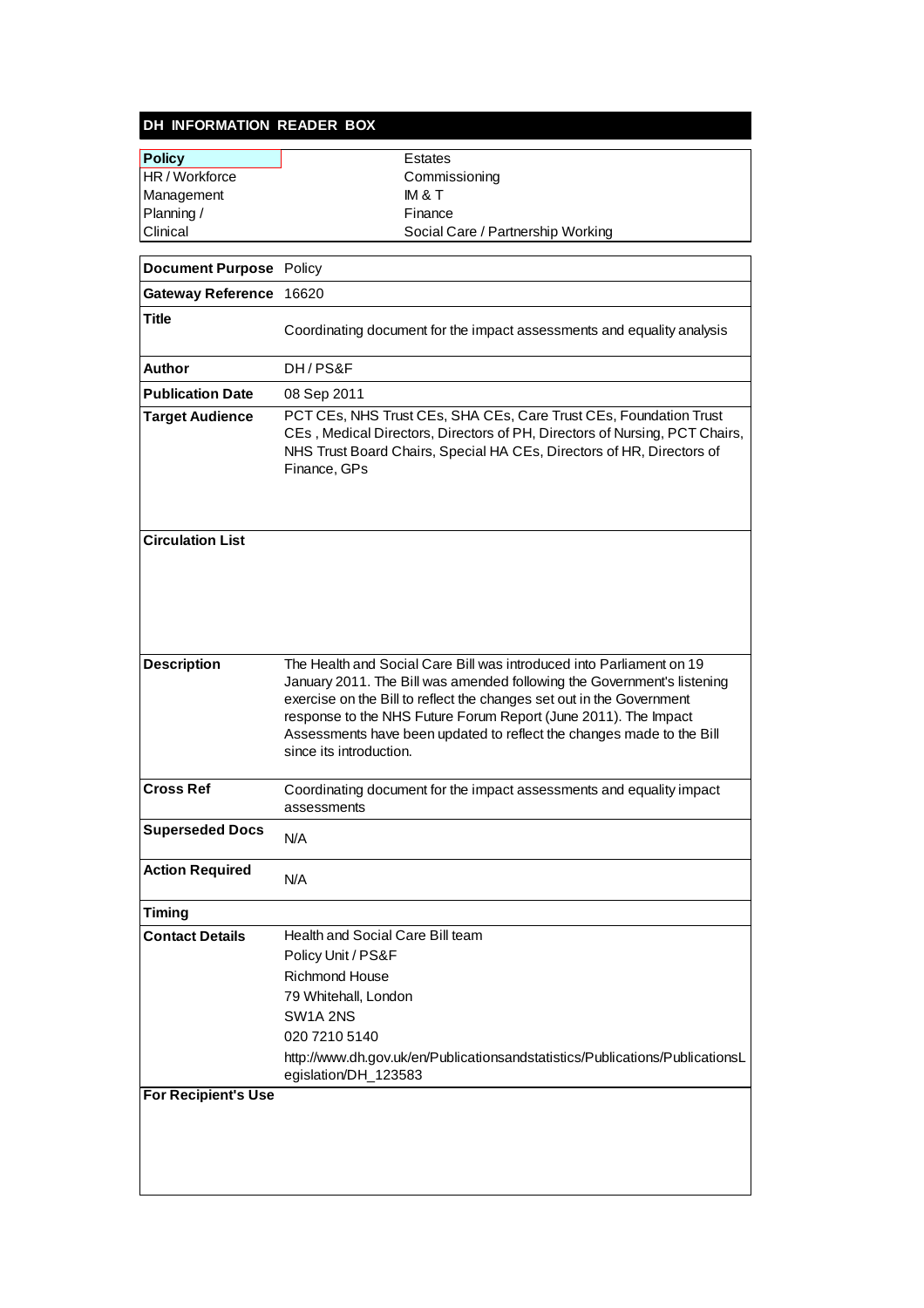## **Coordinating document for Impact Assessments and Equality Analysis for the Health and Social Care Bill**

This document is the Impact Assessment (IA), incorporating the Equality Analysis (EA), for the Health and Social Care Bill as introduced in the House of Lords. This is an update to the versions of the IAs and EAs that were published in January 2011, when the Bill was initially introduced into the House of Commons.

## **Introduction, overview and coordination**

- 1. This document, and its Annexes, assesses the benefits, costs and risks of implementing the policies proposed in the NHS White Paper *Equity and*  Excellence: L[i](#page-60-0)berating the NHS<sup>i</sup> that require primary legislation.
- 2. The proposals set out in the White Paper move the NHS towards a system that puts patients first, where there is a greater focus on outcomes, and professionals and providers have the freedom to innovate and respond to patient needs and aspirations. This is supported by greater accountability to the public and strengthened regulation.
- 3. The White Paper proposals are interlinked and mutually reinforcing. Some require legislation, and are reflected in the provisions of the Bill. Others, notably giving patients greater say, choice and control, the information revolution, and the NHS outcomes framework, have close ties to the policies that require legislation but do not themselves require provisions in the Bill.
- 4. This IA specifically analyses the effects of the policies in the White Paper that require legislation, as well as additional policies that require legislation. It draws links to the other policies proposed in the White Paper, in order to give a more complete picture of the changes to the system, why the Government is seeking to bring about these changes, and how they fit together. It also reflects the changes that the Government has made to its proposals following the recent listening exercise and the report of the NHS Future Forum<sup>[ii](#page-60-1)</sup>.
- 5. This is a final stage IA. It has been informed by the consultations on specific policies<sup>[iii](#page-60-1)</sup> and the White Paper and by the Government's response to the consultation, *Liberating the NHS: Legislative framework and next steps[iv](#page-60-1)*, as well as by the NHS Future Forum report and the Government's response. It also links to the more recent consultation documents on *Greater choice and control*<sup>\*</sup> and An Information Revolution<sup>[vi](#page-60-1)</sup>. It is structured as a single document with six individual IAs, incorporating EAs, in annexes. The rest of the coordinating document is structured as follows:
	- I Description of the current system
	- II The financial case for change
	- III Description of the new system, and links between the policies
	- IV Changes as a result of Parliamentary scrutiny and the NHS Future Forum
	- V Benefits of the changes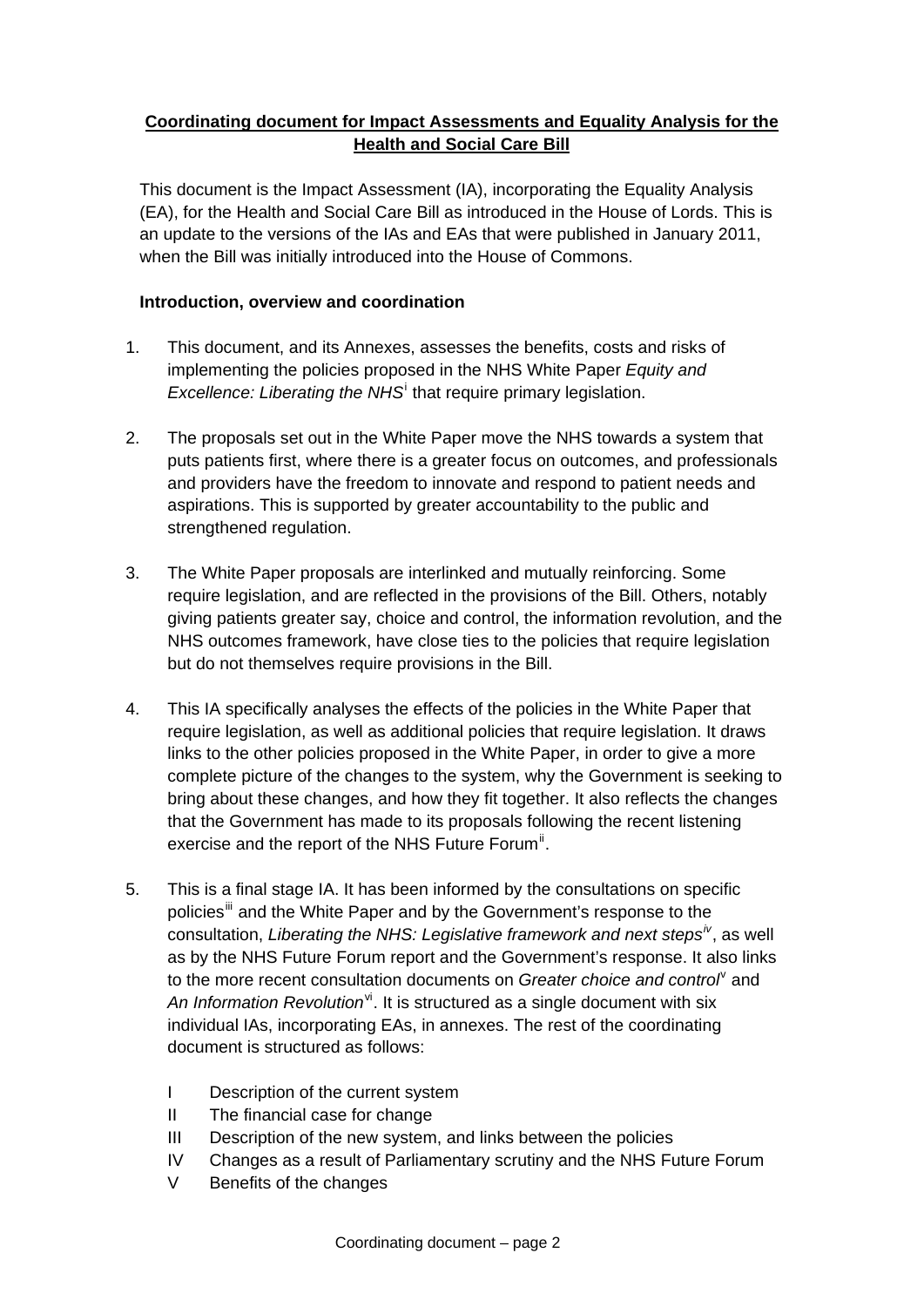- VI Costs and cost-savings of the changes to the structure of the system
- VII Comparison of costs and benefits
- VIII Equality Analysis and action plan
- IX Transition risks
- X Managing the finances in transition
- XI Post-implementation review
- 6. The Annexes are:

|         | Annex A Commissioning for patients (clinical commissioning groups and the<br>NHS Commissioning Board)                                                                                        |
|---------|----------------------------------------------------------------------------------------------------------------------------------------------------------------------------------------------|
|         | Annex B Provider regulation                                                                                                                                                                  |
|         | Annex C Local democratic legitimacy (including the establishment of local                                                                                                                    |
|         | health and wellbeing boards)                                                                                                                                                                 |
| Annex D | HealthWatch                                                                                                                                                                                  |
|         | Annex E Public Bodies (proposals from the Arm's-Length Body Review <sup>vii</sup> that<br>require legislation, and the abolition of the Office of the Health<br>Professions Adjudicatorviii) |
|         | Annex F Public Health Service                                                                                                                                                                |
|         | Annex G Evidence base for the Equality Analysis                                                                                                                                              |
| Annex H | Relationship and read-across to the Bill                                                                                                                                                     |

7. The table below summarises the main changes in figures from the January impact assessment, including brief explanations of the reasons. More information is included to explain these figures within the main document, and within the Appendix to this document that compares all of the sets of figures in more detail.

## **Summary table – main differences in figures**

|                                                            | <b>January</b> | <b>Now</b>           | <b>Explanation</b>                                                                                                 |
|------------------------------------------------------------|----------------|----------------------|--------------------------------------------------------------------------------------------------------------------|
| Total costs of transition (best                            | £1.4bn         | $£1.2bn -$           | Reduced redundancy                                                                                                 |
| estimates)                                                 |                | £1.3bn               | costs                                                                                                              |
|                                                            |                |                      | Reduced estimate of                                                                                                |
| Long-term annual savings                                   | £1.7bn per     | £1.5bn per           | administration                                                                                                     |
| $(from 2014/15$ onwards)                                   | year           | year                 | spending in 2010/11                                                                                                |
|                                                            |                |                      | (the baseline year)                                                                                                |
| Long-term annual admin                                     | £3.4bn         | £3.0bn               | Two-thirds of 2010/11                                                                                              |
| spending (2014/15 onwards)                                 |                |                      | admin spending                                                                                                     |
| Gross savings over the<br>transition $(2010/11 - 2014/15)$ | £5.2bn         | £4.5 $bn$            | Gross savings<br>changes: reduced<br>admin baseline<br>(£600m) and smoother                                        |
| Net savings over the<br>transition $(2010/11 - 2014/15)$   | £3.8bn         | $£3.2bn -$<br>£3.3bn | trajectory for achieving<br>savings (£100m). Net<br>savings changes: as<br>above, plus reduced<br>transition costs |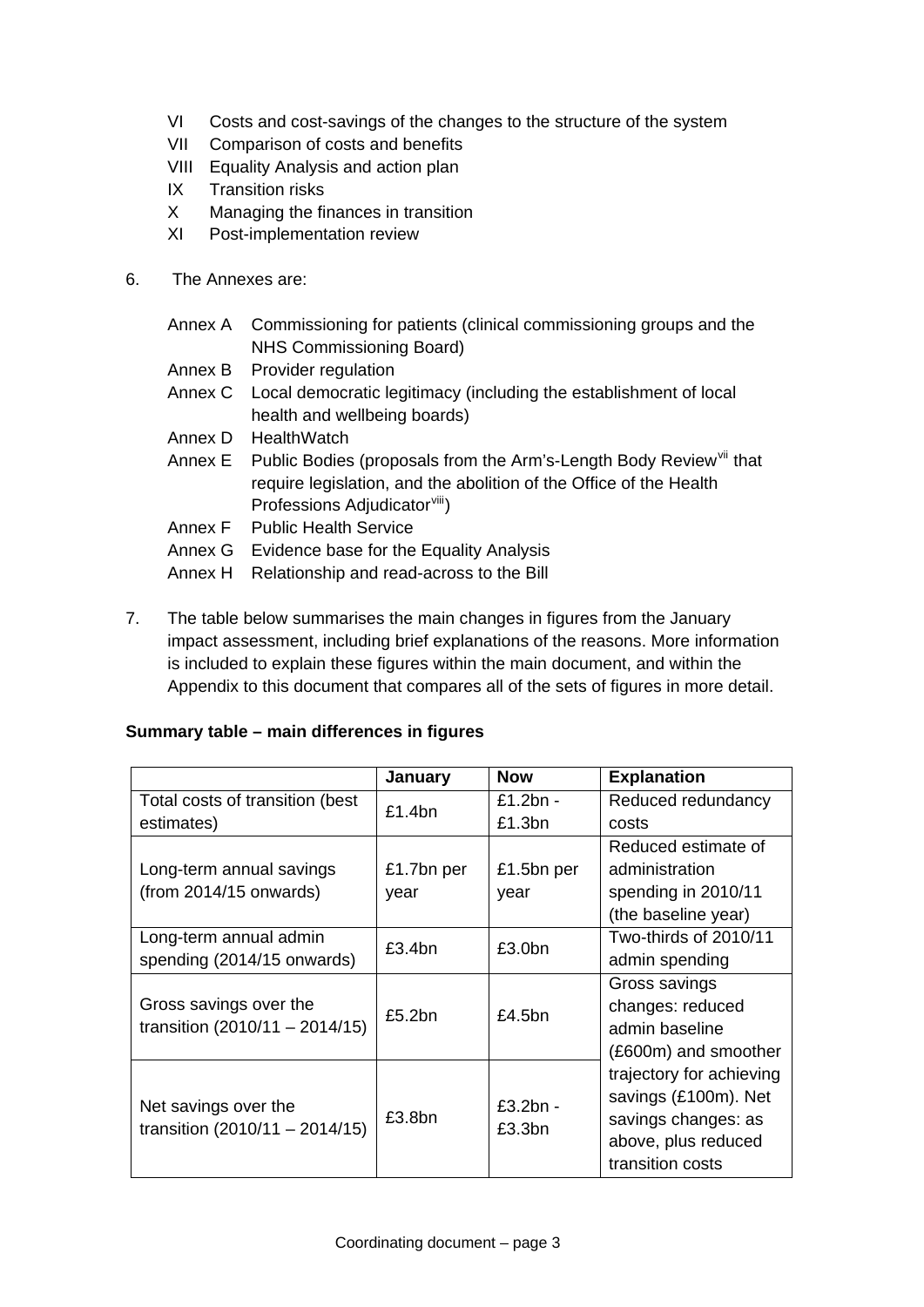- 8. Given the size of the IA and EA for the Bill, and to make it easier for readers to find the relevant parts, this is split into three documents:
	- a. **The coordinating document**: this is this document, which gives an overview of the proposed changes to the system and a summary of the benefits and costs. It also gives the high-level EA, including action plan.
	- b. **The Impact Assessments**: this document is the 6 IAs, split into Annexes A-F as set out in paragraph 6.
	- c. **The Equality Analysis**: this document is the 6 EAs, split into Annexes A-F as set out in paragraph 6. These documents cross-refer to the IAs. There is also an additional Annex which gives a summary of the evidence base.
- 9. There follows a contents page, which covers all three documents. Section XII explains how the IAs and EAs correspond to the Health and Social Care Bill.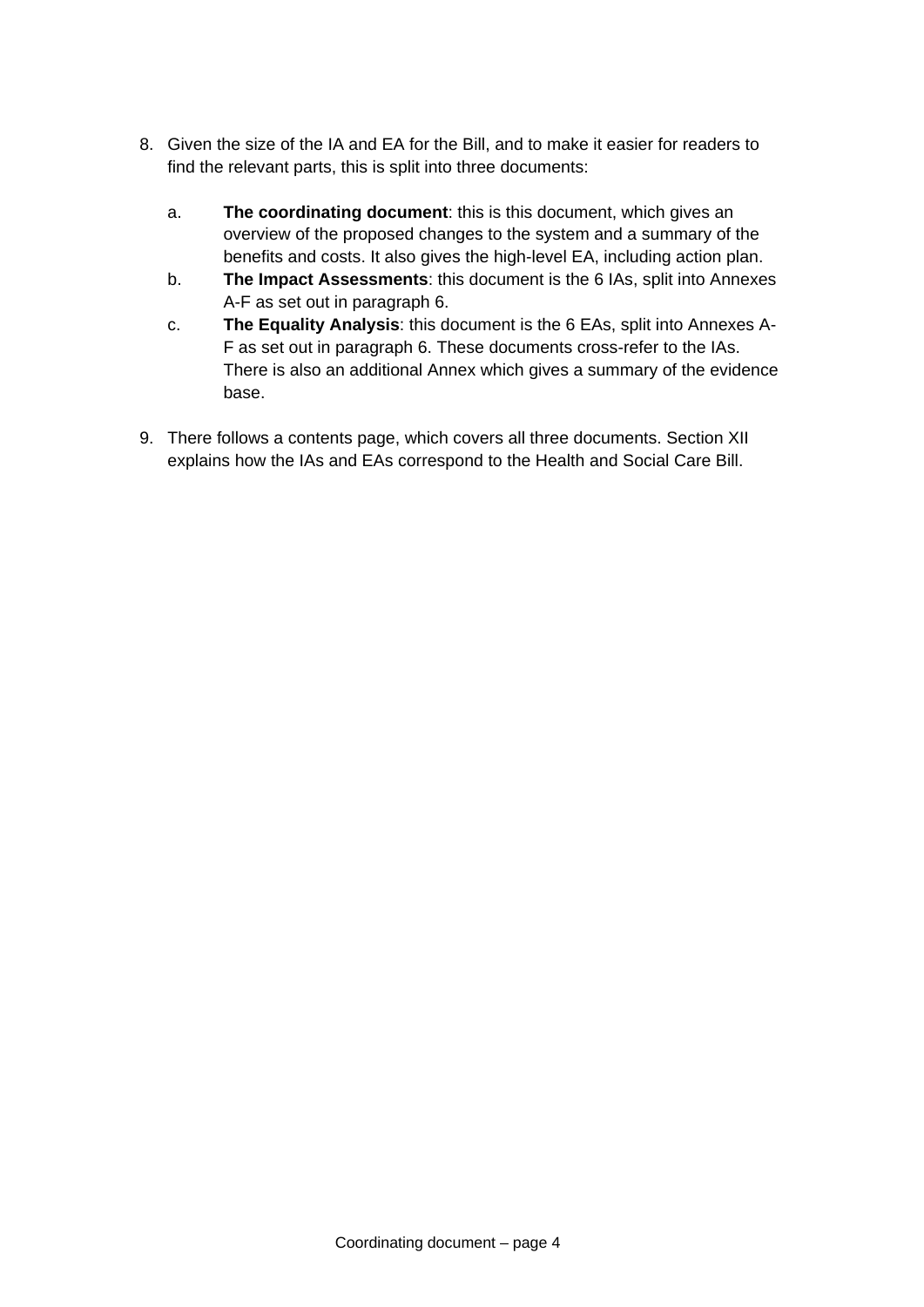## **Contents Page**

|                          | Coordinating document:                                        | Page |
|--------------------------|---------------------------------------------------------------|------|
|                          | These page numbers are preceded by "Coordinating document".   |      |
| I                        | Description of the current system                             | 6    |
| $\mathbf{I}$             | The financial case for change                                 | 7    |
| $\mathbf{III}$           | Description of the new system, and links between the policies | 8    |
| IV                       | Changes as a result of Parliamentary scrutiny and the         |      |
|                          | <b>NHS Future Forum</b>                                       | 12   |
| $\vee$                   | Benefits of the changes                                       | 13   |
| VI                       | Costs and cost-savings of the changes                         | 14   |
| VII                      | Comparison of costs and benefits                              | 21   |
| VIII                     | Equality Analysis and action plan                             | 21   |
| IX                       | <b>Transition risks</b>                                       | 40   |
| X                        | Managing the finances in transition                           | 42   |
| XI                       | Post-implementation review                                    | 42   |
| XII                      | How the IAs and EAs link to the legislation                   | 46   |
| Appendix                 | Differences in figures                                        | 54   |
| <b>Impact Assessment</b> |                                                               |      |
|                          | These page numbers are numbers only.                          |      |

|         | <b>THE COUPLE OF STRAIN STRAIN SERVICE STRAIN</b> |     |
|---------|---------------------------------------------------|-----|
| Annex A | Commissioning for patients                        | 3   |
| Annex B | Regulating providers                              | 30  |
| Annex C | Local democratic legitimacy                       | 69  |
| Annex D | <b>HealthWatch</b>                                | 92  |
| Annex E | <b>Public bodies</b>                              | 114 |
| Annex F | Public health                                     | 161 |

#### **Equality Analysis**

- Annex A Commissioning for patients
- Annex B Regulating providers
- Annex C Local democratic legitimacy
- Annex D HealthWatch
- Annex E Public bodies
- Annex F Public health
- Annex G Evidence base for Equality Analysis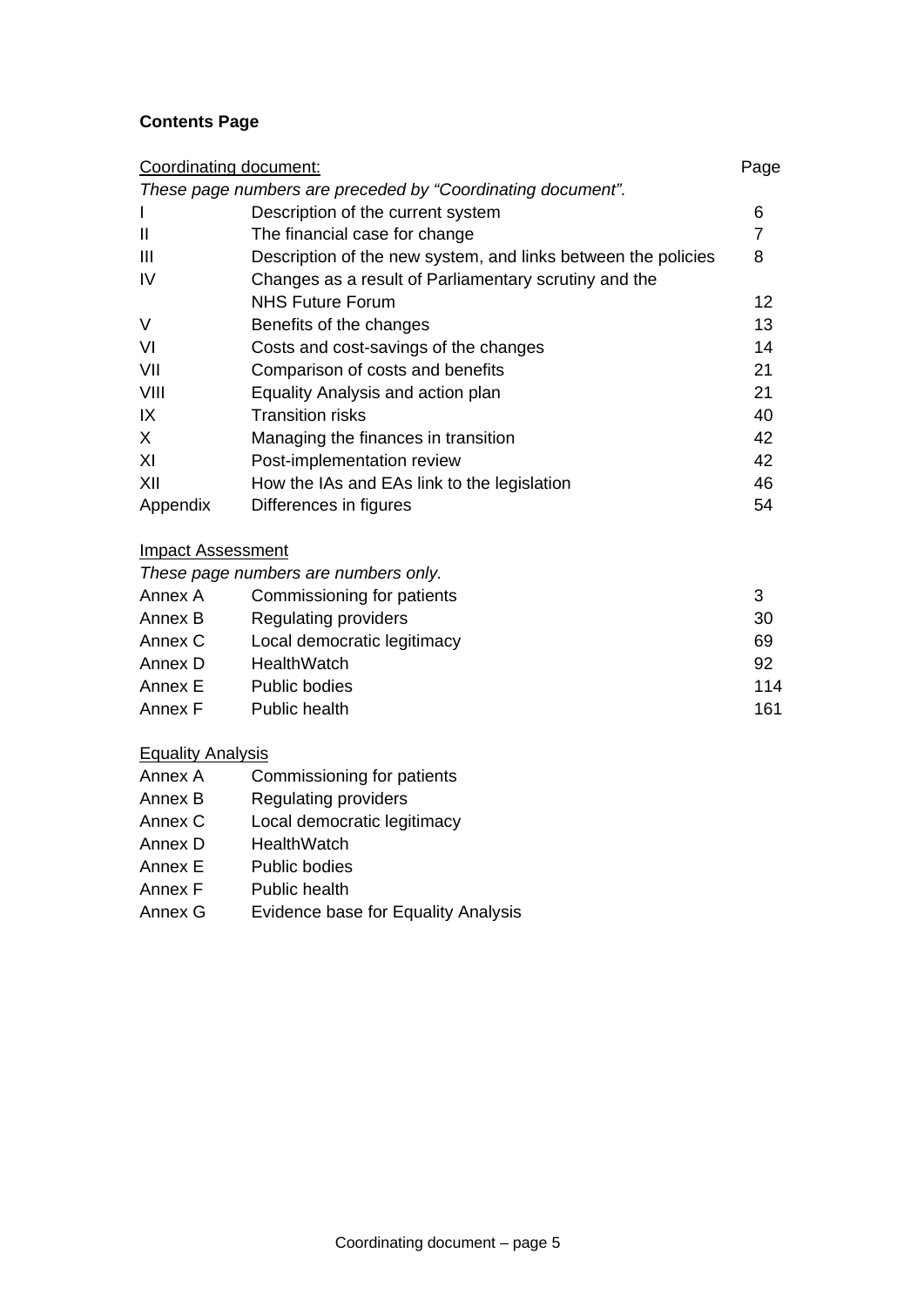### **I Description of the current system**

- 10. As the White Paper said, at its best, the NHS is world class. The people who work in the NHS are among the most talented in the world, and some of the most dedicated public servants in the country. Other countries seek to learn from the UK's comprehensive system of general practice, and its role providing continuity of care and coordination. The NHS has an increasingly strong focus on evidencebased medicine, supported by internationally respected clinical researchers with funding from the National Institute for Health Research, and the National Institute for Health and Clinical Excellence (NICE). Other countries admire NHS delivery of immunisation programmes. Our patient participation levels in cancer research are the highest in the world.<sup>[ix](#page-60-1)</sup>
- 11. However, compared to other countries, the NHS has achieved relatively poor outcomes in some areas. For example, rates of mortality amenable to healthcare<sup>[x](#page-60-1)</sup>, rates of mortality for some respiratory diseases and some cancers<sup>[xi](#page-60-1)</sup>, and some measures of stroke<sup>[xii](#page-60-1)</sup> have been amongst the worst in the developed world<sup>[xiii](#page-60-1)</sup>. In part, this is due to differences in underlying risk factors, which is why public health needs more focus. Nevertheless, international evidence also shows the NHS has much further to go on managing care more effectively. For example, the NHS has high rates of acute complications of diabetes and avoidable asthma admissions<sup>[xiv](#page-60-1)</sup>; the incidence of MRSA infection has been worse than the European average $x$ ; and venous thromboembolism causes 25,000 avoidable deaths each year $^{xvi}$  $^{xvi}$  $^{xvi}$ .
- 12. The NHS also scores relatively poorly on being responsive to the patients it serves. It lacks a genuinely patient-centred approach, and too often, patients are expected to fit around services, rather than services around patients. Healthcare outcomes are personal to each of us. The outcomes each person experiences reflect the quality of our interaction with the professionals that serve us.  $^{xvi}$  But, compared to other sectors, healthcare systems are in their infancy in putting the experience of the user first, and have barely started to realise the potential of patients as joint providers of their own care and recovery. While progress has been made in making the NHS patient-led, this has been relatively limited.<sup>[xviii](#page-60-1)</sup>
- 13. This is compounded by a democratic deficit within the NHS. Local communities have very little input into decisions about the priorities of the local health economy, and many people lack a strong collective voice. While Local Involvement Networks (LINks) and the Joint Strategic Needs Assessments have helped to link health organisations more closely to their local areas, this could go further. This is already happening in some places $x$ <sup>ix</sup>, but it is not systematic and the current structure of the health system does not serve to promote it.
- 14. Alongside this, commissioning decisions are often made at a level that is removed from patients, with limited input from them or the healthcare professionals that know them best. Services are therefore not truly tailored to their needs and aspirations, nor is there always effective coordination between different health services, and between health and social care. This can in turn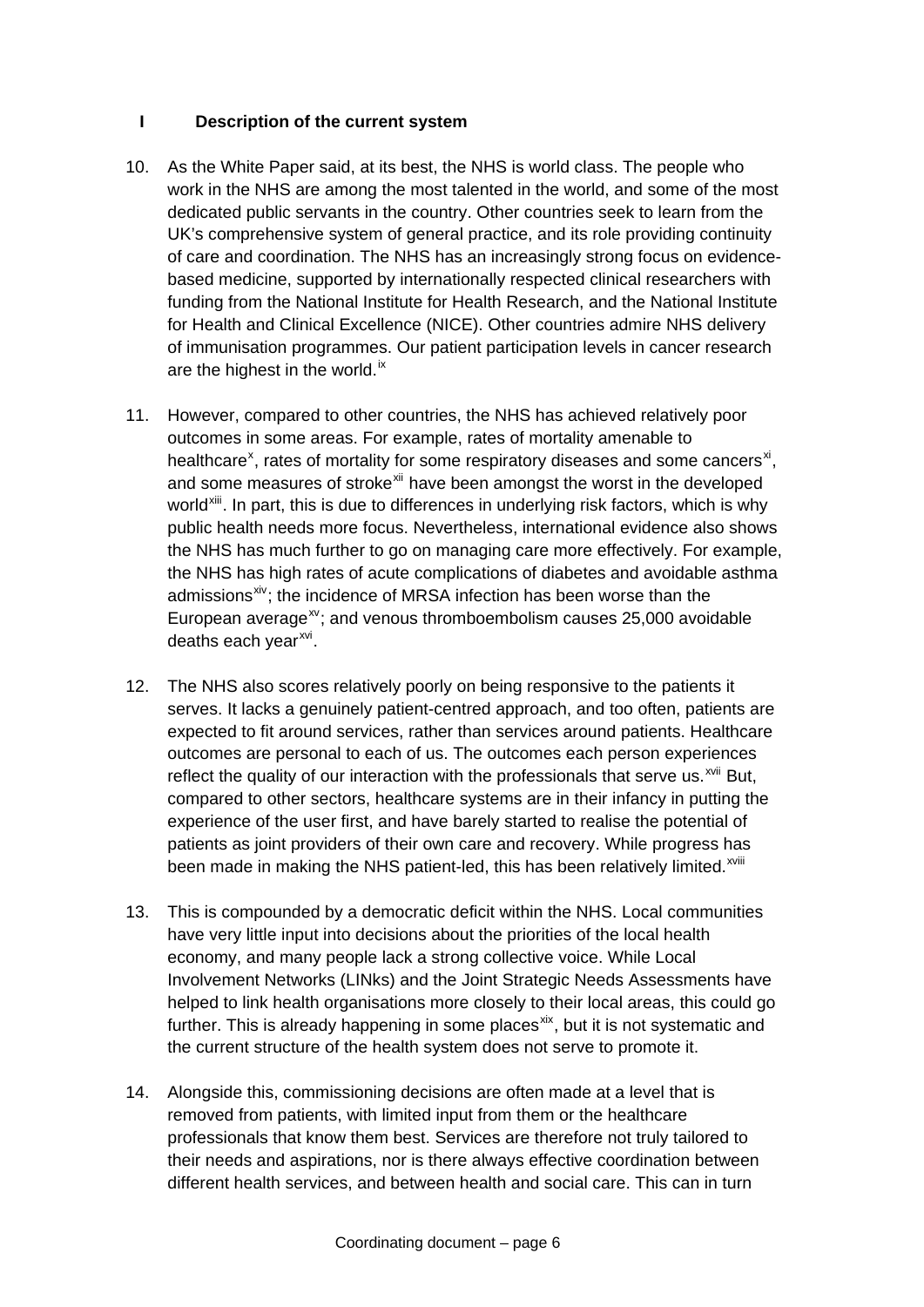lead to fragmented care, poorer outcomes and lower levels of patient satisfaction.<sup>xx</sup> Primary care professionals coordinate much of the care that people receive, and yet they are not primarily responsible for the commissioning of services. Changing this will help to ensure that patients receive the right treatment for them. Promoting greater integration will help to join up services for people, which is likely to improve outcomes.

- 15. Providers also have little incentive at present to respond to patients' wishes, or to increase the quality of their services, partly because the current system does not promote efficiency or quality to their fullest potential. For example, people have some choice around provider for elective treatment, but this is limited in scope, has not expanded as far as it could, and, at present, is a relatively low-powered incentive for providers to change their behaviour. That is partly because of the lack of systematic information about the quality of providers that can be used by clinicians, patients and the public. Combined with choice being relatively limited, this means that most providers can be confident that the number of patients they treat during a year, and hence their income, will not be strongly correlated with the quality of the services they provide. There are therefore limited financial incentives to ensure they are offering high quality services that meet patients' preferences.<sup>[xxi](#page-60-1)</sup>
- 16. The information above is a brief summary of some of the challenges that currently exist within the system – more information about these, and how the proposed policy changes aim to overcome them, is included within the individual Annexes.

### **II The financial case for change**

- 17. All of the problems described here represent structural challenges associated with the current system, that mean that care is not as good, or as efficient, as it could be. Alongside this, the next few years present a major funding challenge. The increase in resources available to frontline health services will, in the absence of modernisation, be more than offset by increasing demand for health care, and it is likely that this will become increasingly unsustainable. The proposed modernisation of the NHS aims to strengthen existing incentives in the system for more effective and more efficient care, to help meet the future funding challenge.
- 18. NHS funding will rise by £12.5bn over the next four years. However, the demand for services and the costs of providing them will grow more rapidly, meaning that the NHS needs to deliver up to £20bn of efficiency improvements to re-invest in meeting those demands and improving the quality of services.
- 19. These demand pressures are likely to continue over the medium-term and are attributable to several factors:
	- Demographic pressures people both living longer generally, and living longer with long-term conditions;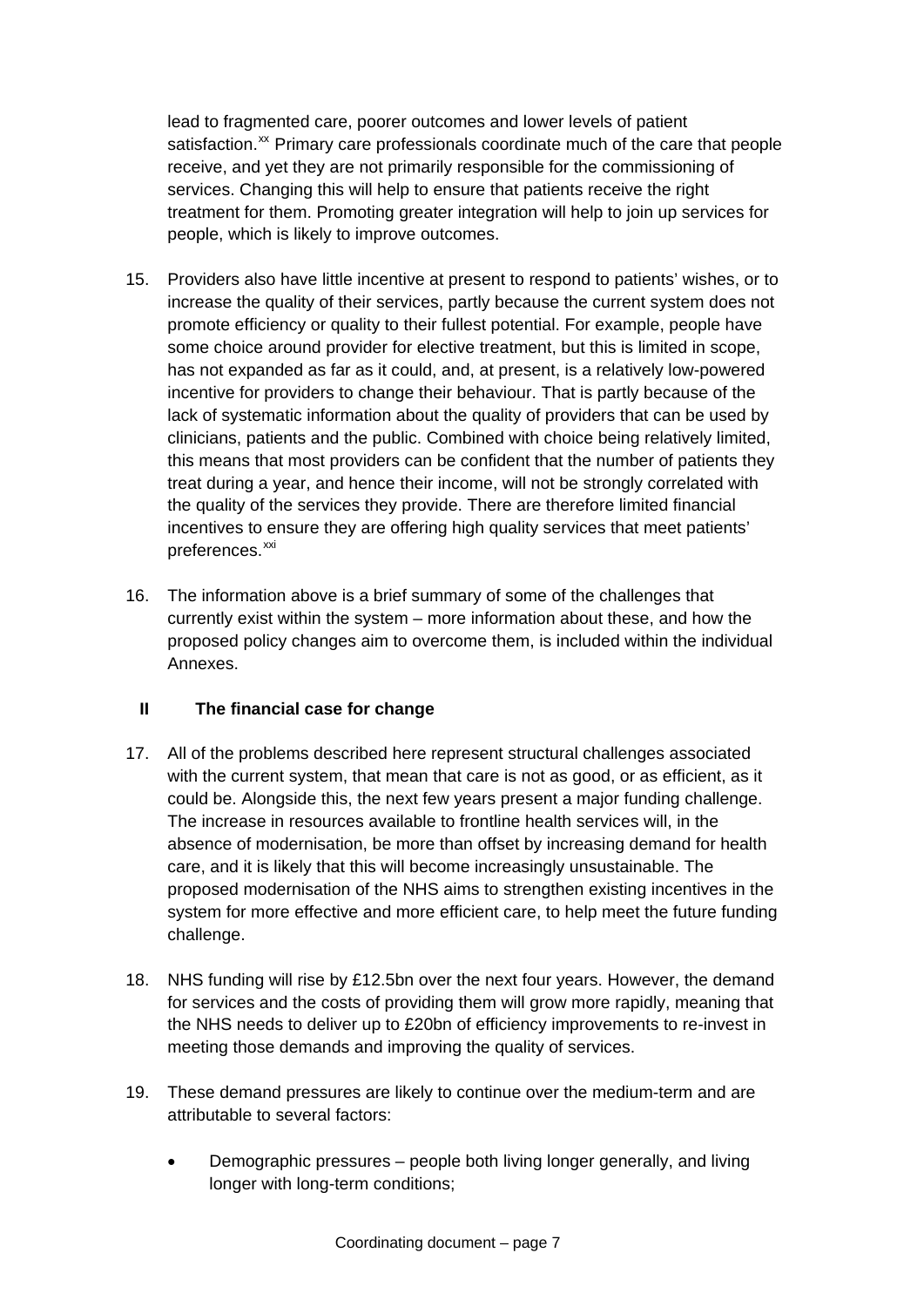- Medical advances and new technology commentators in the US have estimated that approximately half of the growth in health spending is due to technological change, which tends to both lower thresholds for treatment and increase the capacity for more intensive interventions (though it is difficult to disentangle this effect from rising patient expectations); and
- Rising expectations of what the NHS should do backed up by international evidence that as people get richer, they tend to spend a greater proportion of their income on health and care.<sup>[xxii](#page-60-1)</sup>
- 20. All of this is good news for the country people are living longer, and there is increasing scope to keep people alive through advances in medical technology and the public expectation that this should happen. Nevertheless, this means that the pressure on the NHS budget is increasing and illustrates clearly the need to make efficiency savings through the Quality, Innovation, Productivity and Prevention (QIPP) challenge, reinforced through the proposed modernisation.
- 21. To help address this, the Government has committed to reducing the costs of administrative spending by one-third, in order to free up resources for frontline services. The NHS and the Department of Health must therefore look through the entire system to see where functions could be done more efficiently, or could be removed entirely. There are a number of parts to this, covering the functions of the Department of Health, Strategic Health Authorities (SHAs), Primary Care Trusts (PCTs) and Arm's-Length Bodies (ALBs).<sup>[xxiii](#page-60-1)</sup> The reforms proposed within the White Paper act as the mechanism for achieving these reductions.

#### **III Description of the new system, and links between the policies**

- 22. The White Paper set out a vision for the NHS that aims to rectify the problems outlined above and within the individual Annexes. These policies build, in an evolutionary way, on what is already in the system, so that the NHS:
	- is genuinely centred on patients and carers;
	- achieves quality and outcomes that are among the best in the world;
	- refuses to tolerate unsafe and substandard care;
	- eliminates discrimination and reduces inequalities in care;
	- puts clinicians in the driving seat and sets hospitals and providers free to innovate, with stronger incentives to adopt best practice;
	- is more transparent, with clearer accountabilities for quality and results;
	- gives citizens a greater say in how the NHS is run;
	- is less insular and fragmented, and works much better across boundaries, including with local authorities and between hospitals and practices;
	- is more efficient and dynamic, with a radically smaller national, regional and local bureaucracy; and
	- is put on a more stable and sustainable footing, free from frequent and arbitrary political interference.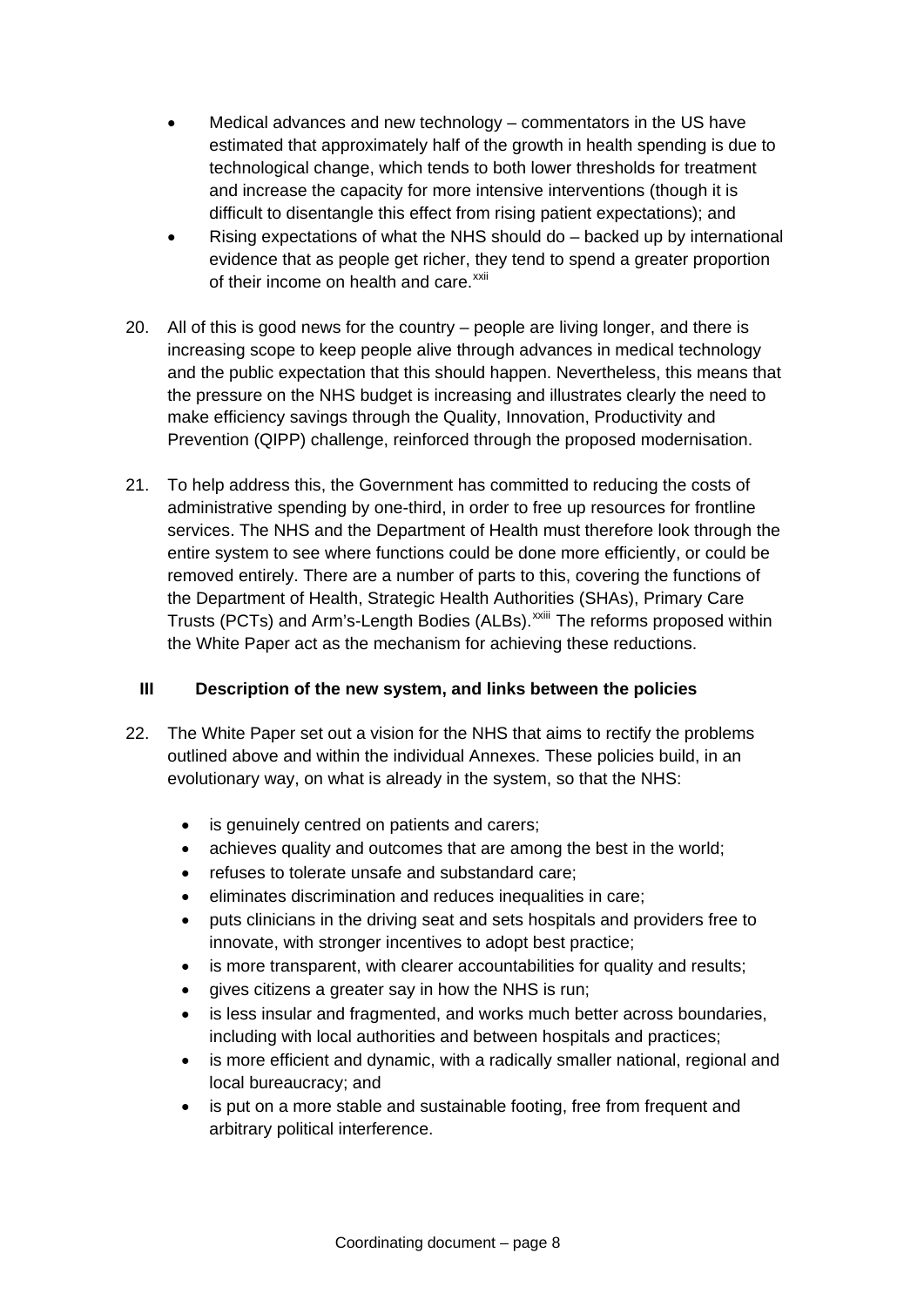- 23. The policies proposed in the White Paper and the Bill will put patients at the heart of the NHS, giving patients, carers and the public a stronger collective voice, greater choice and control, and more involvement in decisions about their care, supported by an information revolution that aims to transform how information is provided. They will bring about a greater focus on improving outcomes, so that the NHS focus on what matters most to patients: high quality care. They will also empower clinicians, free providers and professionals from bureaucracy and central control and make NHS services more accountable to patients and communities. Removing unnecessary layers of bureaucracy will simplify the existing structure of the NHS, driving efficiency in the short-term and helping to ensure that the NHS is both sustainable and self-improving in the longer-term.
- 24. Patients and the public often want more choice and involvement in decisions about their care, and there is evidence to suggest that giving patients more control over decisions about their care can both improve health outcomes and satisfaction with services, and reduce costs.<sup>[xxiv](#page-60-1)</sup> For this to work effectively, patients will need access to high quality, accessible information and appropriate advice and support. *Liberating the NHS: the legislative framework and next steps* and the consultations on *An Information Revolution* and *Greater choice and control* set out proposals for how shared decision-making, extending choice and control and the information revolution could come together to give the patient more input into decisions about their care. While these policies do not require legislation and are subject to ongoing consultations, they are integral to the proposed modernisation.
- 25. These policies recognise that the knowledge of the individual can be invaluable when making decisions about the care that the person receives. The healthcare professional may well know about a person's health condition, but patients know more about themselves and their preferences. Putting individuals at the heart of the decision-making process, and providing them with the information about the choices that are available to them, is therefore aimed at improving health outcomes, raising levels of satisfaction with services and potentially also reducing costs.
- 26. This is already happening to an extent, with choice of provider already being available for patients referred by their GP. As discussed above, however, there is considerable scope to extend choice further, with the aim of giving people more control about their care and increasing incentives in the system for providers to respond through providing services that people want, that benefit them and that are of high quality.
- 27. Alongside this, there will be a cultural shift throughout the NHS away from performance management against process targets and towards a focus on delivering better outcomes for people. The first step to achieving this is the introduction of the NHS Outcomes Framework. This sets out the outcomes for which the Secretary of State for Health is accountable to Parliament, and the NHS Commissioning Board is accountable to the Secretary of State. It will help to drive improved outcomes and will also increase transparency within the NHS.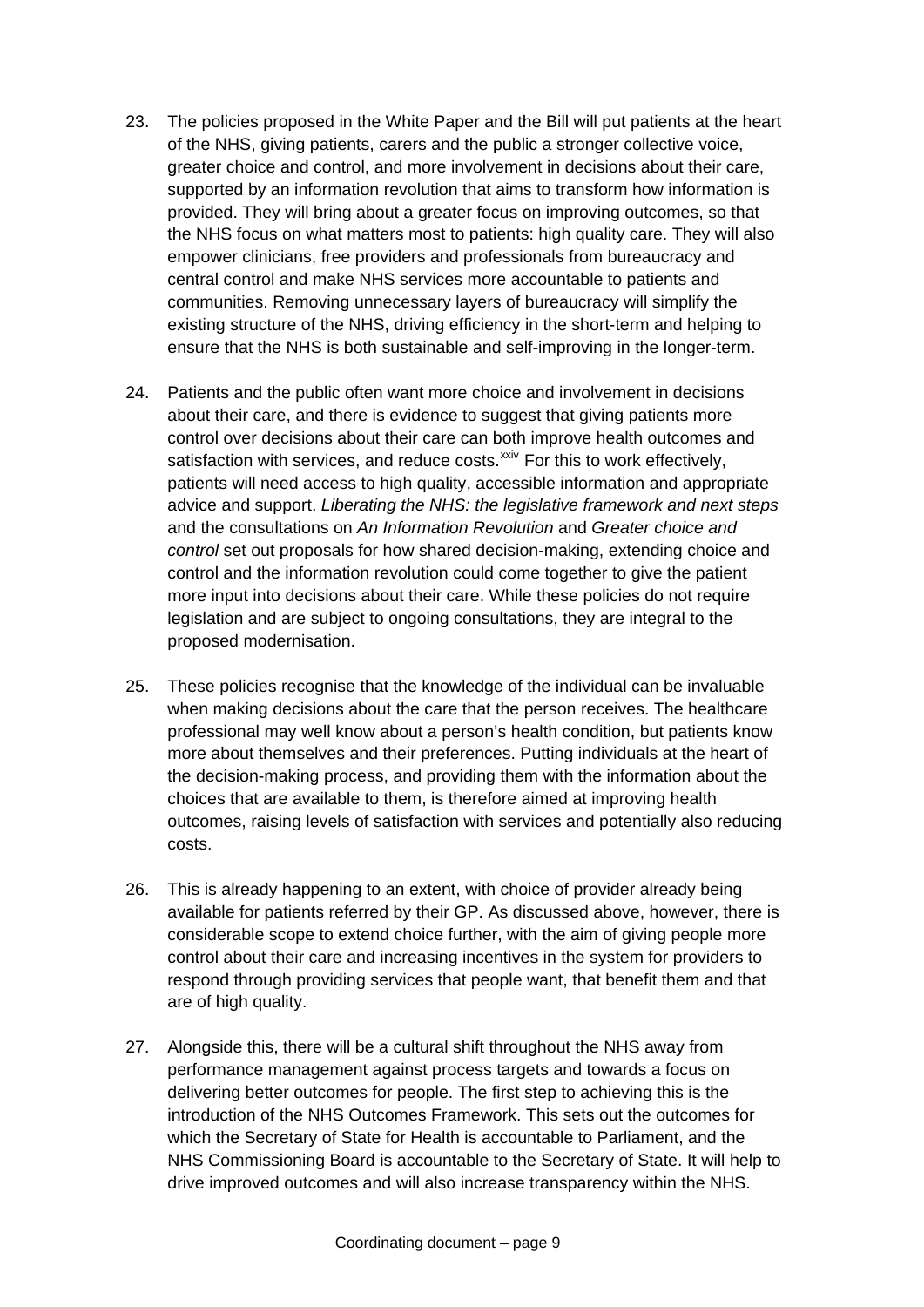The framework, together with the information revolution, would mean that commissioners, patients and the public would have better information about the quality of services delivered by individual providers.

- 28. Supporting the intention to make care more patient-centred and outcomesfocused, the Bill will give clinical commissioning groups responsibility for commissioning most NHS services, supported by and accountable to a new, autonomous NHS Commissioning Board. This will mean that decisions are made closer to the patient so the person's input is more likely to be influential, helping to ensure more integrated care. It will also mean that there is greater alignment between clinical decision-making and the financial consequences of those decisions.
- 29. It would not make sense for clinical commissioning groups to commission all NHS services.<sup>[xxv](#page-60-1)</sup> Therefore, the NHS Commissioning Board will have some commissioning responsibilities, such as primary medical services, dentistry, community pharmacy, primary ophthalmic services, and specialist services. The creation of the Board will also support clinical commissioning groups to perform their commissioning functions, through things such as quality assurance and the drawing up of standard contracts. The Board will also hold them to account for the quality outcomes they achieve and for financial performance, and will only authorise clinical commissioning groups to take on responsibility for commissioning budgets when they are ready and willing to do so. More detail about the reasons for moving commissioning functions to clinical commissioning groups and for the introduction of the Board is included in Annex A.
- 30. Devolving responsibility to clinical commissioning groups builds on existing arrangements for practice-based commissioning (PBC), with expanded roles and responsibilities for clinicians, stronger incentives and clear accountability. Combined with greater choice and control for patients and carers, commissioning through clinical commissioning groups, supported by the NHS Commissioning Board, is more likely to deliver the potential benefits, in terms of improved outcomes and efficiency, than the current system. Annex A discusses some of the effects of PBC and considers earlier clinical commissioning policies.
- 31. The White Paper proposed that local authorities would lead on improving the strategic coordination of commissioning across NHS, social care, related children's and public health services. The Health and Social Care Bill requires the creation of a health and wellbeing board in each upper tier local authority<sup>[xxvi](#page-60-1)</sup>, to bring together local councillors with the key NHS, public health and social care leaders in each local authority area to work in partnership. Health and wellbeing boards will lead on joint strategic needs assessments, develop a joint health and wellbeing strategy for the area, represent the views of local people and support local voice, and promote joined-up commissioning. A statutory duty is being placed on clinical commissioning groups, local authorities and the NHS Commissioning Board to have regard to both the JSNA and joint health and wellbeing strategy in discharging their commissioning functions. Local authorities can delegate functions to health and wellbeing boards as they see fit.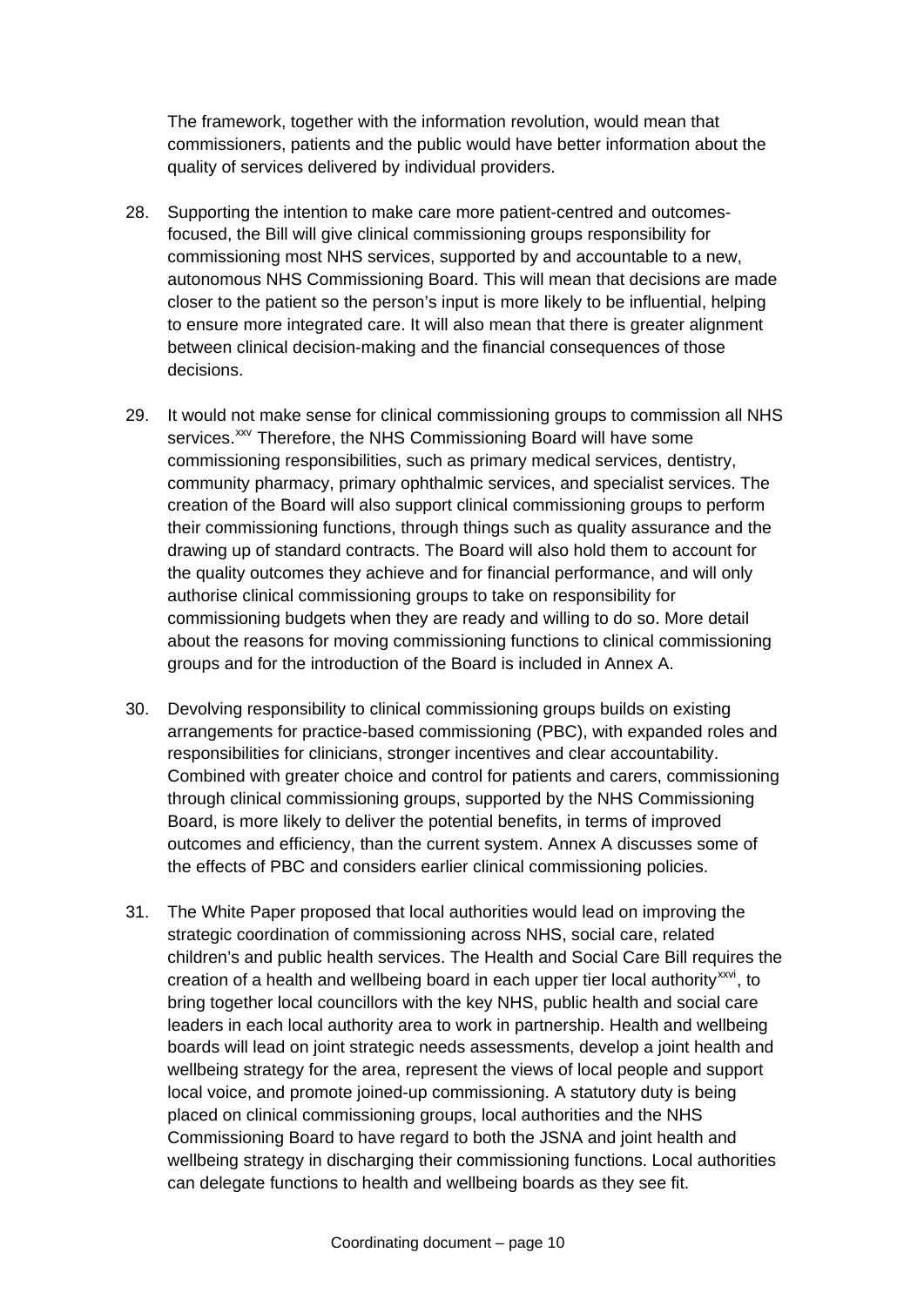- 32. These new arrangements create a powerful new role for the local authority, and increase the local democratic legitimacy of NHS commissioning decisions. In addition, the Bill will establish local HealthWatch organisations to give communities a stronger voice. Local HealthWatch will ensure that the views of patients, carers and the public are represented to commissioners and provide local intelligence to HealthWatch England, an independent consumer champion within CQC. Local authorities will be under a duty to arrange with local HealthWatch to provide advocacy, advice and information to support people to complain and help people to make choices about health and care services.
- 33. The White Paper set out the Government's plans to free NHS providers from central control and put in place effective regulation. This will mean that providers are free to innovate, respond to patients' choices and drive sustainable improvements in quality and efficiency. The Government will support all NHS trusts to become foundation trusts, and will remove some of the restrictions on that prevent them from achieving the levels of innovation and responsiveness originally envisaged for them. This will be accompanied by an expansion of bestpractice tariffs, which will help to raise efficiency of services.<sup>[xxvii](#page-60-1)</sup>
- 34. Alongside greater freedom to improve services, there will be a consistent framework of regulation across all types of provider. Monitor's role will be expanded to protect and promote the interests of patients and the public by regulating prices, licensing providers, tackling abuses and restrictions that act against patients' interests, and supporting service continuity within a framework set by the Department of Health but free from day-to-day political interference. The Care Quality Commission will also be strengthened in its role of licensing providers against essential levels of safety and quality. More detail about the additional freedoms for providers and how providers will be regulated is provided in Annex B.
- 35. As with moving commissioning functions to clinical commissioning groups, increasing the freedom of providers builds on the current system. Offering providers the option of becoming Foundation Trusts was intended to encourage them to become more responsive to the wishes and preferences of commissioners and patients. This has not been as effective as it could be, because commissioners and patients have not had a system in which they can express their preferences and because foundation trusts have had restrictions on what they can do. The Bill aims to address both of these barriers.
- 36. Increased autonomy for commissioners and providers is accompanied by a reduction in the Secretary of State's powers to intervene in day-to-day operational decisions. The proposals increase the incentives on both commissioners and providers, by giving patients more choice and more transparent and comparable information about service quality. If, however, there is still the possibility of the Secretary of State intervening in operational management, then there is not genuine freedom within the system and there remains the possibility of short-term political issues taking over from decisions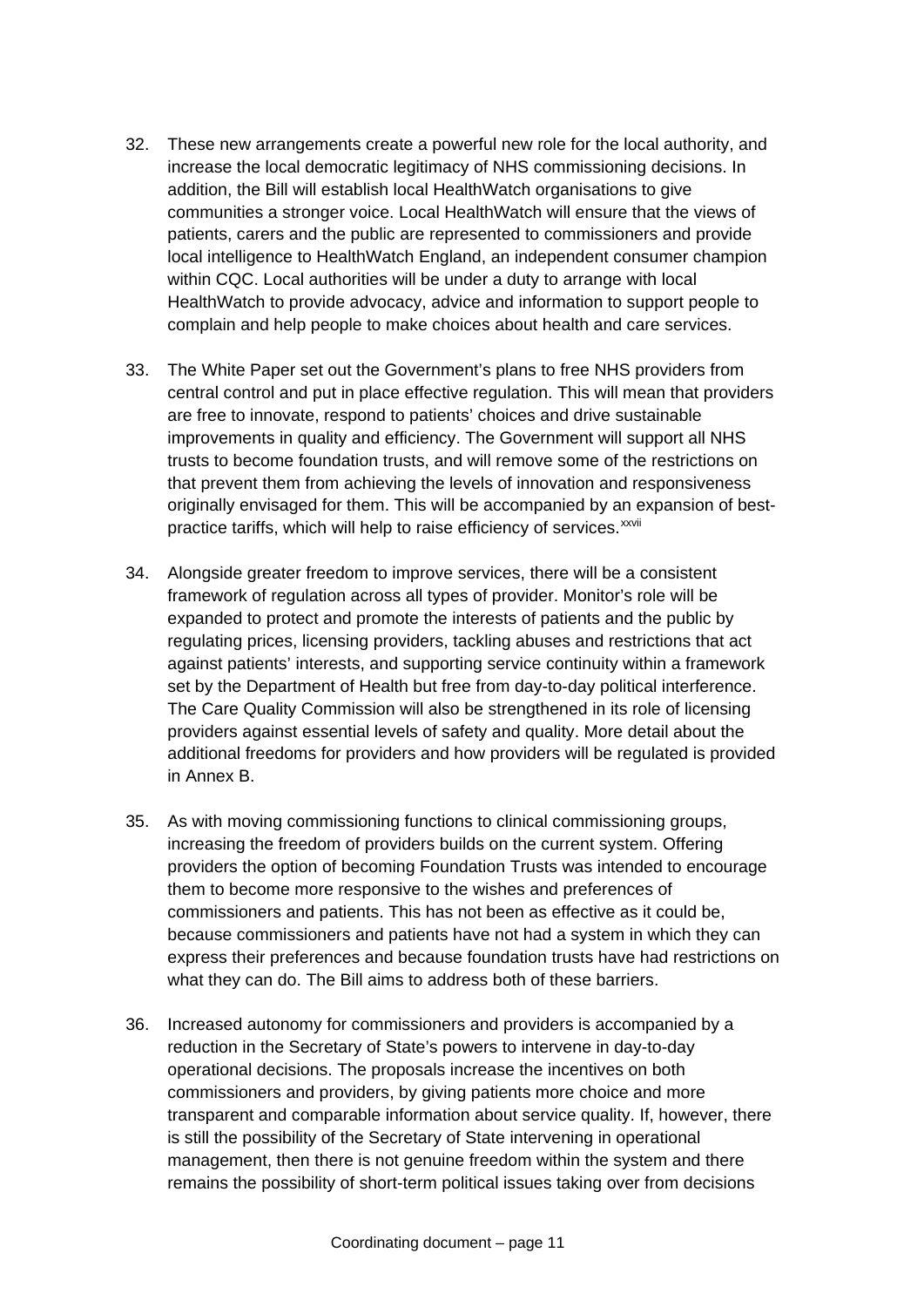being made in the longer-term interests of the NHS. This would blunt whatever incentives are introduced into the system through the expansion of choice, shifting commissioning functions to clinical commissioning groups and reducing restrictions on providers. Therefore, the powers of the Secretary of State to intervene will be constrained and made more transparent. The Secretary of State will, however, remain responsible for the strategic direction of the health service, for example through setting the mandate for the NHS Commissioning Board, and he can also intervene in the event of significant failure. His overall accountability to Parliament for the delivery of these strategic objectives will be strengthened, for example he will be under a specific duty to ensure that the national level bodies are carrying out their functions effectively, and he must report annually to Parliament on the performance of the health service. The powers of Secretary of State are picked up throughout the individual Annexes where relevant and appropriate.

- 37. The changes to commissioning outlined above have clear implications for PCTs and SHAs. Most of the functions that they currently perform will be transferring to clinical commissioning groups, local authorities and the NHS Commissioning Board. PCTs and SHAs will therefore be abolished – the projected costs and cost-savings of doing this are illustrated in section VI below.
- 38. There will also be a structural reorganisation of the ALBs, following the ALB Review. Some of the proposed changes are included in provisions of the Health and Social Care Bill. Annex E gives details about the changes that the Bill aims to bring about and why, and the projected benefits and costs associated with them.
- 39. There will also be a rebalancing of the system towards prevention. This means an increased focus on public health, and the proposals are outlined in the Public Health White Paper *Healthy Lives, Healthy People: Our strategy for public health in England*. Annex F gives details of the proposed changes, and also links across to the IAs for the Public Health White Paper.

## **IV Changes as a result of Parliamentary scrutiny and the NHS Future Forum**

- 40. Since the Bill was originally introduced in January 2011, there have been changes made to it as a result of both Commons Committee and as a result of the NHS Future Forum report. Among the key changes set out in the Government response to the Future Forum report are that [xxviii](#page-60-1):
	- GP consortia will now be called "clinical commissioning groups", and will have governing bodies with at least one nurse, one specialist doctor and lay members;
	- where a clinical commissioning group is ready and willing, it will take on commissioning responsibility from April 2013; if it is not ready by that date, the local arms of the NHS Commissioning Board will commission on its behalf;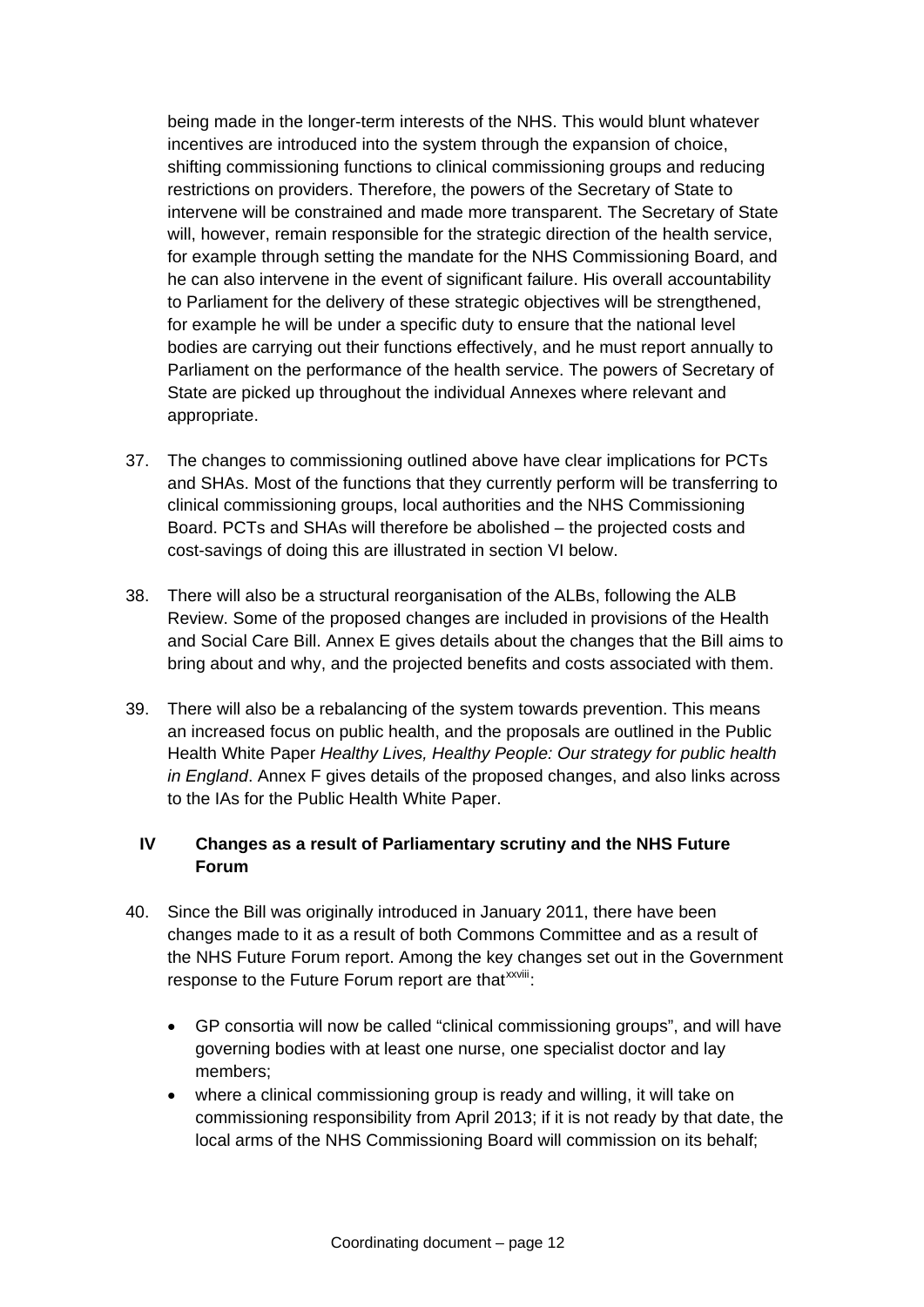- commissioners will be supported by clinical networks and clinical senates, both hosted by the NHS Commissioning Board;
- there will be clearer duties across the system to involve patients, the public and carers;
- foundation trusts will have public board meetings;
- health and wellbeing boards will have a stronger role in local councils;
- Monitor's core duty will be to protect and promote the interests of patients not to promote competition as if it were an end in itself;
- there will be further safeguards against price competition, cherry picking and privatisation;
- there will be stronger duties on commissioners to promote, and Monitor to support, care that is integrated around the needs of users; and
- Public Health England will be established as an Executive Agency rather than a core part of the Department of Health.
- 41. These changes serve to strengthen the potential benefits hypothesised within the January impact assessments. The changes to the commissioning proposals will help to ensure that commissioning decisions are both quality-assured and made in the best interests of patients. Similarly, the clearer duties around patient, public and carer involvement will help to ensure that both commissioners and providers act in the best interests of patients. Finally, the changes to the Bill around the role of Monitor will ensure that competition works in the interests of patients and is only used when it is anticipated to benefit patients through improved care.
- 42. These changes, while significant, do not result in major alterations to the narrative of the analysis within this document and within the Annexes. There are still significant financial benefits around the reduction in administrative spending across the non-frontline elements of the system by one-third, and patient benefits around improved commissioning and more responsive provision of services. The changes serve to increase the likelihood of these benefits being achieved, and, in some cases, to mitigate risks that may have come about. The effects of the changes on costs and benefits are discussed in paragraphs 44-60.
- 43. The changes also help to mitigate some of the potential risks of the modernisation, and therefore the timetable for change has altered. This includes keeping SHAs running until the 1<sup>st</sup> April 2013 and delaying the full introduction of the NHS Commissioning Board, to help to manage the transition. This will increase the likelihood of delivering the benefits successfully. However, the revised timetable will delay some of the administrative savings, as is discussed in more detail below. It will not, however, alter the one-third reduction in administrative spending from 2014/15 onwards.

## **V Benefits of the changes**

44. This section summarises the potential benefits of the changes proposed within the White Paper where they are difficult to attribute to any one particular policy.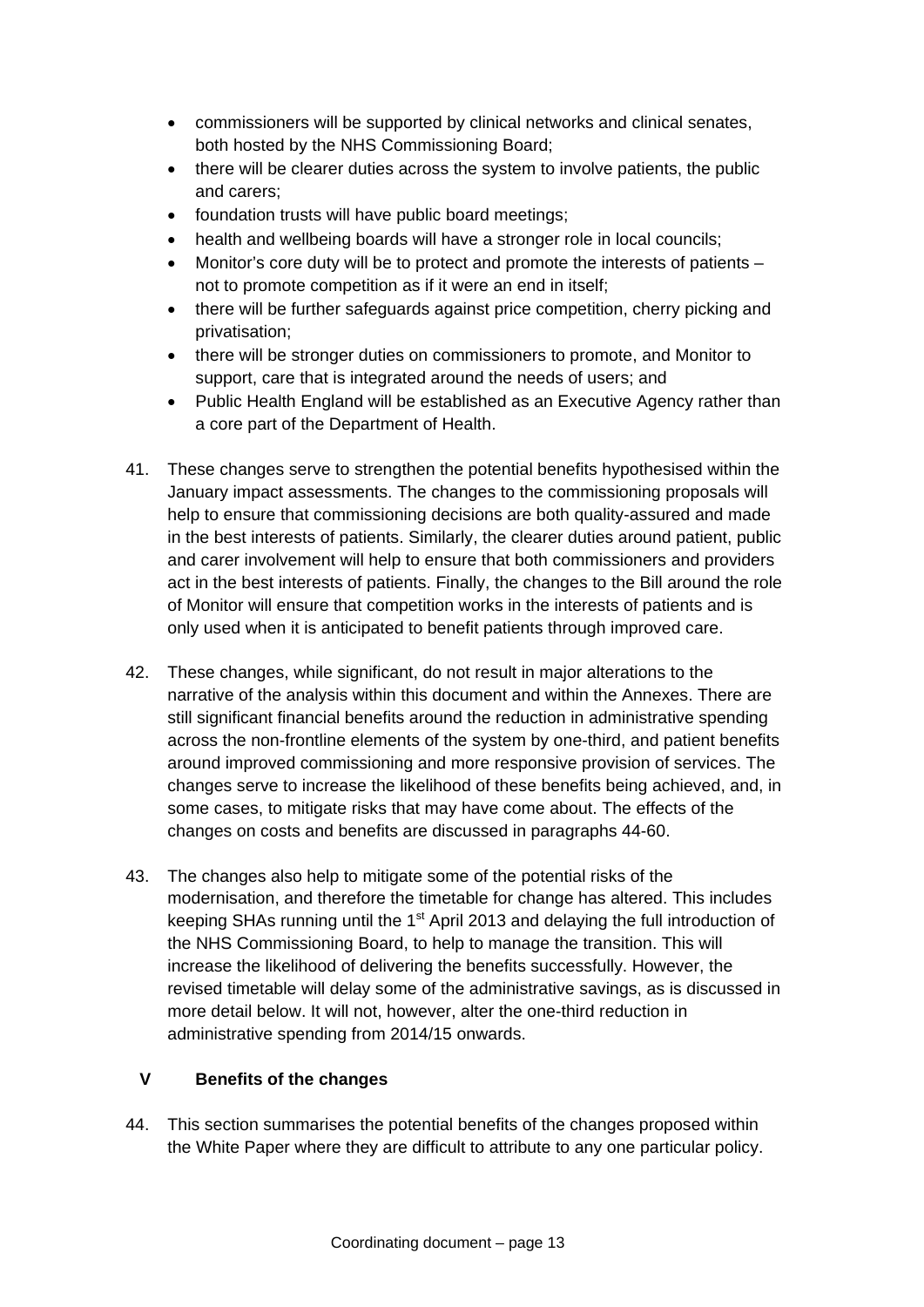This is both across the policies proposed within the Bill, as well as those that are linked to it such as the extension of choice policy and the information revolution.

- 45. Where there are benefits that are specific to any of the Annexes, they are included there. A number of the Annexes do not include quantified information about the benefits or costs of the changes, even where sources are cited. This is because either the information that is available, while it indicates positive effects, is not felt to be sufficiently robust and could therefore be misleading to include, or because the figures that could be included are not solely attributable to the changes that are considered within that particular Annex.
- 46. A report from McKinsey<sup>[xxix](#page-60-1)</sup> quotes a figure of £13bn £20bn of potential savings. Much of this potential saving identified is attributable to the proposed changes in provision, but some of the changes identified will only be possible as a result of changes in commissioning, some as a result of liberalising providers and some associated with other changes proposed by the Bill. This emphasises the need to consider the policies proposed in the Bill as a whole, though it is important to note that this is only an opportunity for saving.
- 47. This gives an indication, however preliminary, about the potential benefits, and industry studies have consistently shown that firms subject to greater competitive intensity are more productive than those in less competitive environments. There are two caveats to this. Firstly, competition is not an end in itself, so Monitor's role is to promote and protect patient interests, by promoting value for money and quality in the provision of services, rather than a duty to "promote" competition proactively. Monitor will have powers to tackle abuses and restrictions on competition that act against patients' interests. Secondly, the methodology used in the McKinsey report can be challenged, for example in not taking into account unavoidable factors that are not to do with the quality of NHS services within an area. Nevertheless, the report is useful in illustrating the possible scale of potential savings.
- 48. Alongside this, there are health benefits that also accrue to the White Paper. The changes proposed within the Bill are likely to improve health outcomes for patients as they receive services that are more appropriate to them and are of a higher quality. As with the potential cost savings outlined above, it is difficult to estimate a quantified health gain resulting from the changes proposed, and so the Annexes mainly focus on the mechanism for achieving these health gains rather than the size of them.

#### **VI Costs and cost-savings of the changes to the structure of the system**

49. As with the benefits section discussed above, this section summarises the costs and cost-savings of the structural changes outlined within *Equity and Excellence* and legislated for within the Health and Social Care Bill that are not easily attributable to any one particular policy. This section includes the abolition of PCTs and SHAs and the moving of responsibility for commissioning functions to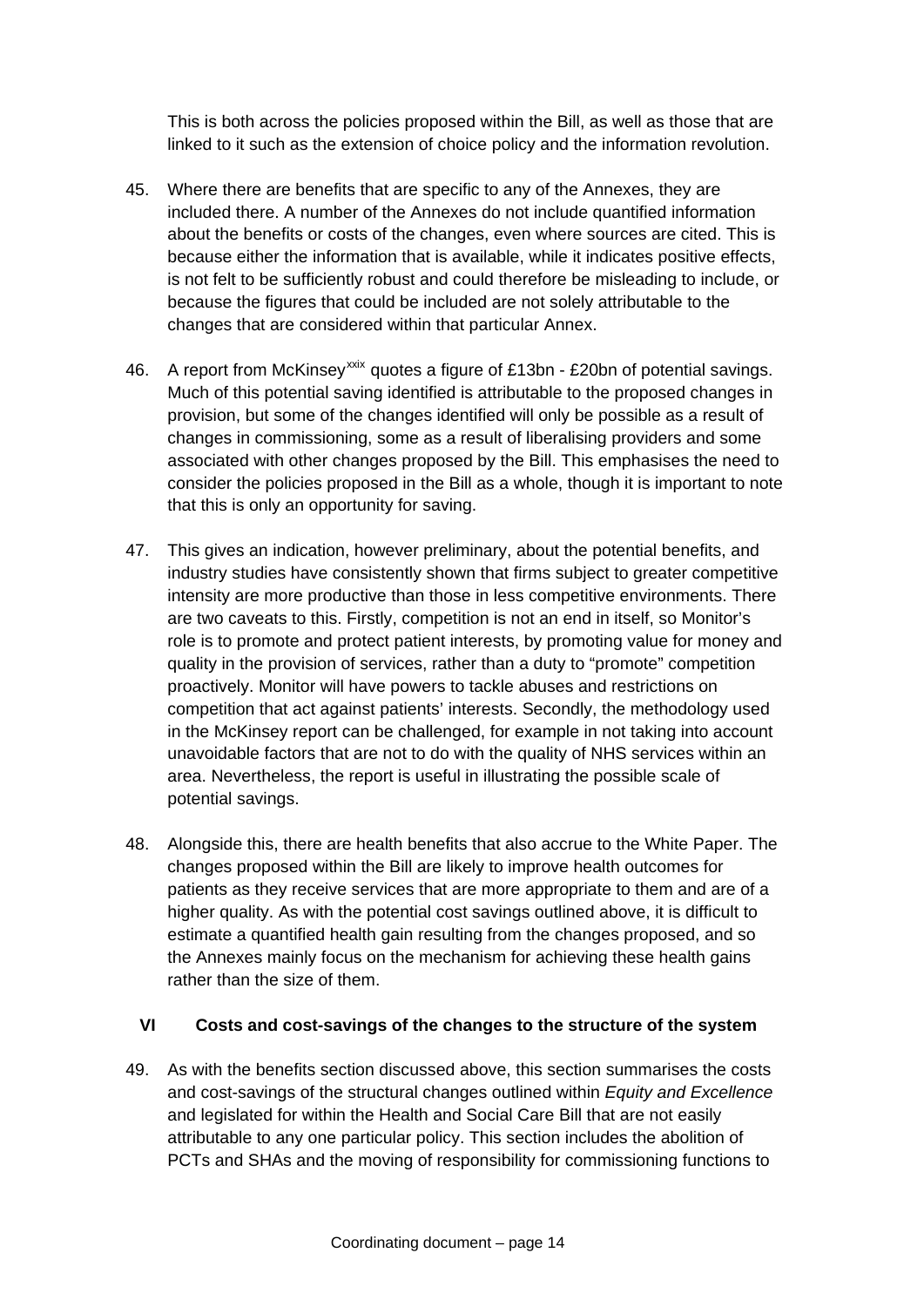clinical commissioning groups, local authorities and the NHS Commissioning Board. The proposed changes to ALBs<sup>xxx</sup> are also included here.

## A Cost-savings resulting from the reduction in administrative spending

- 50. There will be a reduction of one-third in administrative spending across Whitehall, which is assumed to cover the functions of the Department of Health, SHAs, PCTs and ALBs that are not directly frontline services.<sup>[xxxi](#page-60-1)</sup> The Government has committed to making these savings, and the policies outlined within the White Paper and legislated for within the Health and Social Care Bill are the proposed means of delivering the reduction in administrative spending, while also improving system performance on health outcomes and efficiency.
- 51. The one-third real reduction in administrative spending is equivalent to a 25.8% nominal<sup>[xxxii](#page-60-1)</sup> reduction in total resources for the management of the system. Table 1, below, illustrates the current spending in SHAs, PCTs, ALBs, and the Department of Health and NHS leadership, which is not directly frontline spending. The table also includes the figure for the total reduction in administrative spending.

|                                        | <b>Baseline</b>          | One-third reduction in                     |
|----------------------------------------|--------------------------|--------------------------------------------|
|                                        | spend (£m)               | baseline by 2014-15 <sup>xxxiii</sup> (£m) |
| <b>SHAs</b>                            | 456                      |                                            |
| <b>PCTs</b>                            | $2,749$ <sup>xxxiv</sup> |                                            |
| <b>ALBs</b>                            | 577                      |                                            |
| NHS Leadership plus DH <sup>xxxv</sup> | 512                      |                                            |
| Contingency <sup>xxxvi</sup>           | 206                      |                                            |
| <b>Total</b>                           | 4,500                    | 1,500                                      |

#### **Table 1: Baseline administrative spending in 2010/11, and one-third reduction**

- 52. The administrative baseline has been re-calculated as £4.5bn rather than the £5.1bn estimated in the January version of the impact assessment. This means that the size of the one-third reduction by 2014/15 is also re-calculated as £1.5bn rather than £1.7bn. More information is included in the Appendix about why the figures have changed since the January document. While this does reduce the annual saving, it does also mean that less money is being spent on administration across the system than was originally envisaged. This also means that future administrative spending will be lower than previously estimated, and more of the money for the NHS will be spent on frontline care.
- 53. The reductions in administrative spending are staggered between the next financial year and 2014/15, when the one-third reduction in administrative spending is fully achieved. Table 2, below, illustrates the proposed trajectory, and the cost-savings that correspond to this each year. All figures given are in 2010/11 prices, and are not discounted.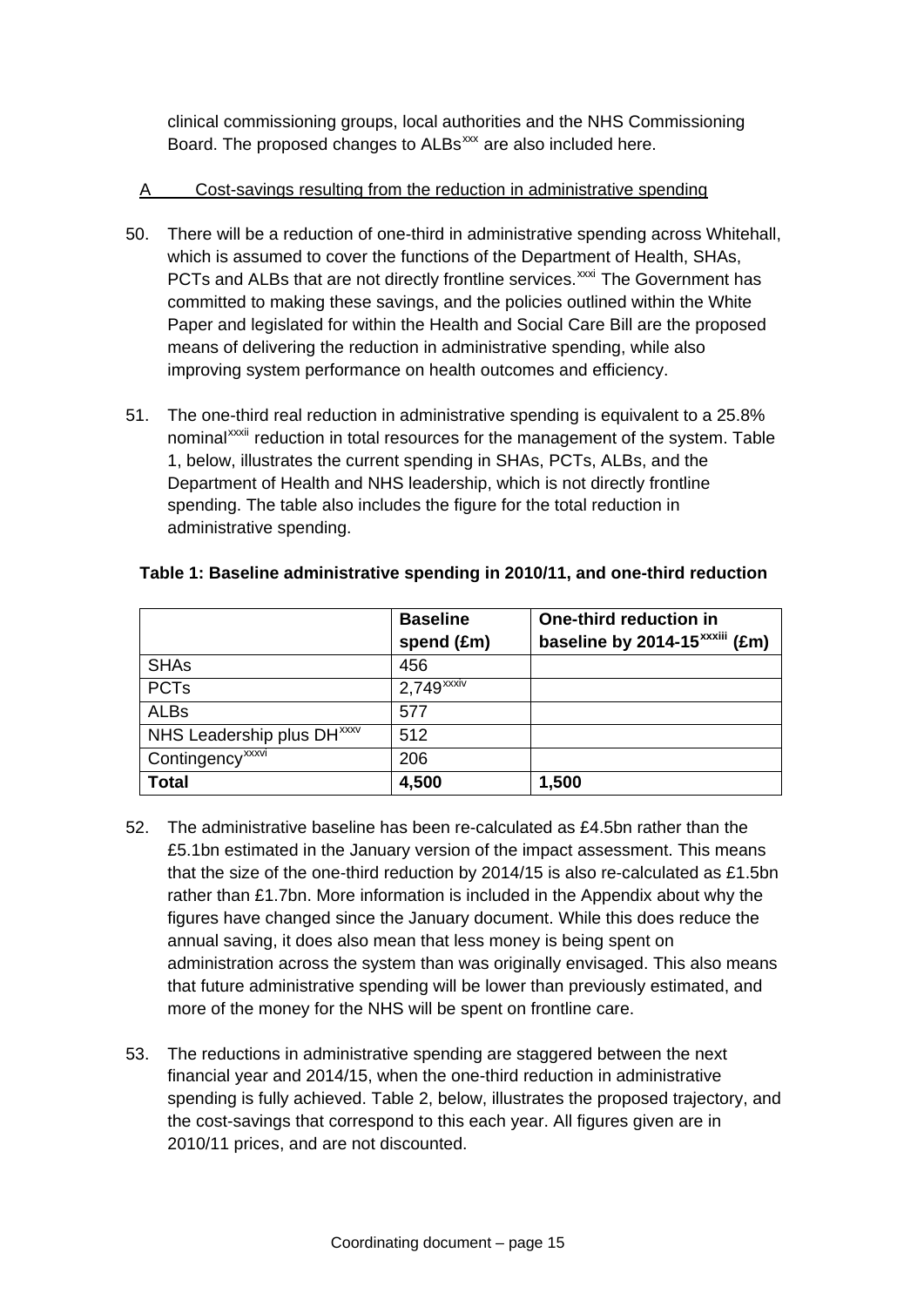|                                 | 2010/11 | 2011/12 | 2012/13 | 2013/14 | 2014/15                   | <b>Reduction</b> |
|---------------------------------|---------|---------|---------|---------|---------------------------|------------------|
| Admin spend at<br>2010/11 level | 4,500   | 4,500   | 4,500   | 4,500   | 4,500                     |                  |
| Projected admin<br>spend        | 4,260   | 3,857   | 3,613   | 3,281   | 3,000                     | 33.3%            |
| <b>Saving per</b><br>annum      | 240     | 643     | 887     | 1,219   | $1,500$ <sup>xxxvii</sup> | 33.3%            |

#### **Table 2: cost saving from the reduction in administrative spending, 2010/11 – 2014/15**

- 54. This table illustrates the cost-savings associated with the reduction in resources for administration, and reaches the one-third real reduction in administrative spending by 2014/15. The baseline against which cost-savings are estimated is £4,500m. The actual administrative spending in 2010/11 was £4,260m, which is as a result of PCTs beginning to reduce staff numbers earlier than anticipated in preparation for the proposed changes. A more detailed explanation of this is included within the Appendix.
- 55. The gross savings attributable to the reduction in administrative spending from 2010/11 to 2014/15 are therefore £4.5bn. If this is extended through to 2019/20 (to match the timeline used within the Annexes), this gives a total saving of £12.0bn (£10.0bn when discounted). The annual saving from 2014/15 onwards is £1.5bn. More information is given in the Appendix about how and why this has changed since the January version.
- 56. As set out in the Appendix to this document, the original trajectory for making administrative savings was relatively front-loaded, with three-quarters of the savings assumed to be made by 2012/13. The revised trajectory spreads the savings more evenly over the period to 2014/15. This has the result of delaying some of the savings: the total amount saved during the period until 2014/15 is reduced by an estimated £706m, from £5,195m to £4,489m.
- 57. There are two reasons for the revised cost-savings figures:
	- i) The reduction in the baseline reduces the scope for overall savings by approximately £600m – this is based on a calculation of the old trajectory applied to the new baseline, as set out in the Appendix; and
	- ii) A small part is as a direct result of the Government's changes announced in response to the Future Forum, in particular the decision to keep SHAs running until April 2013 – this is estimated to cost approximately £100m, as set out in the Appendix.
- 58. It is important to note that the end-point remains the same: by 2014/15, there will have been a reduction of one-third in the administrative spending across the system. There is only a slight delay in how quickly this is achieved.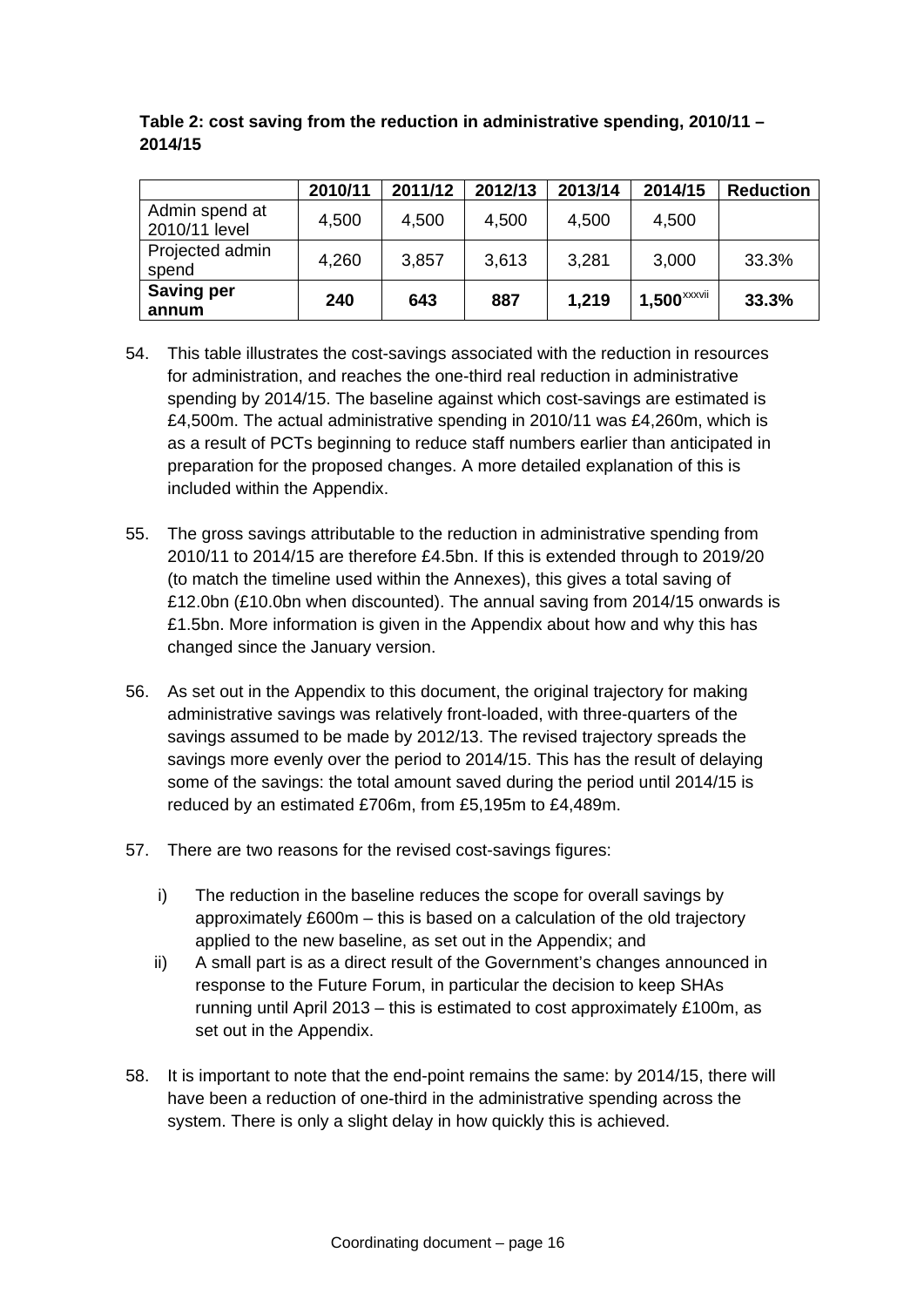- 59. As discussed above, the changes made to the Bill as a result of the Future Forum report mitigate some of the risks associated with the modernisation. While these changes are estimated to reduce the cost-savings by approximately £100m, they will also serve to increase the likelihood of achieving the benefits around improved patient care that are identified in the Annexes. This is through strengthening the changes to commissioning and ensuring that the changes to providers are in the best interests of patients.
- 60. The funding for the new organisations that are involved in the commissioning process, such as clinical networks and clinical senates will be included within the administrative spending for each year that is set out in Table 2, and will be hosted by the NHS Commissioning Board.

#### B Redundancy costs resulting from the reforms

- 61. Paragraphs 50-60 illustrate the cost-savings associated with the reduction in administrative spending. To achieve the reductions outlined above, some staff who are currently employed by PCTs, SHAs, ALBs and NHS Leadership plus DH will be made redundant.
- 62. The White Paper recognised this. It made clear that the reforms amounted to a major delayering, which will cause significant disruption and loss of jobs, and incur transitional costs even as the management costs of the NHS are being reduced. The White Paper emphasised that the reforms would have one-off costs, and that the Government would ensure that these were affordable within the requirements of the wider Spending Review, while ensuring funding was focused on frontline patient care. As the Annexes demonstrate, the reforms will help to ensure that the NHS can deliver quality care efficiently in the longer term.
- 63. In the January impact assessment, it was estimated that there would need to be a minimum reduction of 30% of staff across SHAs, PCTs, ALBs and DH plus NHS Leadership. It was assumed that the reductions in administrative spending would be equivalent across all organisations, as this allowed the prediction of an overall figure for the redundancy costs. The figures around redundancies and redundancy payments were based on this simplified modelling, to achieve a onethird real reduction in administrative spending. In addition to this, the document expressed a range between 30% and 50% of PCT and SHA staff being made redundant, with the midpoint of 40% being taken as the best estimate.
- 64. There is now more information available about the redundancies that have already been incurred and the associated costs, as well as greater certainty about the staff numbers in post. More information about the differences, and the reasons for them, are included in the Appendix. The following Table, 3a), gives redundancy costs incurred in 2010 and staff numbers as of April 2011.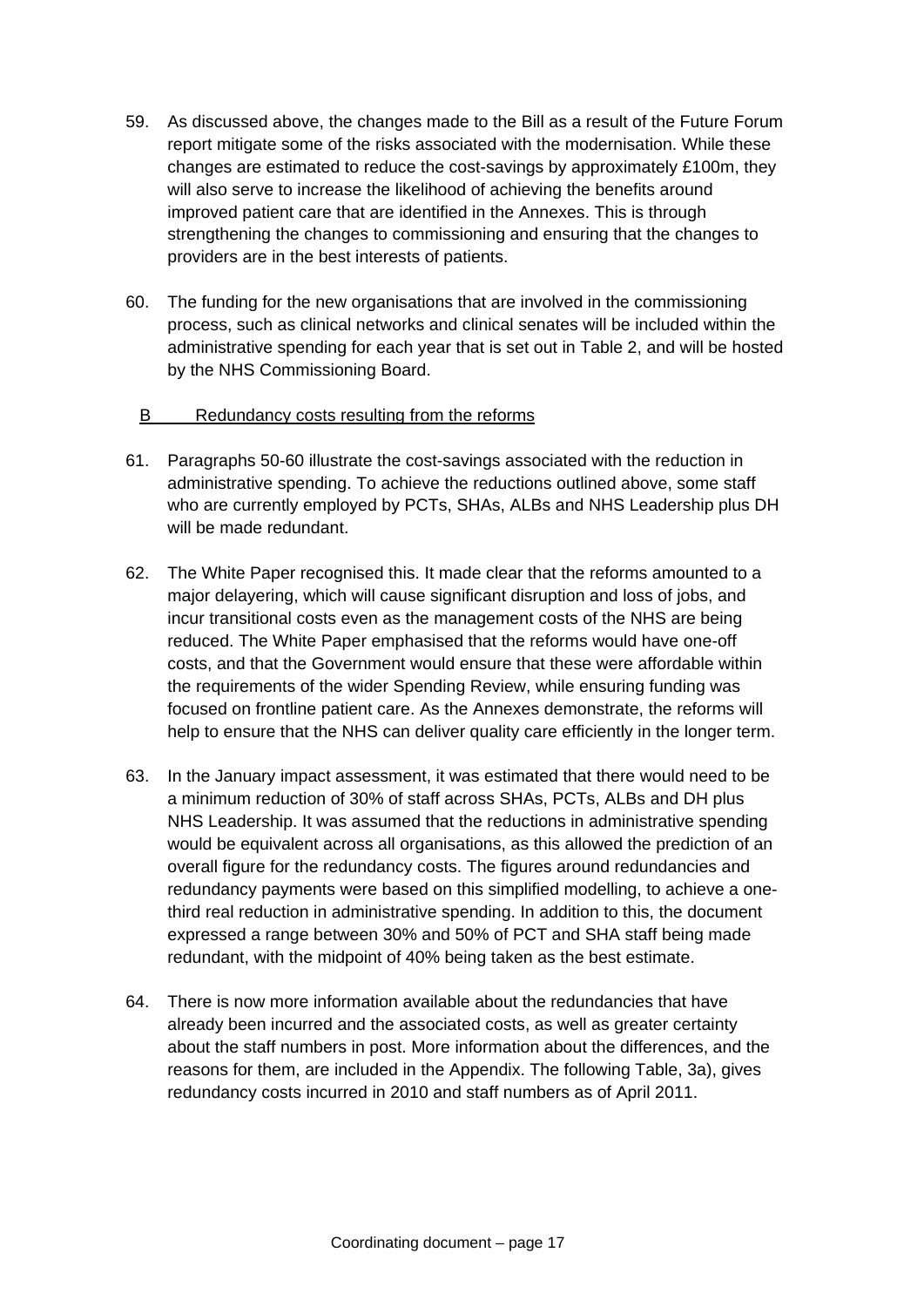|                        | <b>Staff (April</b> | <b>Redundancy costs</b> |
|------------------------|---------------------|-------------------------|
|                        | 2011)               | incurred 2010/11 (£m)   |
| <b>SHAs</b>            | 3,800               | 3                       |
| <b>PCTs</b>            | 34,500              | 142                     |
| <b>ALBs</b>            | 5,800               | 29                      |
| NHS Leadership plus DH | 4,200               | 21                      |
| <b>Total</b>           | 48,300              | 195                     |

# **Table 3a): Current staff numbers and redundancy costs incurred so far[xxxviii](#page-60-1)**

- 65. The health system made £195m of redundancy payments in 2010/11. This is compared to a total of £7m across PCTs and SHAs in 2009/10 $\frac{xx}{xx}$ , so we can assume that the vast majority of the redundancy payments included in table 3a were in anticipation of the modernisation. For simplicity, it is assumed that all of the £195m is attributable to the modernisation.
- 66. This means that in 2010/11, the NHS went further and faster with reductions in staff numbers than was anticipated and discussed within the January impact assessment. This has had two effects: firstly, the administrative spending for 2010/11 is lower than was anticipated, which explains the £240m saving compared to the baseline set out in Table 2; secondly, it means that the NHS has already incurred more of the costs associated with the modernisation than was expected.
- 67. The next table displays the predicted redundancies and redundancy costs from April 2011 onwards, which follow on from the reductions in administrative spending set out in Table 2:

|                       | <b>Future expected</b><br>redundancy<br>numbers <sup>xl</sup> | <b>Predicted</b><br>wastage<br>numbers | <b>Future expected</b><br>redundancy cost<br>$(\text{Em})^{\text{xli}}$ | <b>Total future</b><br>reduction in<br>staff (%) <sup>xlii</sup> |
|-----------------------|---------------------------------------------------------------|----------------------------------------|-------------------------------------------------------------------------|------------------------------------------------------------------|
| <b>SHAs</b>           | 600                                                           | 400                                    | 51                                                                      | 27%                                                              |
| <b>PCTs</b>           | 7,900                                                         | 3,500                                  | 343                                                                     | 33%                                                              |
| <b>ALBs</b>           | 200                                                           | 600                                    | 11                                                                      | 15%                                                              |
| <b>NHS Leadership</b> | 400                                                           | 500                                    | 32                                                                      | 21%                                                              |
| plus DH               |                                                               |                                        |                                                                         |                                                                  |
| <b>Total</b>          | 9,100                                                         | 5,000                                  | 437                                                                     | 29%                                                              |

#### **Table 3b): Predicted redundancy costs and numbers from April 2011 onwards**

68. This table shows estimated redundancy numbers and costs from April 2011 onwards, and how this is broken down over existing organisations. The numbers in Table 3b are a theoretical minimum, based on the new organisations employing all of their staff from existing organisations. Further reductions in staff numbers will be made through natural wastage. The difference in the predicted future staff reductions across different organisations is based on high-level modelling of what skills staff in the new organisations might require.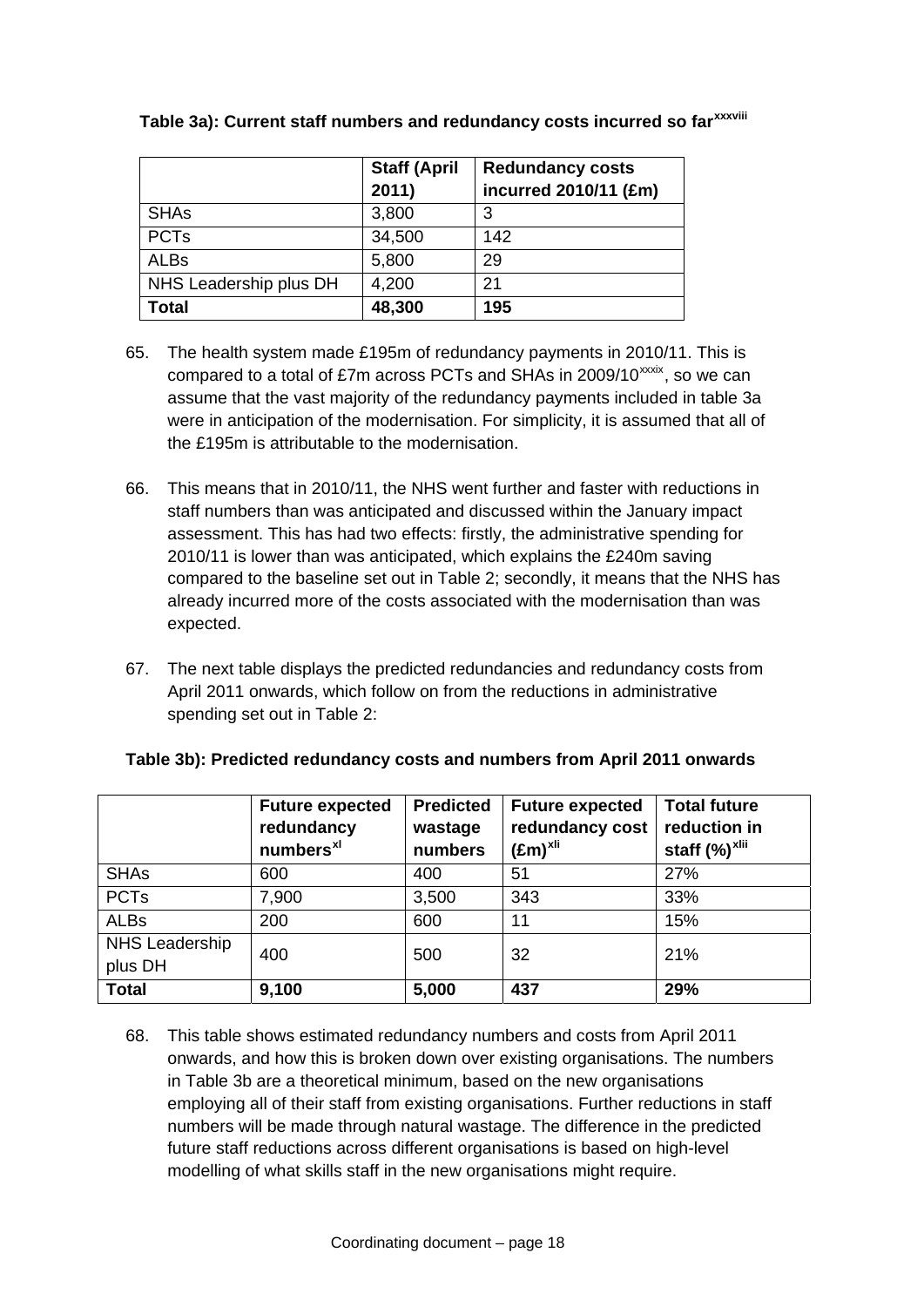- 69. Adding this to the £195m redundancy costs incurred in 2010/11 gives a total redundancy cost of £632m. This is again a theoretical minimum total cost. There are likely to be extra redundancy costs because of:
	- Friction skill and geography mismatches between the staff available and those required in the new organisations; and
	- Flexibility future organisations may decide to employ staff that are not employed in the current system.
- 70. This uncertainty is most relevant for the numbers relating to SHAs and PCTs. Table 4a, below, shows what happens to the overall redundancy costs depending on the proportion of existing SHA and PCT staff that transfer to the new organisations. The minimum proportions are taken from Table 3b, and the total redundancy cost figures include the £195m already incurred in 2010/11.

| <b>Proportions of staff transferring</b><br>to new organisations |             |              | Redundancy<br>numbers <sup>xliii</sup> | Redundancy<br>costs (£m) <sup>xliv</sup> |              |
|------------------------------------------------------------------|-------------|--------------|----------------------------------------|------------------------------------------|--------------|
| <b>PCTs</b>                                                      | <b>SHAs</b> | <b>Extra</b> | <b>Total</b>                           | <b>Extra</b>                             | <b>Total</b> |
| 67%                                                              | 73%         | 0            | 9,100                                  | 0                                        | 632          |
| 62%                                                              | 68%         | 1,900        | 11,000                                 | 89                                       | 721          |
| 57%                                                              | 63%         | 3,800        | 12,900                                 | 179                                      | 810          |
| 52%                                                              | 58%         | 5,800        | 14,900                                 | 268                                      | 900          |
| 47%                                                              | 53%         | 7,700        | 16,800                                 | 357                                      | 989          |

## **Table 4a): range of costs depending on the proportion of PCT and SHA staff that transfer to the new organisations**

71. Table 4a gives the range of both the total redundancies and the total redundancy cost, depending on the proportion of existing SHA and PCT staff that transfer to the new organisations. The proportions of staff from ALBs and NHS Leadership plus DH are not assumed to change. This means that the overall range of redundancy numbers from the April 2011 baseline onwards are 9,100 to  $16,800<sup>xiv</sup>$ . The range for the redundancy costs, including those incurred in 2010/11 (as set out in Table 3a), is £632m to £989m. Using a best estimate of 57% of existing PCT and 63% of existing SHA staff transferring to the new organisations, the estimated redundancies are 12,900 and the estimated redundancy cost is £810m. Using figures of 57% and 63%, which are felt to be at the midpoint of the realistic ranges, allows for the new organisations to have flexibility in who they employ and how they perform their functions. Table 4b gives a breakdown of this across different sectors, along with the assumed ranges per sector – this again includes the 2010/11 redundancy costs figures: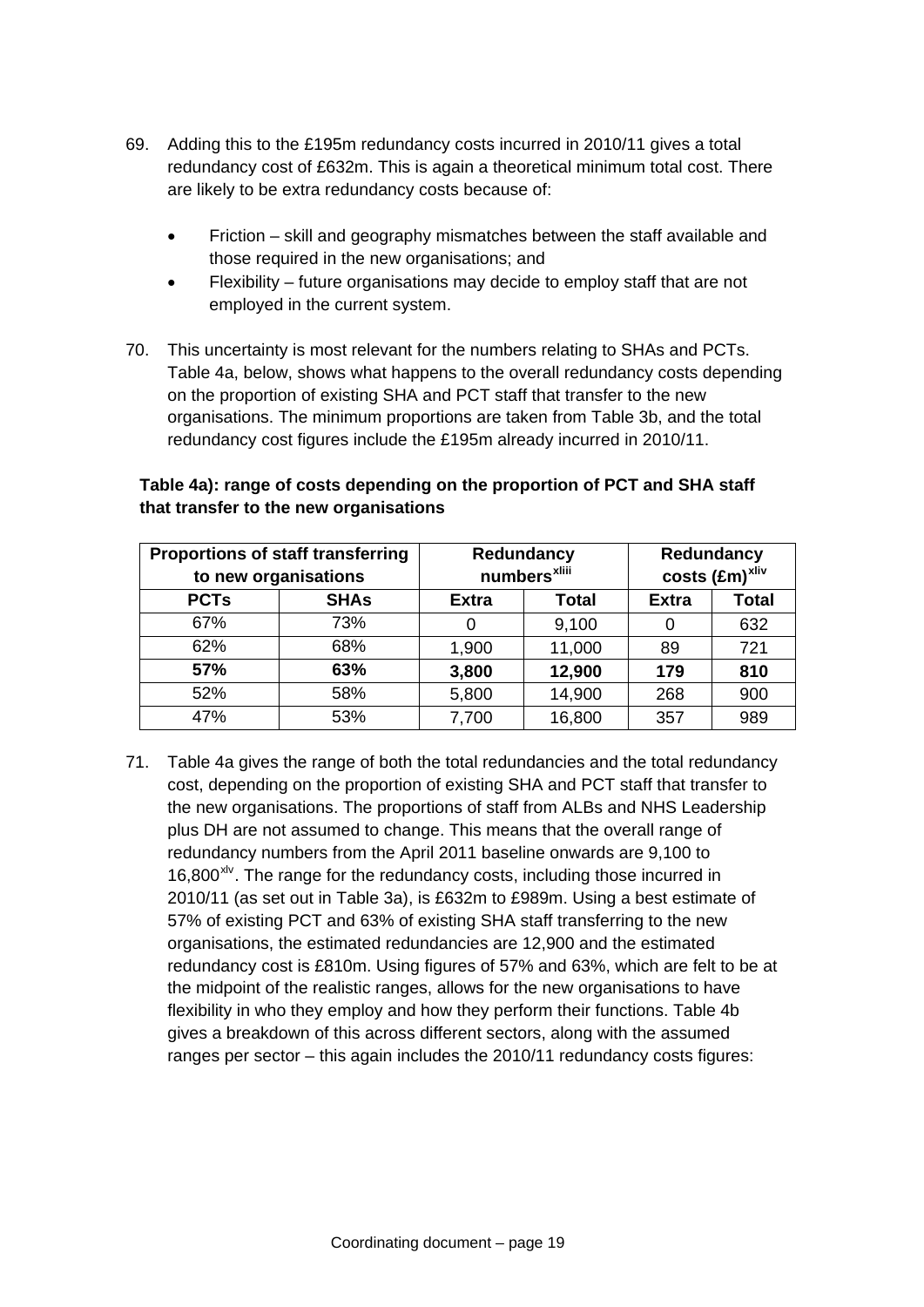### **Table 4b): Predicted range of total redundancy costs**

| All figures are in £millions, and are in 2010/11 prices |                                                        |                 |                 |  |  |  |
|---------------------------------------------------------|--------------------------------------------------------|-----------------|-----------------|--|--|--|
|                                                         | <b>Minimum</b><br><b>Most likely</b><br><b>Maximum</b> |                 |                 |  |  |  |
|                                                         | redundancy cost                                        | redundancy cost | redundancy cost |  |  |  |
| <b>SHAs</b>                                             | 54                                                     | 84              | 114             |  |  |  |
| <b>PCTs</b>                                             | 485                                                    | 634             | 782             |  |  |  |
| <b>ALBs</b>                                             | 40                                                     | 40              | 40              |  |  |  |
| <b>NHS Leadership</b><br>plus DH                        | 53                                                     | 53              | 53              |  |  |  |
| <b>Total</b>                                            | 632                                                    | 810             | 989             |  |  |  |

## C Non-redundancy costs resulting from the reforms

- 72. Besides any redundancy costs, there will also be some other one-off transitional costs as a result of abolishing or reconstituting organisations. These include costs around IT and property, for example.
- 73. The proposed changes mean that the current 151 PCTs and 10 SHAs will be abolished, and clinical commissioning groups and the NHS Commissioning Board will be created, together with health and wellbeing boards and new public health responsibilities in local authorities. The exact number of commissioning groups cannot be determined at this stage, because this will be a matter for local discretion – the size and shape of clinical commissioning groups are likely to vary across the country in line with local circumstances. Meanwhile, the ALB sector will be restructured, with some of the ALBs changing their status. XIVi
- 74. The following table estimates the non-redundancy costs:

| £millions, 2010/11 prices         |                       |                  |                      |  |  |
|-----------------------------------|-----------------------|------------------|----------------------|--|--|
| <b>Sector</b>                     | 2010/11               | Non-             | <b>Estates costs</b> |  |  |
|                                   | <b>Baseline</b>       | redundancy       |                      |  |  |
|                                   | running cost          | transition costs |                      |  |  |
| <b>Abolition of PCTs</b>          | 2,749                 | 257              | These costs are      |  |  |
| Abolition of SHAs                 | 456                   | 6.3              | included as a        |  |  |
| ALBs <sup>xlvii</sup> , of which: | $577^{\text{XIVIII}}$ |                  | total due to         |  |  |
| - Monitor (Annex B)               | 16.5                  | $12^{x/ix}$      | interdependency      |  |  |
| - ALBs (Annex E)                  | $223 - 227$           | 8.5              | between the          |  |  |
| - HPA and other bodies            | Partially             | Not included     | sectors              |  |  |
| (Annex F)                         | included <sup>'</sup> |                  |                      |  |  |
| DH and NHS leadership             |                       |                  |                      |  |  |
| to Commissioning                  | 512                   | 5                |                      |  |  |
| Board & New DH                    |                       |                  |                      |  |  |
| Contingency                       | 206                   |                  |                      |  |  |

## **Table 5: Non-redundancy costs associated with the changes proposed within the Health and Social Care Bill**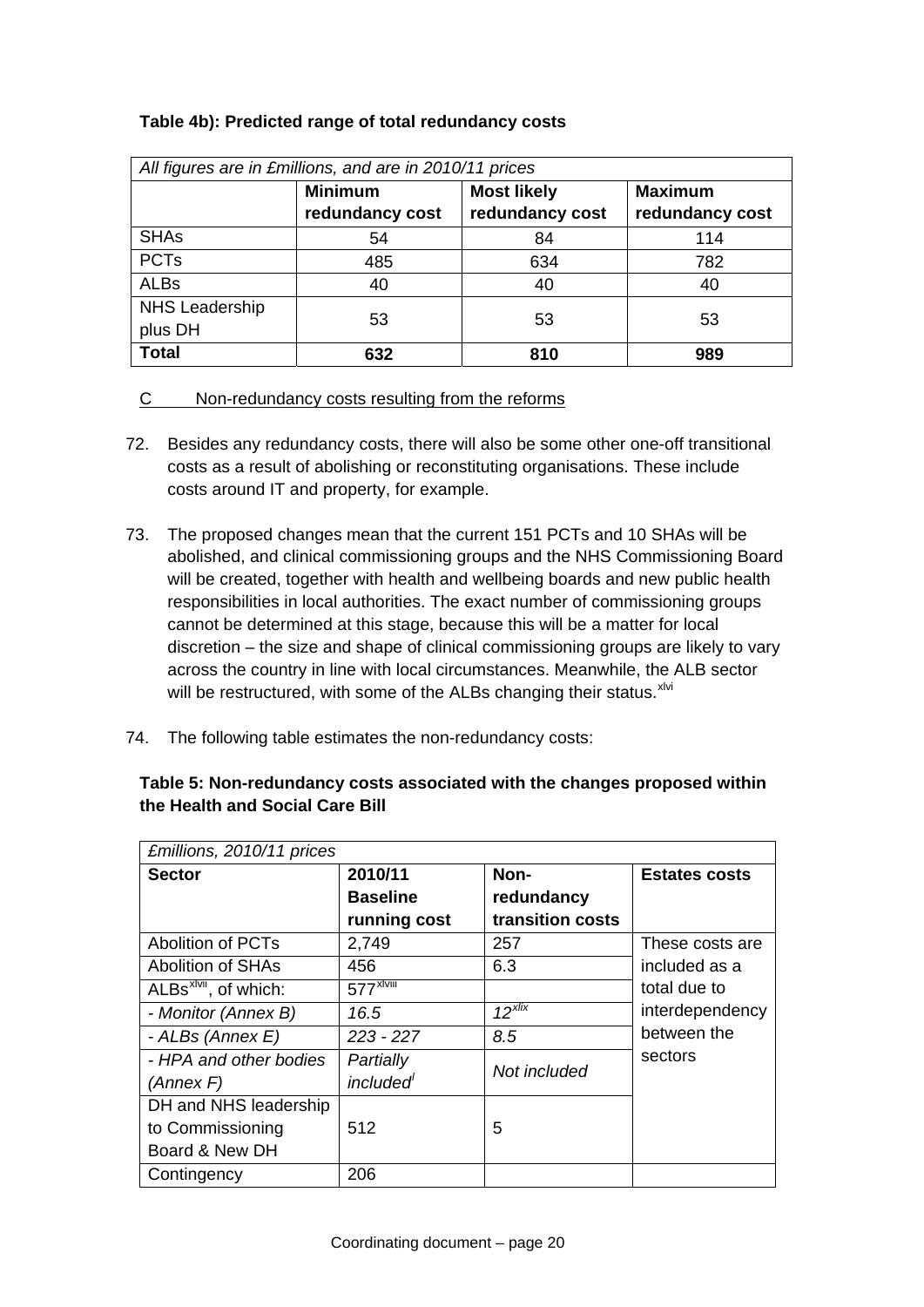| Total | 4,500 | 289 | 80-200 |
|-------|-------|-----|--------|

- 75. The non-redundancy costs are partially based on a report undertaken by the National Audit Office (NAO), called *Re-organising Central Government[li](#page-60-1)*. This report estimates a transition cost of £12.5m per re-organisation. For the purposes of this reorganisation, the baseline transition figure for each organisation has been assumed to be lower, at £8.6m. This is based on specific one-off costs and circumstances<sup>II</sup>. The table above also contains assumptions about the number of reorganisations.<sup>III</sup> This therefore gives a total estimated cost of £369 - £489m that results from the transition from the current structures to the new system architecture. The wide range for estates costs is due to continuing uncertainty over the exact number and location of some new organisations. The aim, however, is to utilise as much of the existing estate as possible and keep reconfiguration costs to a minimum. More information about how this will be achieved is set out in section X.
- 76. As with the January impact assessment, this document does not include central IT costs for reasons of commercial confidentiality.

## D Summary of costs and benefits from the structural changes

- 77. The total cost that is therefore assumed to be attributable to the changes in the system architecture is £1,001m – £1,478m, which equates to future costs of £806m to £1,283m. This is the full range, from the estimated best case to the estimated worst case. These costs, beyond the £195m already spent on redundancy, are assumed to be incurred predominantly in 2011/12 and 2012/13, when SHAs and PCTs are abolished, and the NHS Commissioning Board and clinical commissioning groups are set up.
- 78. The cost range based on the most likely estimate of redundancy costs, which means that 57% of PCT and 63% of SHA staff who were in post in April 2011 transfer to the new organisations, is £1,179m to £1,299m. This includes the £195m already spent.

## **VII Comparison of costs and benefits**

79. Some of the costs that are discussed in section VI are included within the individual Annexes, as and where this is felt to be possible to do. Some of these, such as those within Annex B (Provision) and Annex E (Department of Health's Public Bodies) are a subset of the costs and cost-savings discussed within this document. The modernisation is estimated to cost between £1,179m and £1,299m in total. This is compared to a total predicted saving over the 10-year period of £11,989m. These figures are financial costs rather than opportunity costs<sup>[liv](#page-60-1)</sup>, are in 2010/11 prices, and are not discounted.

# **VIII Equality Analysis and action plan**

# Introduction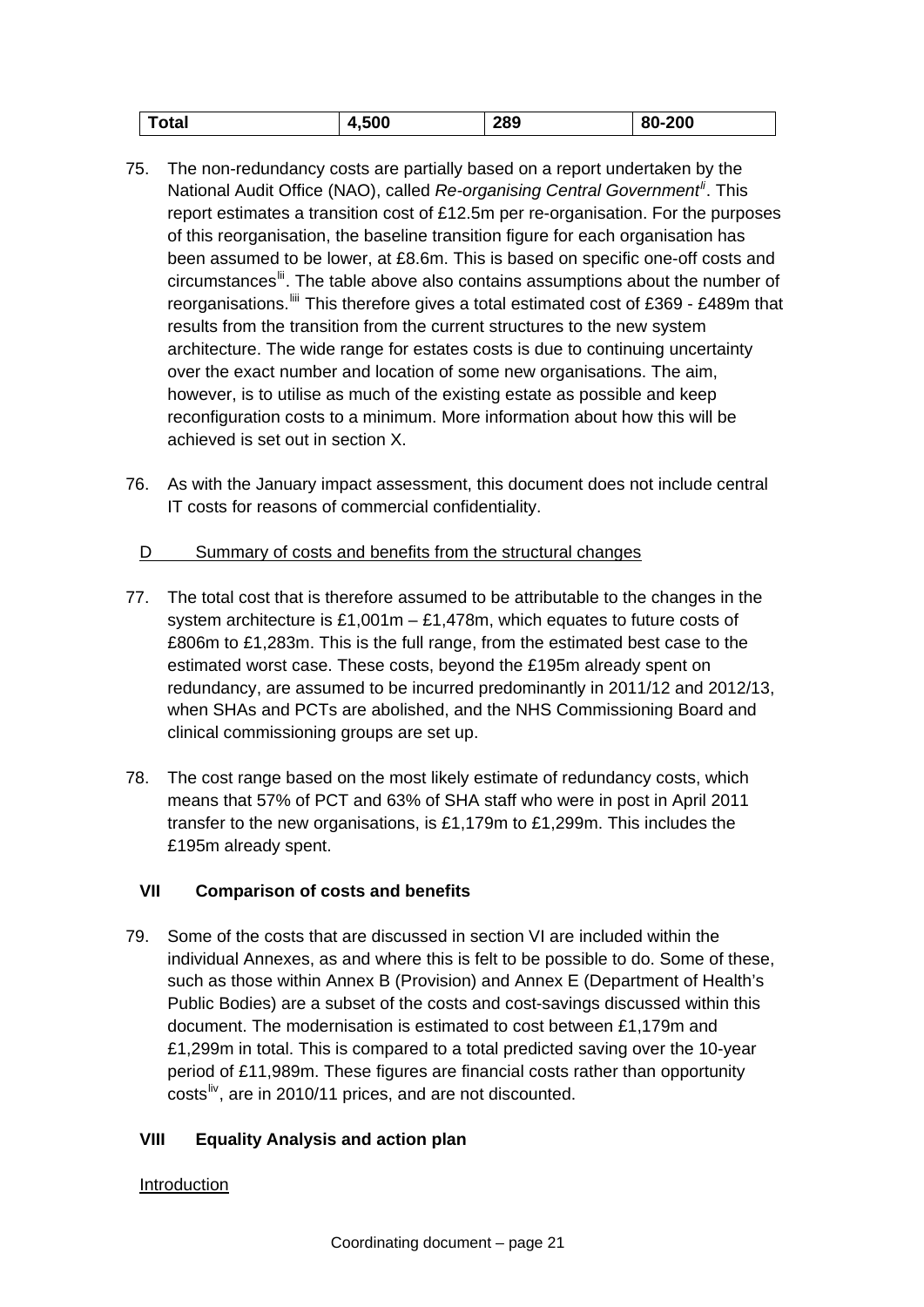- 80. The Coalition Government's programme for the NHS was published in the Department of Health's (DH) NHS White Paper *Equity and Excellence: Liberating the NHS*<sup>IV</sup>. It was accompanied by four consultation papers, which were: *Transparency in Outcomes – a framework for the NHS*; *Commissioning for Patients; Local democratic legitimacy in health;* and *Regulating healthcare providers*, together with the report of the arm's-length bodies (ALBs) review. Following the consultations, the Government published its response and further detail about how the changes would be implemented in *Liberating the NHS: Legislative framework and next steps*.
- 81. The NHS White Paper set out a vision of patients at the heart of an NHS that focuses on what matters most to them: high quality care, not narrow processes. Providers and professionals would be free from unnecessary bureaucracy and central control and more directly accountable to patients and the public.
- 82. The changes proposed in the NHS White Paper, and developed through *Legislative framework and next steps,* are rooted in the Government's intention to put patients first, to achieve outcomes that are amongst the best in the world, and to empower clinicians to innovate and take decisions based on their clinical judgement. A patient-led NHS is one that involves all patients and their carers in the development of services that meet their needs and take account of their choices, lifestyles, backgrounds and characteristics. The title, *Equity and Excellence*, reflects the importance the Government places on the principle of fairness and its role as a cornerstone of the new direction.
- 83. In taking account of all patients' needs and aspirations, services will need to change to address current inequalities and insensitivities, some of which are described and evidenced in Chapter 5 of *Equity and Excellence: Legislative framework and next steps*. This will require an understanding of and genuine dialogue with patients, carers and the public so that their needs are properly understood and addressed. Chapter 6 of *Equity and Excellence: Liberating the NHS* stated that "the Department of Health will carry out a series of consultation activities with: patients, their representative groups and the public; NHS staff, their representative and professional bodies; local government; and the voluntary, social enterprise and independent sectors". The information gathered at these events has been used to inform the response to the consultation.
- 84. During spring 2011, the Government took advantage of a natural break in the legislative process to pause, listen and reflect on its programme for the NHS. The NHS Future Forum, a group of 45 senior professionals from across health and social care, including equality and patient representatives, was established to help drive an intensive eight-week period of engagement. In their report they confirmed that there is considerable support for the principles of the reforms. But they also said that some of the ways in which we were putting those principles into practice could be improved. The Government accepted all of their key recommendations and reflected this, where necessary, in amendments to the Health and Social Care Bill, for example to: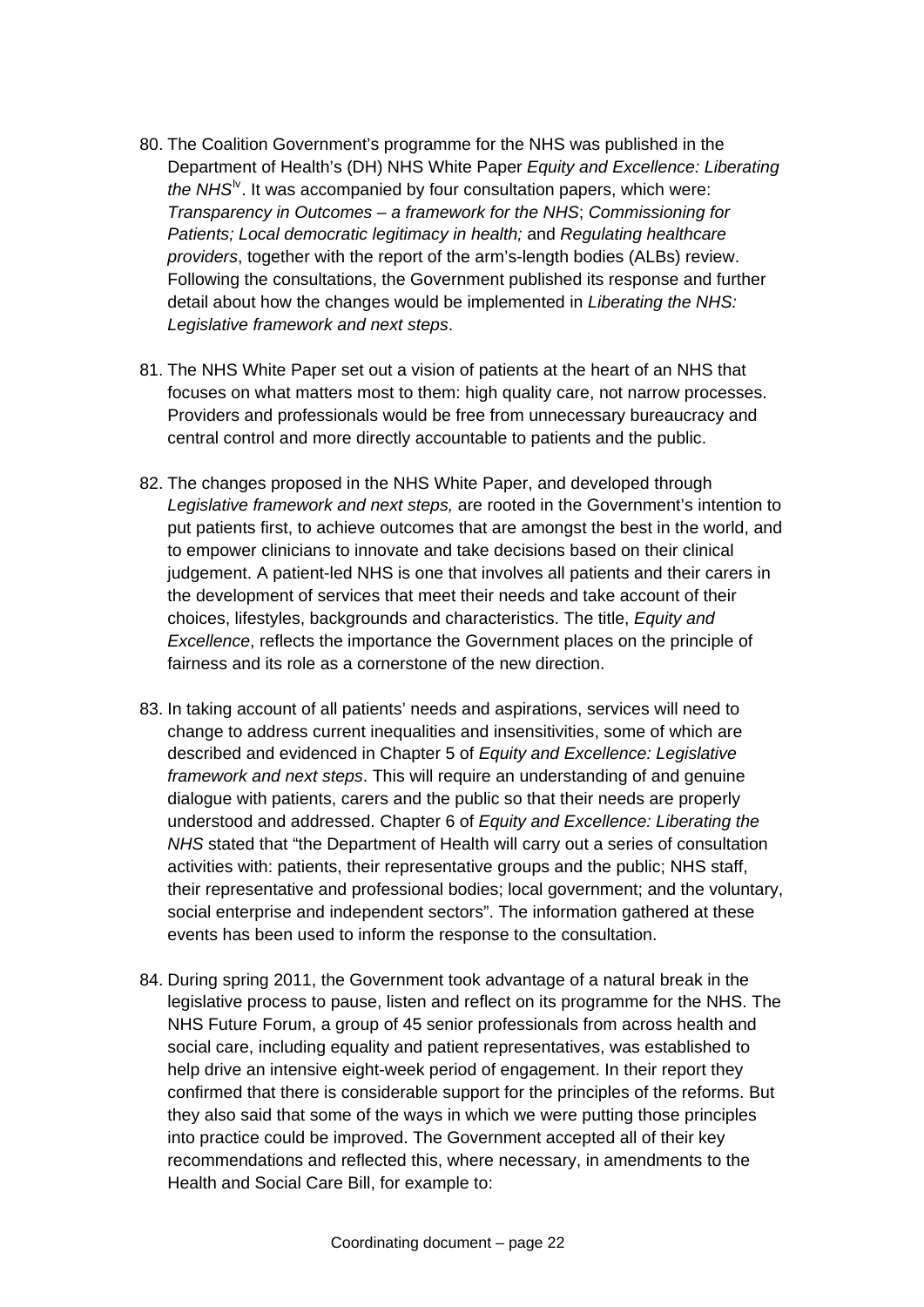- Make it clear that competition would not be pursued as an end in itself, only where it was in the best interests of patients, and create additional safeguards to this end;
- Ensure that a range of clinicians are involved in commissioning;
- Strengthen duties of organisations across the system with regard to patient, carer and public involvement; and
- Ensure that Local HealthWatch is representative of local people and those who use services.

The Health and Social Care Bill has also been amended to change references to "commissioning consortia" to "clinical commissioning groups". This EA will therefore refer to CCGs, except in the case of direct quotations.

85. This Equality Analysis is a full assessment of the equality impact of the Health and Social Care Bill, except in relation to the Office of the Health Professions Adjudicator<sup> $\dot{M}$ </sup>, which takes forward the reforms requiring primary legislation. It has been revised and updated to reflect the changes which have been made to the Bill during its passage through the House of Commons. The main changes from the previous Equality Impact Assessment can be found at paragraphs 84, 95-96, 106-110, 115, 126, 129-133 and in the action plan.

## Purpose of the Equality Analysis (EA)

- 86. The purpose of assessing the equality impact of the Health and Social Care Bill is to consider the effect of its provisions on patients and the public generally, and on staff. The impacts identified, together with the recommended actions, will inform the implementation of the White Paper vision, with the aim of:
	- enabling all patients to participate equally in a patient-centred system;
	- ensuring changes to the system preserve existing good equality and diversity practice and exploit opportunities for improving equitable rightsbased provision; and
	- ensuring the workforce impacts of the system change are applied equitably across all staff groups.
- 87. The changes in these provisions will affect NHS patients and service users, and all those providing services for NHS patients and employing staff to provide such services. Service provision and employment are both areas in which the ban on discrimination in the Equality Act 2010 applies. Some of the provisions in the Bill give effect to policies that will also have an impact on staff currently employed in existing or new bodies. The Department of Health has issued a DH HR Framework and an arms length bodies HR Framework. The NHS has issued Regional HR Frameworks. All the Frameworks are based on shared common principles to ensure that staff whose employment is affected by the system reconfiguration are treated fairly and equitably. These principles, which have informed and determined the individual content of these frameworks, were developed in partnership with Trade Unions as has the content of the frameworks. In relation to the overall transition, a national HR Transition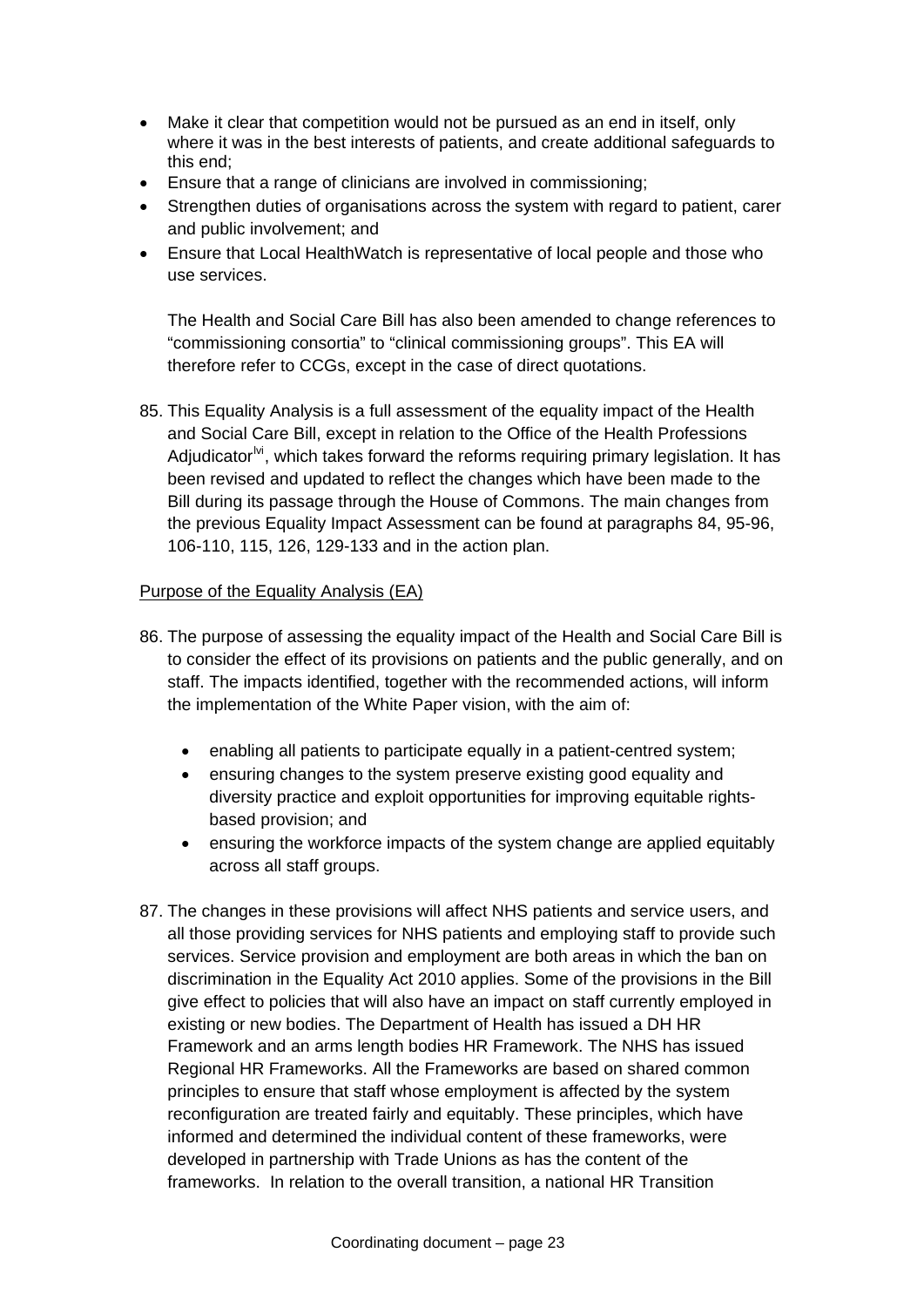Framework has been issued. Its intention is to provide consistency during the transition as well as encouraging best HR practice throughout and provides generic guidance covering the employment and HR processes throughout the transition. This framework is underpinned by the same principles as the HR frameworks and its content was developed in partnership with Trade Unions.

- 88. One of the principles, equality, recognises the importance of a diverse workforce and will help to ensure that no employee receives less favourable treatment on the grounds of age, disability, gender re-assignment, marriage and civil partnership, pregnancy and maternity, race, religion or belief, gender or sexual orientation, or on the grounds of trade union membership.
- 89. In carrying out this assessment, the Department has considered the following dimensions:
	- Age
	- Disability
	- Gender reassignment
	- Pregnancy and maternity
	- Race or ethnicity
	- Religion or belief
	- Sex
	- Sexual orientation
	- Socio-economic status
- 90. The Department has chosen to include all the relevant protected characteristics covered by the Equality Act in accordance with good practice guidance from the Equalities and Human Rights Commission (EHRC). Not all the provisions of the Equality Act are yet in force; for example the prohibition on age discrimination in services will be implemented from April 2012. Our consideration of these characteristics takes into account that the Department expects these measures to be in force when these provisions come into effect.
- 91. The Department recognises that marriage and civil partnership is a protected characteristic in relation to employment. Where there are workforce issues within particular policy areas the potential impact of those policies is considered on people in all the protected groups. The Department does not consider that people will be at a particular disadvantage because of their marital or civil partnership status as a result of changes to their employment. It is felt that consideration of impact relating to other protected characteristics and action proposed to be taken to mitigate any adverse impact for them will be enough to ensure equitable treatment for people to whom marriage or civil partnership status would apply.
- 92. Socio-economic status is not one of the protected characteristics that must be covered in the public sector equality duty and therefore in the EA, but has been included for completeness of impact on current health inequalities.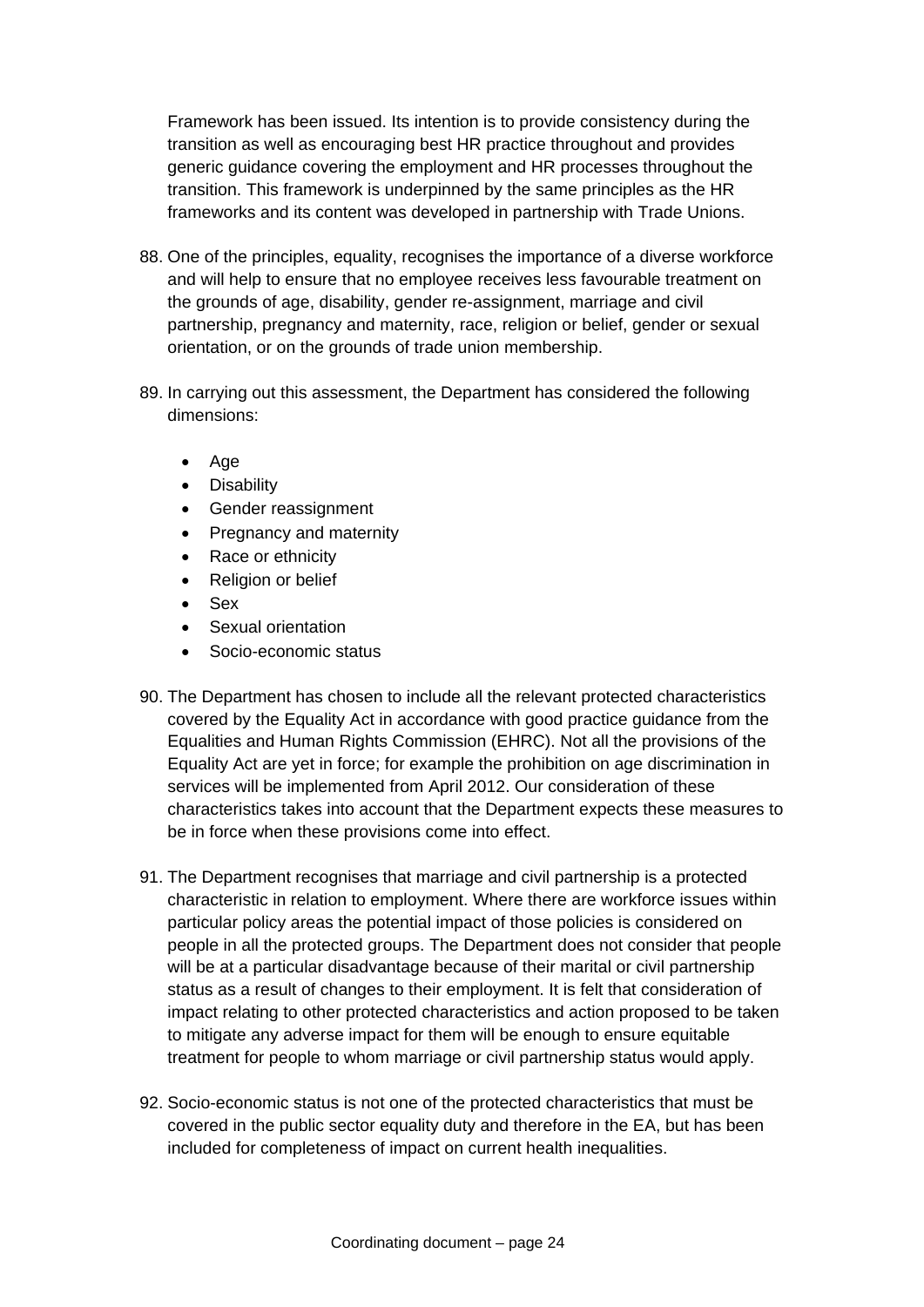- 93. The initial equality impact assessment (EIA) published alongside the NHS White Paper identified the need to pay due regard to equality analysis in future related policy developments in public health and social care reform. This document is the full equality analysis and covers the areas of the NHS White Paper which rely on primary legislation in the Health and Social Care Bill, namely:
	- Annex A Commissioning for patients (clinical commissioning groups and the NHS Commissioning Board)
	- Annex B Regulating providers (increasing provider freedoms, Monitor and joint licensing of providers between Monitor and the Care Quality Commission)
	- Annex C Local democratic legitimacy (including the establishment of local health and wellbeing boards)
	- Annex D HealthWatch
	- Annex E Public Bodies (proposals from the Arm's-Length Body Review that require legislation, and the abolition of the Office of the Health Professions Adjudicator)
	- Annex F Public Health Service
- 94. This EA has now been revised and updated to reflect the changes which have been made to the Bill during its passage through the House of Commons.
- 95. Separate EAs and EIAs have been produced for other aspects of the NHS White Paper:
- an EIA for the NHS Outcomes Framework was published in December, alongside the Government's response to consultation on *Transparency in Outcomes - a framework for the NHS*.
- an initial EIA on patient choice was published alongside the consultation document *Greater choice and control*<sup>[lvii](#page-60-1)</sup>.
- on 18 August 2011, we published an initial list of equality opportunities and concerns alongside a summary of responses we received to the Information Revolution consultation. We plan to issue a further, more detailed, equality analysis alongside the Information Strategy, following the further work of the NHS Future Forum which is looking at information as one of its four main themes.
- 96. Although a separate EIA was also carried out on the Public Health White Paper published on 30 November 2010<sup>[lviii](#page-60-1)</sup>, this document contains an assessment of the legislation in the Health and Social Care Bill required to set up Public Health England. This includes the transfer of responsibilities for public health (including the Director of Public Health and associated staff) to local authorities, and the abolition of the Health Protection Agency and transfer of its functions and workforce to the Secretary of State.

#### Evidence and Stakeholder Feedback

97. The individual EAs rely on evidence and stakeholder feedback to: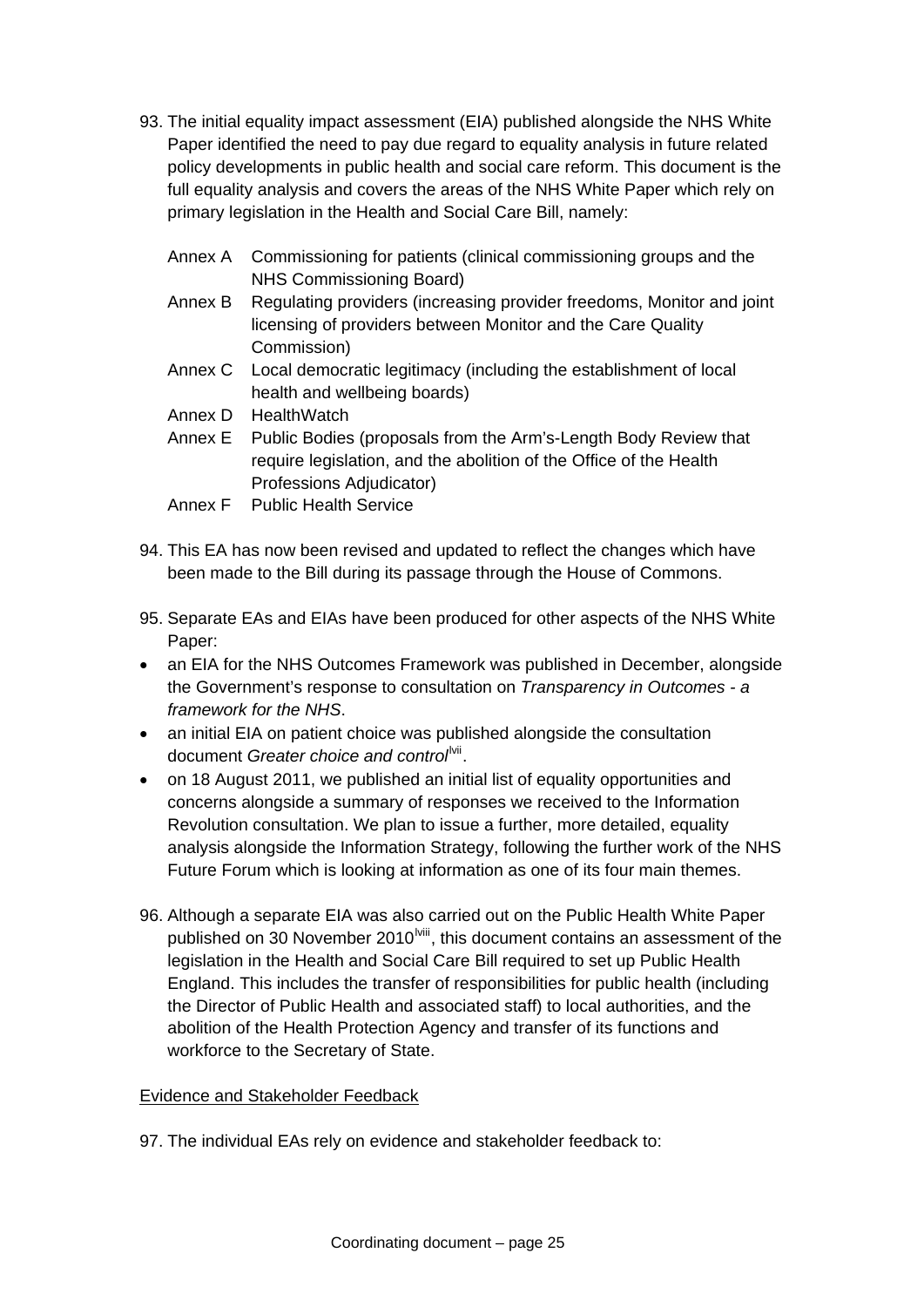- provide supporting evidence where actual or potential impacts on equality were identified
- assist with developing proposals for mitigating potential negative impacts
- demonstrate how proposed reforms can advance equality of opportunity, where possible
- 98. The evidence used has been both qualitative and quantitative, and includes research papers, evaluation reports, census data, patient and public surveys, guidance, independent inquiries, health outcomes data and NHS workforce data. This intelligence was obtained from a range of organisations and sectors. Community intelligence from third sector organisations working with seldomheard groups was particularly valuable where official data and research was limited. Disaggregated data were obtained where possible, to enable assessment of impact by protected characteristic.
- 99. The individual EAs contain evidence and stakeholder views specific to each policy. In addition, cross-cutting evidence on access of health services and health outcomes by protected group has been summarised in Annex G of the EA.

#### The Equality Act 2010 and Powers of the Secretary of State

- 100. The Equality Act aims to simplify, harmonise and strengthen equality law, replacing nine major pieces of legislation and around 100 other instruments with a single Act. It received Royal Assent on 8 April 2010. The main provisions in the Act came into force in October 2010, while the single public sector equality duty came into force in April 2011<sup>[lix](#page-60-1)</sup>.
- 101. The single public sector equality duty covers race, disability, and gender (existing duties), plus age, sexual orientation, religion or belief, pregnancy and maternity, and gender reassignment. These dimensions are collectively referred to as the protected characteristics. All public bodies, including those changed or set up through these provisions, must have due regard to the need to:
	- eliminate unlawful discrimination, harassment, and victimisation;
	- advance equality of opportunity; and
	- foster good relations between those who share a relevant protected characteristic and those who do not.
- 102. This general duty is underpinned by specific duties, to help public bodies meet the general duty. These are set out in *The Equality Act 2010 (Specific*  Duties) Regulations 2011.
- 103. The Equality Act 2010 will ensure that all public bodies within the health service, including the NHS and the public health service, are obliged to comply with principles of equality. This will include those bodies established under the Bill, such as clinical commissioning groups (CCGs), and those whose functions are changed, such as some of the arm's-length bodies (CQC, NICE and Monitor).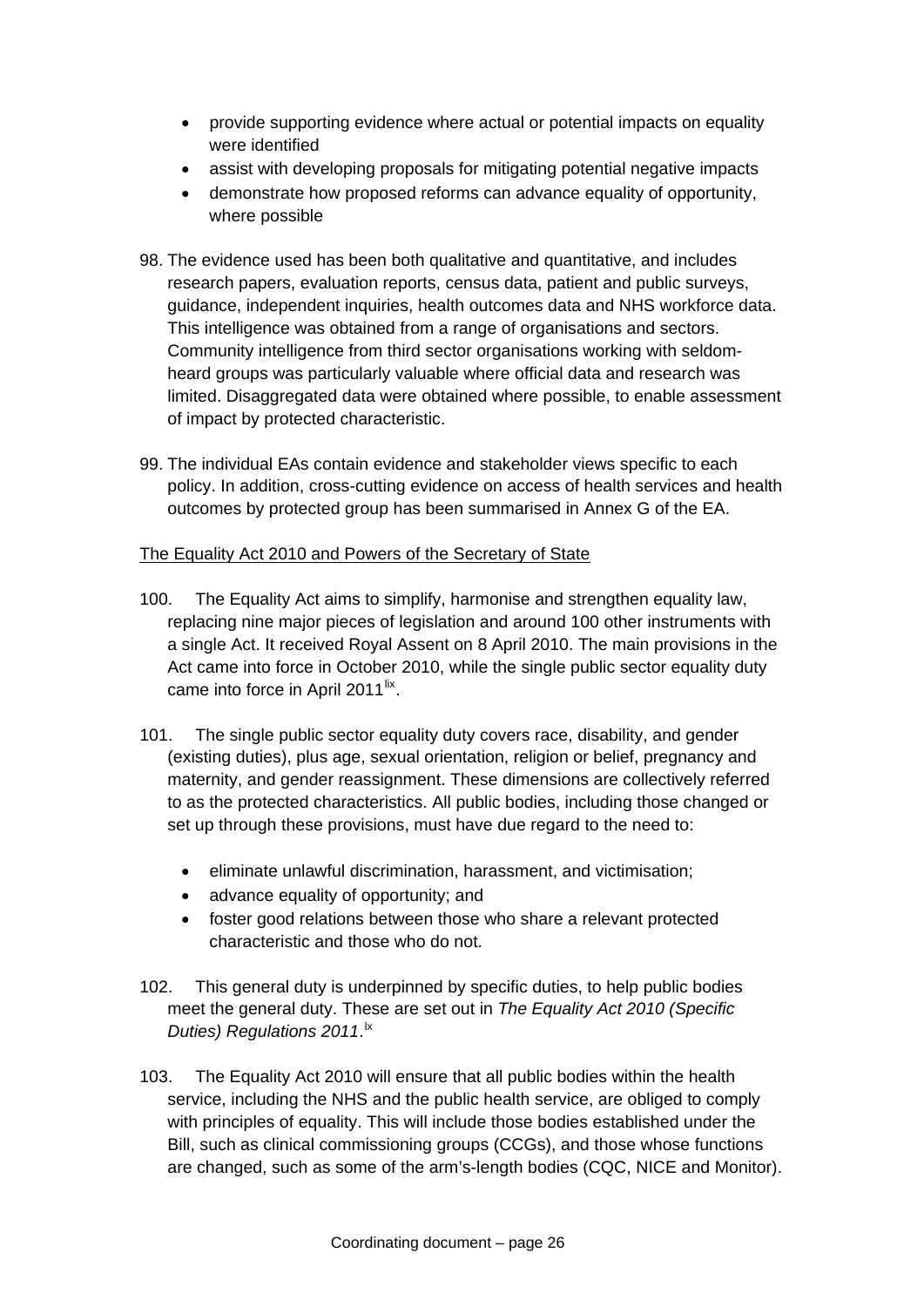These duties also apply to private providers as far as they are providing NHS services, on the basis that the provision of services for the purposes of the health service is a function of a public nature. This can be brought about by measures such as the inclusion of contractual terms relating to equality in contracts with such organisations, where this is considered necessary.

#### Consultation responses and stakeholder feedback

- 104. The Government received over 6000 responses to the consultations on the NHS White Paper and the associated documents, which ran from July to October 2010. The Government also heard the views of key partners during stakeholder engagement events over the summer, including:
	- Listening events held at regional level in each SHA and through Regional Voices, seeking dialogue with staff, services users, local government, health managers, equalities organisations, and independent and voluntary sector bodies. Over 1000 people attended these events, representing over 440 organisations
	- A special listening event for a wide range of organisations on 30 September 2010. This included 25 equalities organisations who contributed on behalf of their members and networks
	- Strategic Partner events with the Equality and Human Rights Commission on 5 October 2010.
	- Discussions on the NHS White Paper and its themes at regular meetings with DH Corporate Partners (including major partners in health and local government), the Social Partnership Forum (including NHS management and trades union partners, which set up a sub-committee for further work on these themes), and the Equality and Diversity Council (DH and NHS equalities partners).
- 105. Responses to the NHS White Paper consultations highlighted how the proposals set out in the NHS White Paper present significant opportunities to embed equality and human rights in the commissioning and delivery of health services. The Race Equality Foundation, for example, "*recognises and welcomes the commitment to equality in Equity and Excellence: Liberating the NHS. The document provides a detailed view of a new emerging NHS landscape that uses the language of universal values of equality and diversity and which are also backed up by those values being legally embedded within the proposed new structures and bodies that will be at the centre of the NHS.*"
- 106. In addition, during the listening exercise on the Health and Social Care Bill:
	- over 6,700 people attended listening events with members of the NHS Future Forum,
	- 3,000 comments were posted on the website, and
	- over 25,000 people emailed the Future Forum.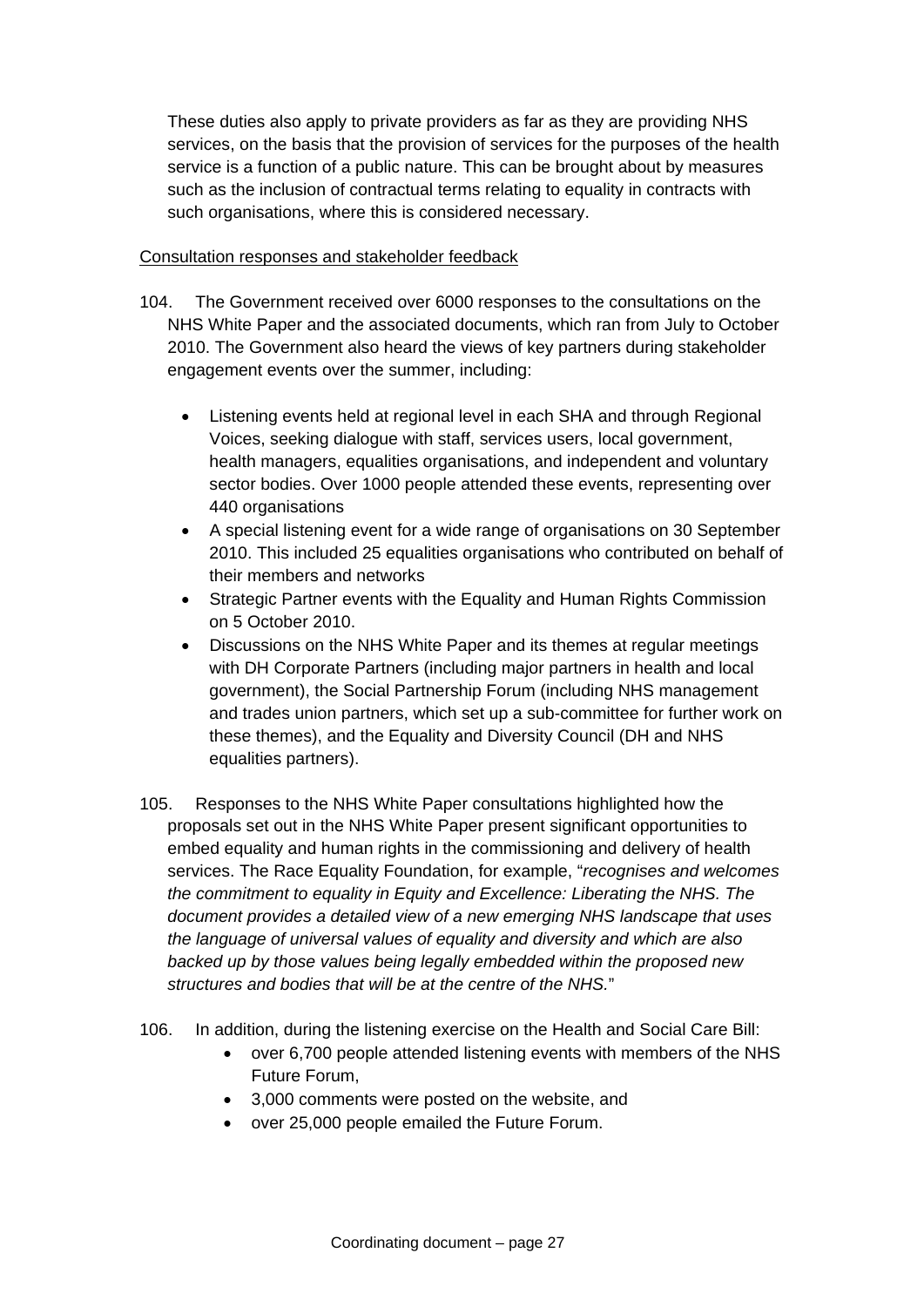- 107. Ensuring that equality was properly considered was a priority for the Listening Exercise. The NHS Future Forum membership included equality and patient representatives. The Listening Exercise also held five specific equality events in May 2011:
	- NHS Equality and Diversity Council NHS Equality Leaders
	- Race Equality Foundation Equality Event (Liverpool) Patients, Service Users.
	- BME Event organised by the Afiya Trust.
	- Race Equality Foundation Equality Event (Croydon) Patients, Service Users.
	- Equality Listening Event DH Equality Stakeholders.
- 108. The key themes at these events tended to mirror those raised in the original assessment of equality for the White Paper. For example, the equality agenda should not be forgotten during the NHS reforms and that the reforms could represent an opportunity to further equality. The reforms could allow for the increased involvement in delivery of services by community groups and that greater diversity of providers could better meet the needs of diverse communities. The events also raised specific issues relating to the protected characteristics, and related issues such as the potential benefits of specialist commissioning of gender identity services for Trans patients.
- 109. The Future Forum workstream reports highlighted the ways in which the arrangements set out in the Health and Social Care Bill could be used to tackle inequalities. In his Summary Report the chair of the Future Forum, Professor Steve Field, noted that *"The Government's focus on inclusion health and reducing health inequalities has also been warmly welcomed. The duties the Bill already places on the Secretary of State, the NHS Commissioning Board and clinical commissioning groups will all need translating into practical action through the mandate, the outcomes frameworks for the NHS, public health and social care, commissioning plans and other system levers in order to reduce health inequalities and improve the health of the most vulnerable."*
- 110. The responses to both the original consultations and the listening exercise have informed the drafting of the individual EAs. Below is a snapshot of responses addressing the equalities impact of the reforms.

## Putting patients first

111. The NHS White Paper proposed putting patients and the public at the heart of the NHS, empowered to take control of their health and care through shared decision-making and greater choice of not only where they are treated, but also the treatment that they receive and who provides it. An information revolution would support patients to take charge of their health and care, and shape services. An initial EIA was published alongside *Greater choice and control[lxi](#page-60-1)*.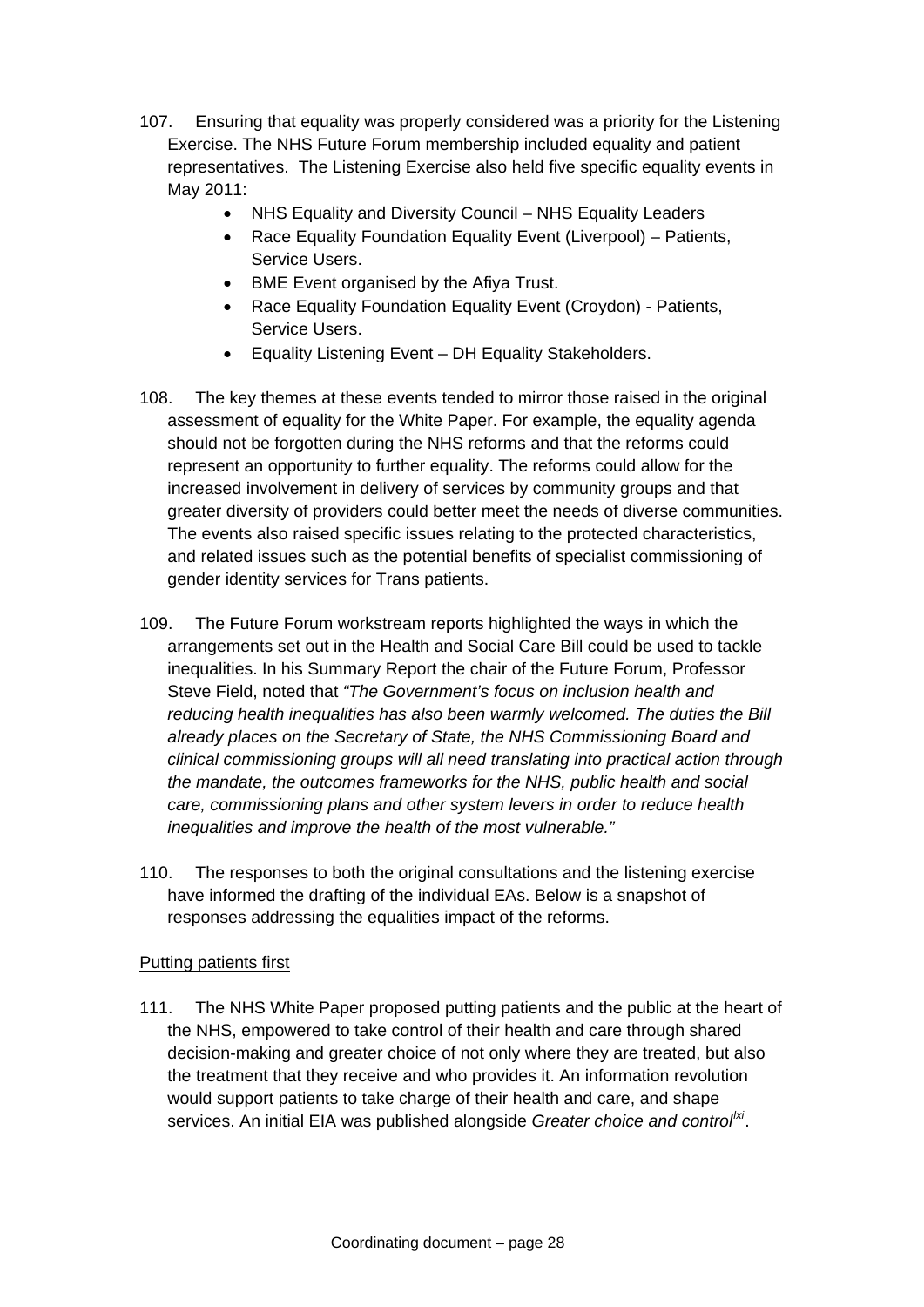- 112. Respondents broadly welcomed the Government's commitment to putting patients and the public first. Stonewall, for example, commented that "*proposals for a stronger patient voice and increased patient involvement in the health and care services they receive are important to reducing discrimination for LGB people. [...] Case studies have shown that regular engagement with LGB people can better shape services that are tailored to need. This engagement of LGB people will make the NHS more responsive to LGB need and potentially improve value for money through staff awareness (tackling perceptions and training), innovation (LGB health forums or online consultations for example) and, targeting resources where they are needed*".
- 113. Respondents particularly called for action to ensure that vulnerable communities have a voice through HealthWatch; Advocacy Partners Speaking Up, for example, stressed that "*there must be strenuous efforts to ensure that these bodies genuinely represent their communities, including those groups who are currently often overlooked and who may suffer from health inequalities*."
- 114. HealthWatch will give patients and the public a real input into decision making about the shape of health and care services, both nationally and within local communities. As the local consumer champion for health, Local HealthWatch will support patients to make choices and raise concerns about their health and care services. This support is particularly critical for seldom-heard communities, who have felt unable to engage with statutory services.
- 115. Following the listening exercise, the Department of Health introduced amendments to the Health and Social Care Bill designed to ensure that Local HealthWatch is representative of local people and those who use services. It also introduced amendments to require commissioners and providers to have regard to the findings of Local HealthWatch. Taken together these requirements strengthen the role of Local HealthWatch in reducing inequalities between difference groups by requiring that Local HealthWatch makes efforts to represent the views of the whole of the local population and that commissioners and providers take proper account of the messages delivered to them through Local HealthWatch.

#### Improving healthcare outcomes

- 116. The NHS White Paper proposed shifting focus to outcomes, not process targets, with the aim of reducing mortality and morbidity, increasing safety, and improving patient experience and outcomes for all.
- 117. Respondents generally welcomed the increased focus on outcomes. Mencap, for example, "*welcomed the creation of the NHS Outcomes Framework and believes that it can play a valuable role in tackling existing health inequalities for patients with a learning disability, particularly those with the most complex profound and multiple learning disabilities, who still experience some of the worst health outcomes across England*".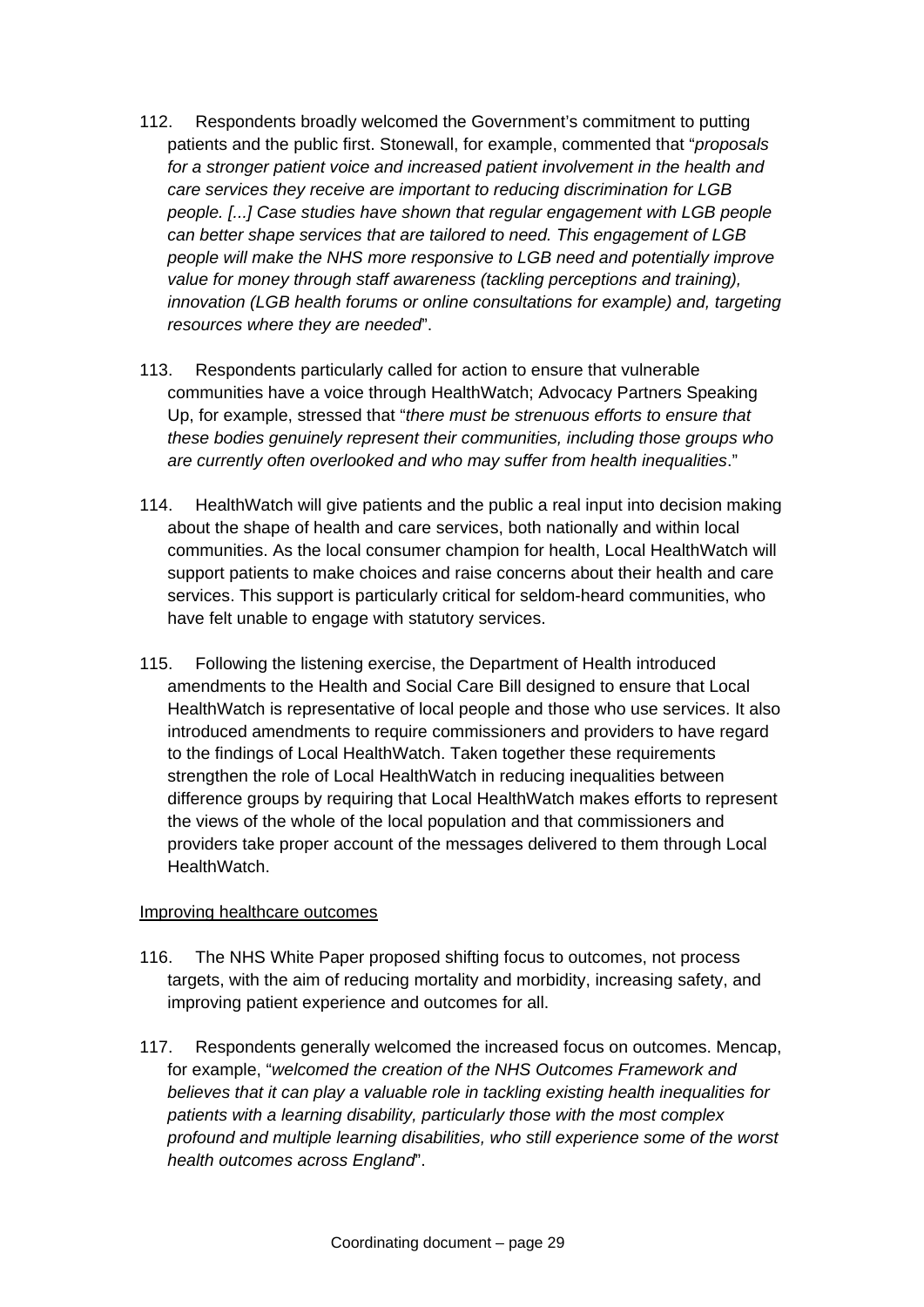- 118. There was also support for patient reported outcome measures (PROMs), especially if these feed into quality standards and commissioning regime for providers. The British Homeopathic Association, for example, "*applaud the efforts of the new government to not focus on targets without quality, emphasising the importance of listening to patients by judging evidence not only by randomised controlled trials but through PROMs which provides a far better measure of the patient's own experience and value to their health of an intervention or treatment regime*". A number of respondents called for carers to input into PROMs, both in their own right and on behalf of the person they support, with the British Specialist Nutrition Association, for example, noting that this will be particularly important "*where patients may have a condition such as dementia and be unable to report on their own experience but where their carer could provide a proxy*".
- 119. However, there was some concern that loss of targets could disadvantage those who had benefitted from them, such as cancer sufferers and older people; Samaritans, for example, highlighted the benefits some targets have had for people at risk of suicide.
- 120. Respondents such as the NHS Confederation also called for an integrated outcomes framework across health, social care and public health. This was discussed in *Liberating the NHS: Legislative Framework and next steps*, which outlined how the three outcomes frameworks for NHS, public health and adult social care formed part of a single integrated vision for better health and care outcomes.
- 121. Promoting excellence and equality is one of the seven principles underpinning the development of all the outcomes frameworks. As far as possible, outcomes measures will be chosen so that they can be measured by different equalities characteristics and by local area.

#### Commissioning for patients

- 122. The NHS White Paper proposed giving clinical commissioning groups responsibility for commissioning the majority of NHS services, supported by and accountable to an independent NHS Commissioning Board. Clinical commissioning shifts responsibility for buying NHS-funded care to the clinicians who know patients best, ensuring that patients' needs and aspirations shape the future development of NHS services.
- 123. Respondents were concerned that clinical commissioning groups might not have the right skills and expertise for commissioning NHS services – in particular, that they might lack knowledge or awareness of specific groups, communities or conditions. The Race Equality Foundation, for example, said that there was "*fear that GP's are not adequately equipped to fill dual responsibilities of Individual Patient Care and gaining knowledge around the health needs of the local community, specifically those of marginalised communities and many black and minority ethnic communities. This process will entail an in depth engagement with those communities on both a social level and an understanding of the existing*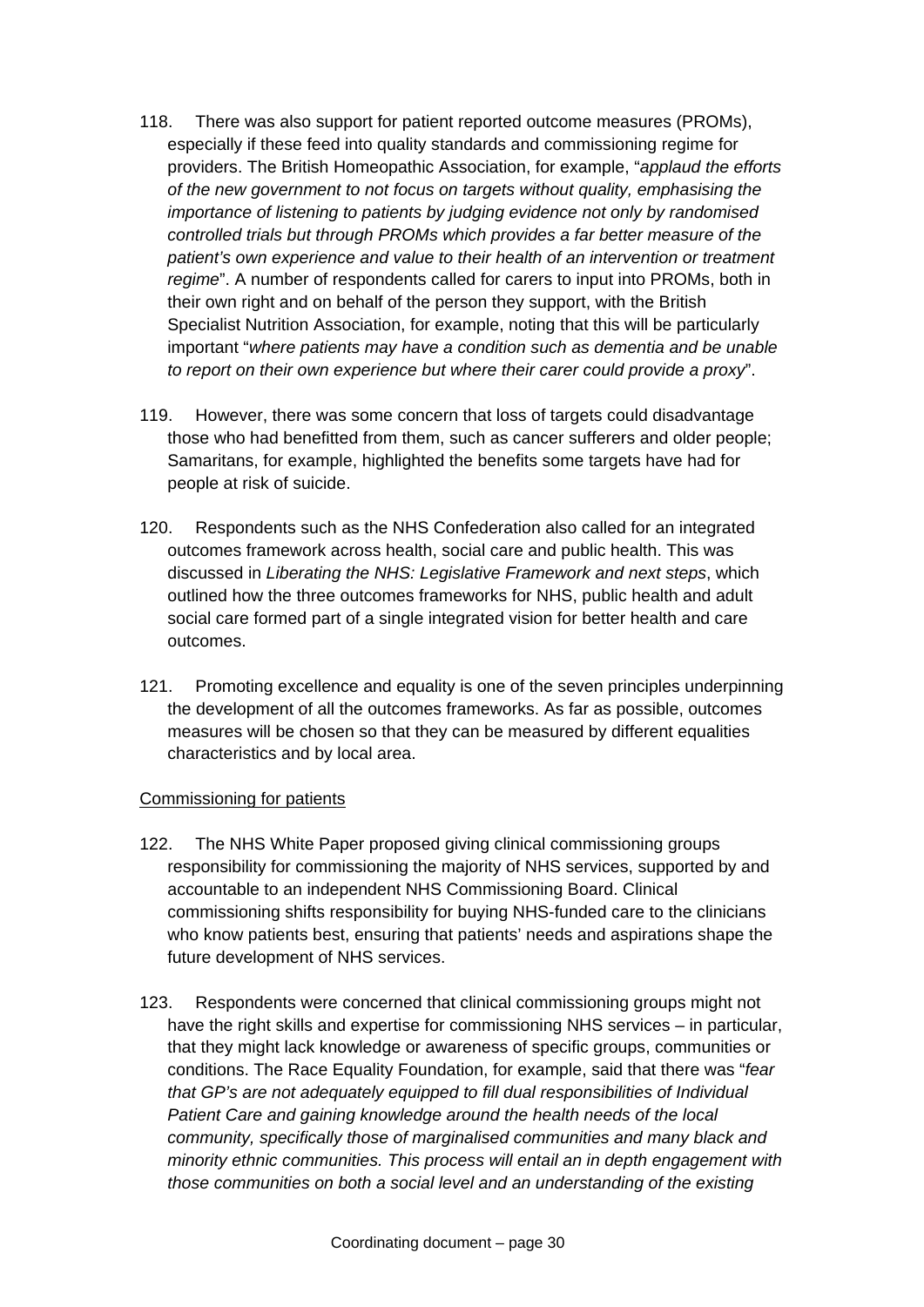*workable programmes that are ongoing*". However, Yorkshire and Humber Learning Disability Commissioners felt that, in relation to learning disability needs in particular, "*If GPs have good advice, development and commissioning guidance, there could be the opportunity to improve their understanding of the needs of this population to offer greater personalisation and coordination of the care of people with learning disability, but this would need considerable skill and knowledge development*". Others pointed out that GP commissioning needed to be seen alongside the new role for local authorities (discussed below), and that NHS commissioners could draw on councils' extensive knowledge of and relationships with local communities.

- 124. Many respondents stressed the importance of clinical commissioning groups engaging with their communities. The Health and Social Care Forum said that "*GP consortia need to be fully involved with the local area they are involved with. For example, this will again involve a robust partnership between the public, private and Voluntary, Community and Faith (VCF) sector and will provide consistency in terms of existing services available and intelligence on the area. Through partnership it is more likely that we are able to reduce health inequalities and aim to prevent the gap from widening*". Moreover, respondents such as the SHA Equalities and Inclusion Leads felt that clinical commissioning groups should reflect their diverse local communities.
- 125. Clinical commissioning groups and the NHS Commissioning Board will be under duties in relation to patient and the public involvement and partnership arrangements with local authorities, which can further strengthen and improve the ability of the NHS to embed equity through their commissioning plans and decisions, in order to improve outcomes.
- 126. In addition, following the listening exercise, Government has amended the Health and Social Care Bill to:
- ensure that a range of clinicians are involved in commissioning; and
- strengthen the duties of organisations across the system with regard to patient, carer and public involvement

#### Increasing local democratic legitimacy

- 127. The NHS White Paper set out how the Department would strengthen local democratic legitimacy in health, with new functions for local authorities and the creation of health and wellbeing boards to join up the commissioning of local NHS services, social care and health improvement. The leadership role of local authorities in producing the Joint Strategic Needs Assessment (JSNA) will be an important lever in identifying and tackling health inequalities experienced by protected groups. Together with their strategic partners, health and wellbeing boards will also be able to plan activity across health and social care to improve the wellbeing of their communities.
- 128. There was broad support from respondents for the creation of health and wellbeing boards. NHS Bedfordshire, for example, "*support the creation of health*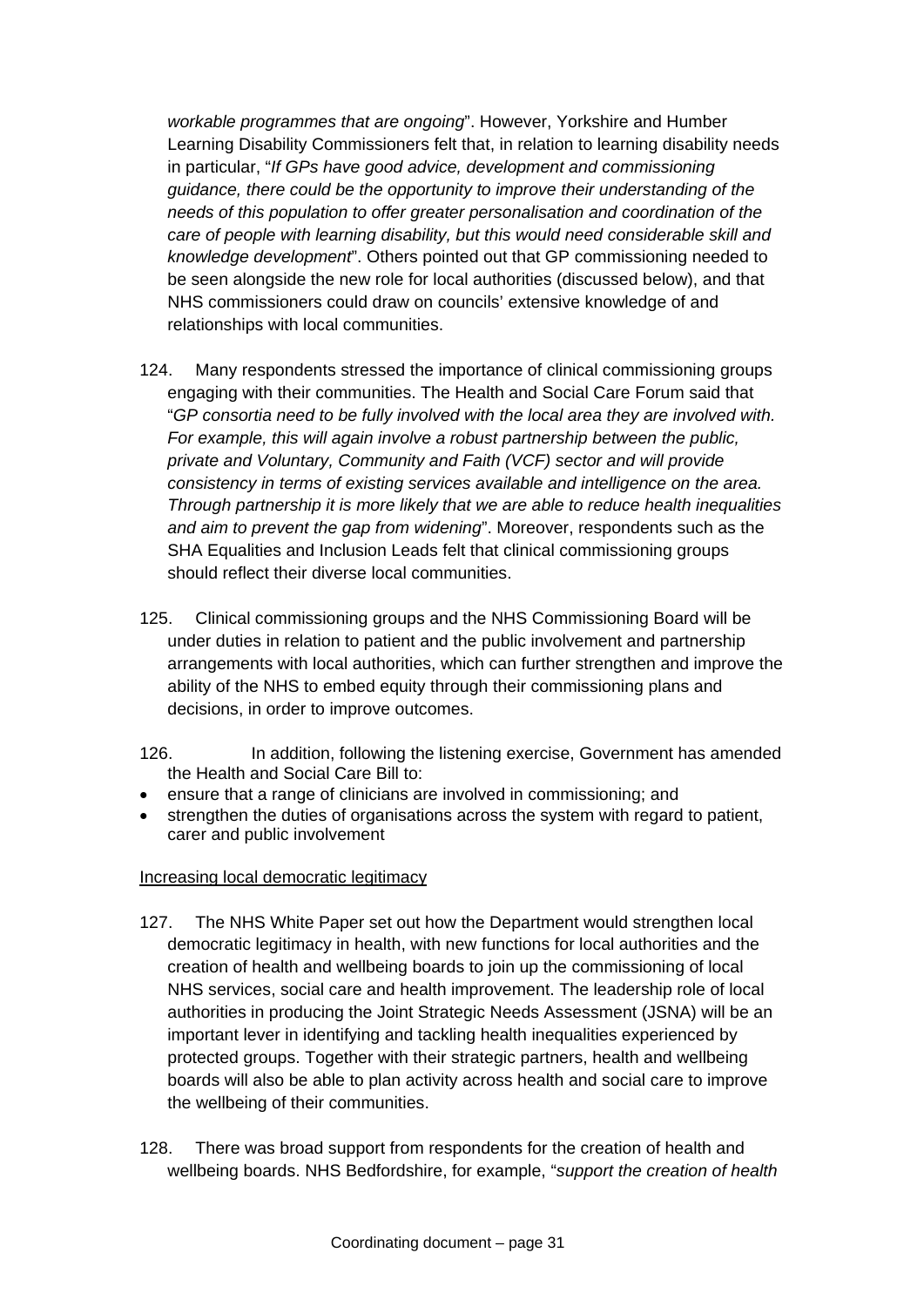*and wellbeing boards with clear and sufficient legal powers to provide local leadership and a strategic framework for coordination of health improvement and addressing health inequalities in local areas, based on local health needs identified by the JSNA*". Walsall Council and PCT said that "*Closer joint working between the council and colleagues in primary care and public health is welcomed and will facilitate the efficient use of resources and expertise to improve health and reduce health inequalities*" while CLIC Sargent felt that health and wellbeing boards will have "*an important role to play in driving integration. This is particularly important in terms of services for children and young people*".

#### Regulating healthcare providers

- 129. The NHS White Paper set out a number of policies designed to bring about higher quality services that are more responsive to patient needs and more efficient. It included the Government's aim to increase the extent to which patients have choice about which provider delivers their healthcare.
- 130. If there is to be more choice, there will need to be more providers in the system. This in turn means that there needs to be effective market regulation, to ensure that increased competition operates in the best interests of patients. In particular, safeguards are needed to ensure that competition operates on the basis of quality, not price. There needs to be a transparent system of fixed prices, which removes the potential for providers to "cherry pick" and deliver only those elements of a service that are most profitable or to deliver the service only to those patients who are less costly to treat. The Government wants to ensure that existing NHS providers can compete on fair terms with independent and third sector providers, to ensure that patients have the best possible choice of qualified providers.
- 131. This supplier diversity can give commissioners the opportunity to engage third sector providers and social enterprises that can provide services more tailored to the needs of specific groups and communities.
- 132. As discussed in *Liberating the NHS: Legislative framework and next steps*, although many respondents had concerns that competition might undermine equity, many social enterprise and voluntary providers were supportive of proposals that would enable them to enter new markets and provide better and more tailored services to particular groups. The charity Turning Point, for example, "*support the principles of any willing provider and advocate strongly for the role of social enterprises and civil society organisations in not only supporting statutory organisations but in directly providing alternative solutions.*" Respondents such as the Terrence Higgins Trust and the Third Sector Assembly Health and Social Care Network also stressed the need to ensure a genuinely level playing field to ensure that smaller organisations with unique knowledge of local minorities can compete. In the words of the East Midlands SHA Public and Voluntary sector, "*there needs to be a level playing field between the big providers of health services and the small providers in the voluntary and community sector*".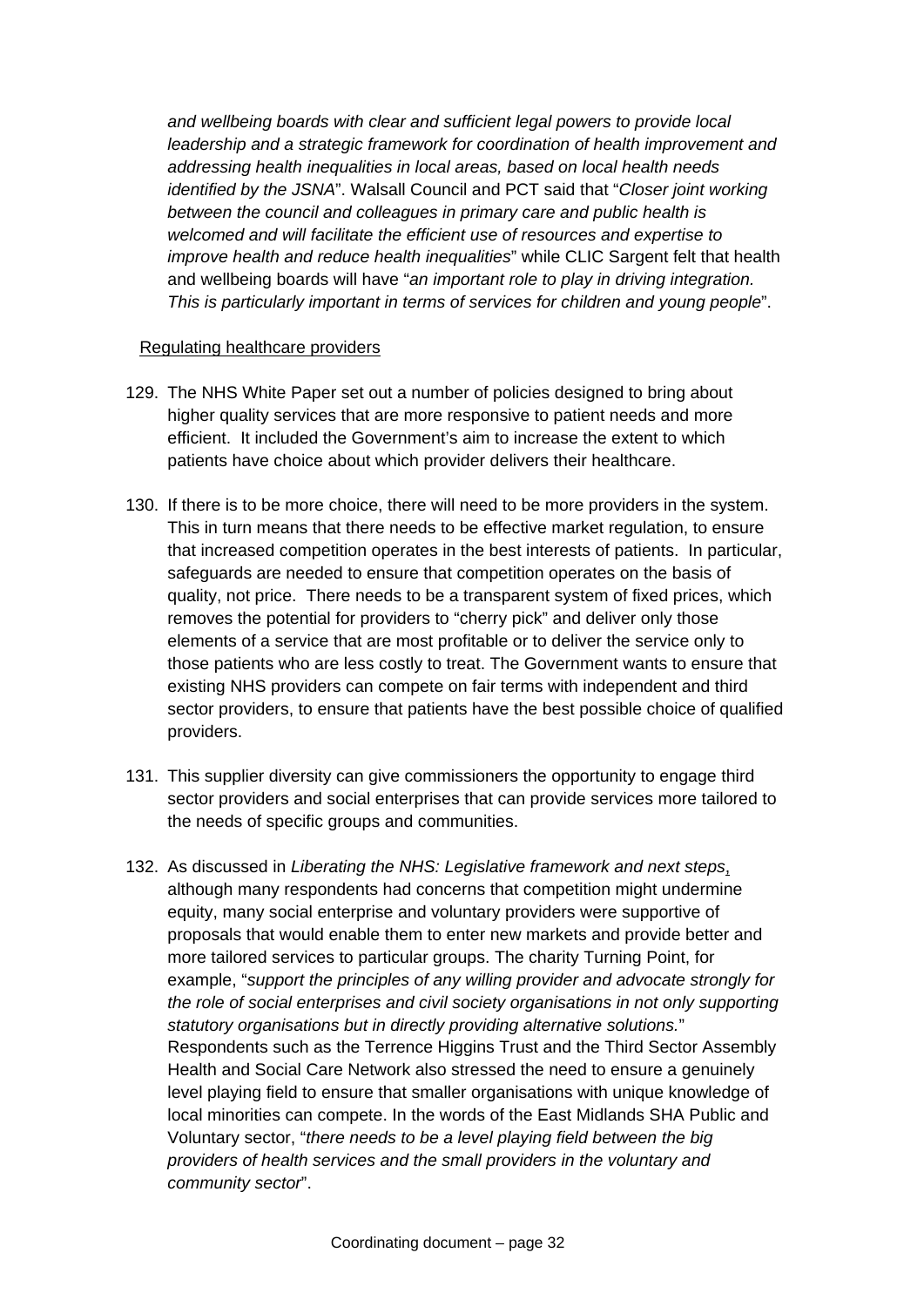133. Following the Introduction of the Health and Social Care Bill, there was considerable debate about the Government's initial proposals for choice and competition. As part of the Listening Exercise, the NHS Future Forum produced a report and recommendations on "Choice and Competition". In the light of this, amendments were made to the Bill during Commons re-committal to create additional safeguards in relation to the operation of competition and make it clear that competition would not be pursued as an end in itself, only where it was in the best interests of patients.

## An integrated public health service

- 134. The NHS White Paper set out the Government's proposals for the creation of a new integrated public health service, Public Health England, to spread and support innovation and help provide disease control and protection. Further detail is given in the public health White Paper, *Healthy Lives, Healthy People*. This was broadly welcomed by many consultation respondents. Leicester City Directors of Public Health said *"The transfer of health improvement functions to local authorities will provide opportunities to strengthen the work already undertaken by local authorities to improve the wider social and economic determinants of health and to promote healthy living... The proposal to create a new national public health service is welcome and will provide an opportunity to improve the co-ordination of actions to protect the health of the population."*
- 135. The Public Health Commissioning Network commented: *"We also welcome the emphasis in the White Paper and the accompanying consultation documents on increasing transparency in decision-making and health service data; reducing fragmentation across the NHS; and increasing productivity. In devising the structure and functions of the PHS, we would encourage the authors of the Public Health White Paper to be bold and innovative, integrating into PHS a formal but voluntary network for sharing knowledge, experience and intelligence between PHS and local authority employees throughout the country, based on the structure of (and the learning from) the Public Health Commissioning Network".*
- 136. The publication of *'Healthy Lives, Healthy People'* launched a consultation process on elements of the public health service. A summary of consultation responses on equality issues was published on 29<sup>th</sup> July 2011 as part of *'Healthy Lives, Healthy People - Summary of responses to the consultations on our strategy for public health in England' .*This accompanied the public health strategy document *'Healthy lives, healthy people: update and way forward<sup>\*xii</sup>.* which was published on  $14<sup>th</sup>$  July 2011.

#### Streamlining public bodies

137. A focus on outcomes demands a shifting of power and resources from national organisations to the frontline, patients and the public. The report of the ALB review *Liberating the NHS: Report of the arm's length bodies review[lxiii](#page-60-1)* sets out how the Department will simplify the national landscape by reducing the number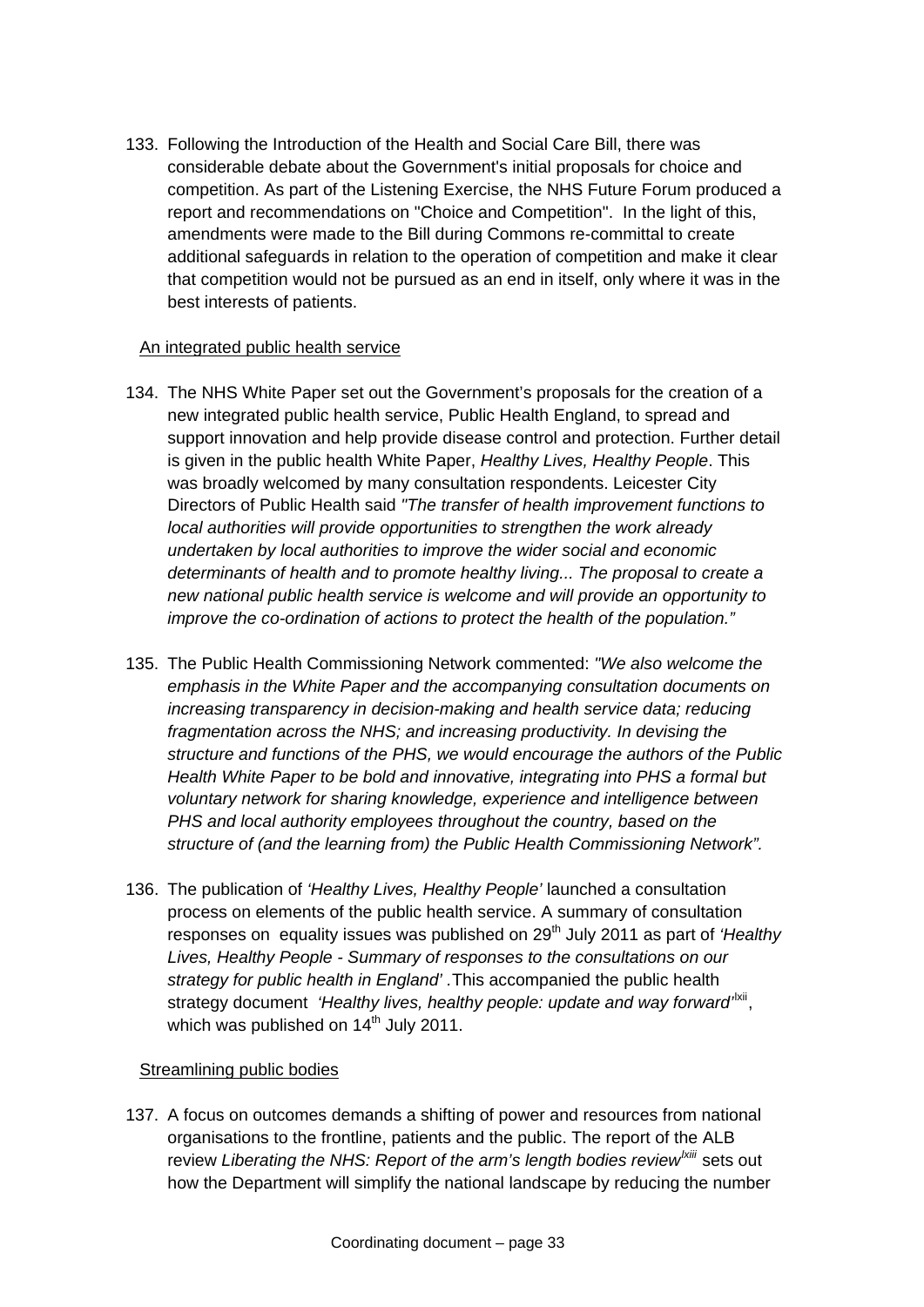of ALBs and removing duplication and inefficient use of resources, to ensure effective and affordable delivery of these functions. Whilst some respondents welcomed the Government's commitment to efficiency through a more streamlined ALBs sector, others were concerned that it could mean the loss of roles that are important for the promotion of equality. Kirklees PCT, for example, noted that the principles "o*f 'simplifying a national landscape, removing duplication and better aligning the arms length body sector with the rest of health and social care system'*" are "*unarguable in general*" but stressed the importance that the work of the Alcohol Education and Research Council and the National Treatment Agency for Substance Misuse can have in relation to health inequalities.

138. The White Paper described the Government's proposals to abolish SHAs and PCTs. Some respondents were concerned that this would mean a loss of expertise in dealing with particular groups. Bradford District Learning Disability Partnership, for example, expressed concern that, "*With the proposed demise of a regional architecture [… people with learning disabilities] will lose their advocates*". However, others recognised that the existing management structures would have faced very considerable reductions even without the White Paper reforms, and that a priority was to focus resources on front-line services.

#### Concerns specific to identified communities or protected characteristics

- 139. Consultation respondents also raised concerns in relation to particular communities or protected characteristics, including the following:
	- Respondents such as Hampshire Partnership NHS Foundation Trust and the British Red Cross highlighted that those without fixed addresses, such as Roma, gypsies and travellers, asylum seekers and refugees, had difficulty in accessing services and their needs were often different and unknown, so were not provided for.
	- Some people with learning disabilities, older people and people whose first language was not English could not always access and/or use computerbased information and would therefore find it hard to participate in choice and decision-making. The South Ribble Older Peoples' Forum, for example, were concerned that an "*emphasis on on-line services will mean that many vulnerable older people are disadvantaged as they frequently do not have access to these services*".
	- LGB and trans people and those of different religious faiths and cultures would have additional needs to be taken into account in determining what are good healthcare outcomes and when interpreting PROMs data. As one individual said, "*one person's definition of good is different to another's. Some people particularly the elderly or vulnerable groups or their carers may be reluctant to be critical of services that they will have to access in the future*".

#### Impact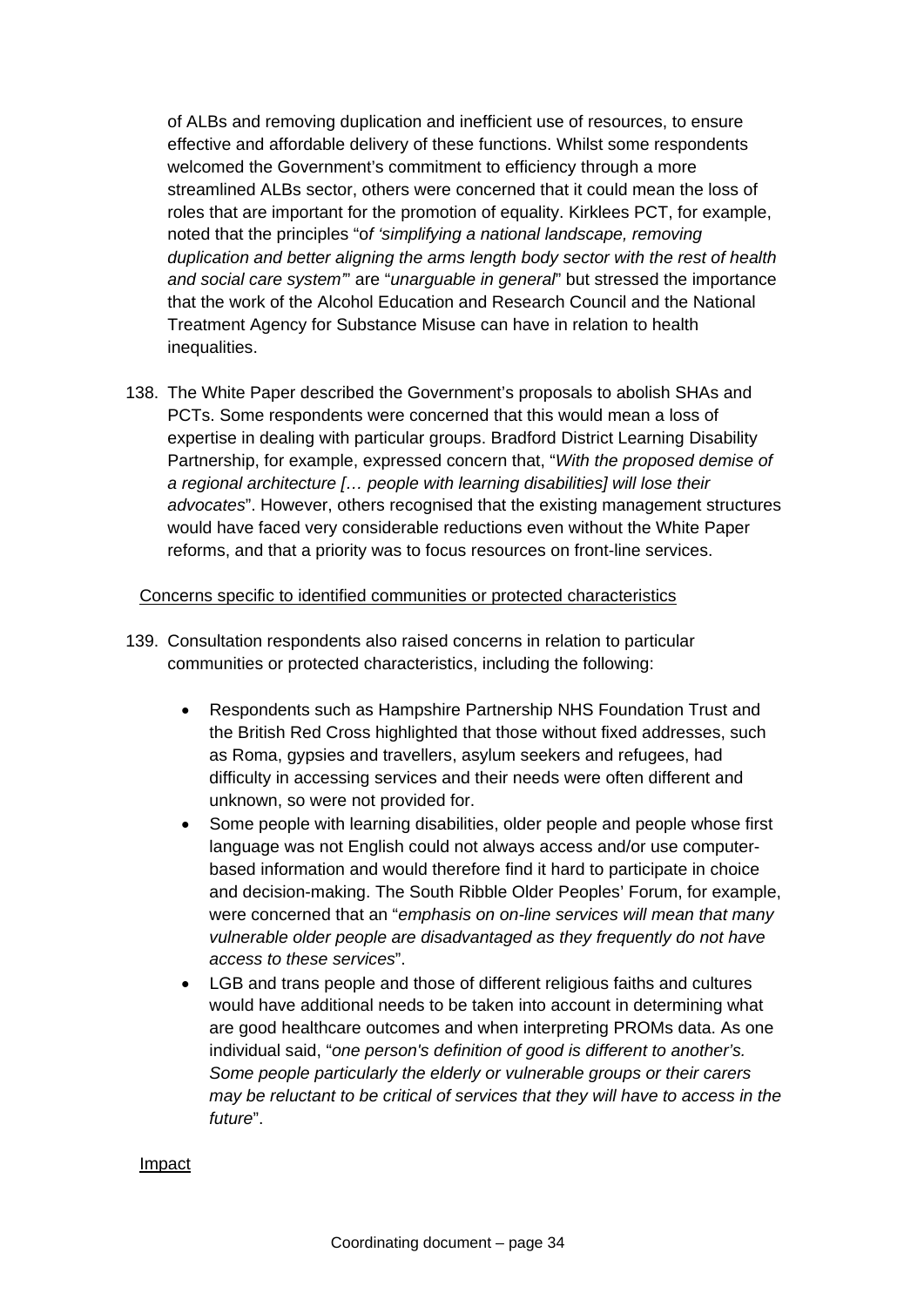140. Each individual EA includes a table of impacts which analyses the impact – positive, neutral or negative – of each main policy. The tables include proposed action to mitigate any adverse impact or to strengthen positive impacts to ensure that the Government's intention of putting patients at the forefront of their healthcare services becomes a reality.

#### Action Plan

- 141. The framework for action agreed between the Equality and Human Rights Commission and DH provides DH with the opportunity to demonstrate that the planned actions emerging from this EA are embedded into the policy making process throughout DH.
- 142. Key to this is DH's commitment to integrate the action plan into current and future business plans and improve data collection and analysis to inform policy making. As part of the policy development process, DH will engage with external stakeholders on issues in relation to the protected characteristics. DH will monitor and evaluate progress on equality performance concerns and will take appropriate action where identified to deliver improved health outcomes for these groups.
- 143. This action plan reflects the individual policy EAs and highlights key actions for both DH and the wider health and care system. Key to these actions are:-
	- Involvement and engagement of stakeholders in the process both at a local and national level
	- Embedding of equalities and human rights legislation into future organisations and commissioning
	- Improvement in data collection and analysis
- 144. The following section summarises the action plan outlined in each of the individual Annexes.

#### Commissioning for patients

#### *Actions for DH*

- Consider the effect of (a) areas of high deprivation and poor health outcomes; and (b) impacts on health outcomes due to third party improvements in the determinants of health in implementing the proposal for payments in respect of performance.
- As part of the forthcoming Information Strategy, develop a consistent approach to the collection of equalities data in line with forthcoming guidance on public sector equalities duties.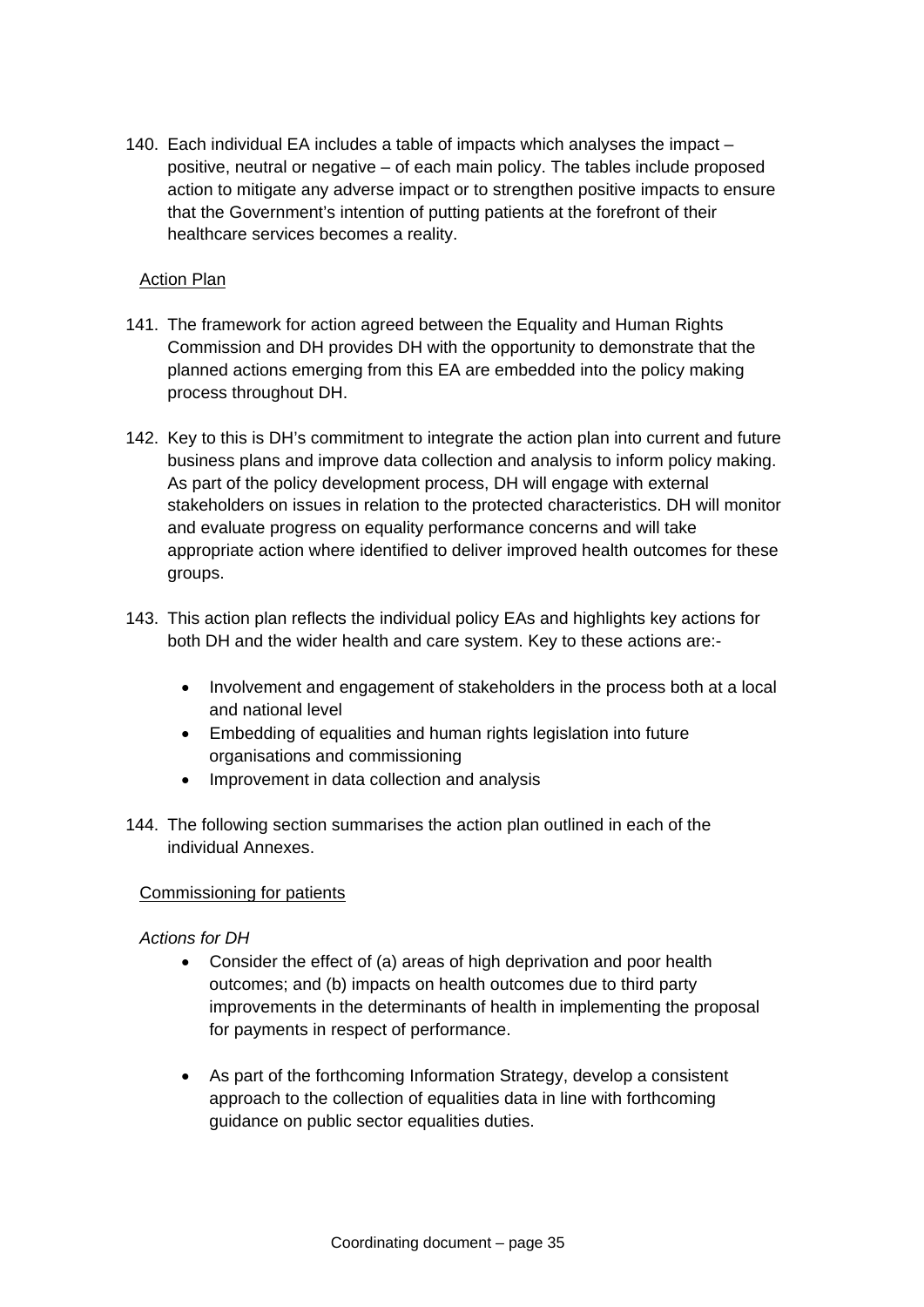- Ensure that future research on CCGs includes an analysis of the approaches taken to reduce health inequalities and advance equality.
- Work with health and wellbeing board early implementers and CCG pathfinders to consider and share the lessons on how their work can contribute to reducing inequalities and promoting equality.
- Seek to ensure that the final quidance that may be published by the NHS Commissioning Board on the form and content of CCG proposed constitutions is available to patients and the public, and clearly explains the provision CCGs may wish to make to guard against conflicts of interest.
- Ensure that the mandate for the NHS Commissioning Board sets out clear expectations on equality.

#### *Actions for NHS organisations and health and wellbeing boards:*

- Consider developing appropriate equality training and support for prospective CCGs, linking it clearly to their role as commissioners. [NHS Commissioning Board] and prospective CCGs to consider their development needs in this area and how these will be met [CCGs].
- Where possible, align the NHS Equality Delivery System with the existing Equality for Local Government Framework, to facilitate partnership working on equality and diversity and the development of joint equality outcomes where appropriate.<sup>Ixiv</sup> [NHS Commissioning Board]
- Utilise community development expertise within the third sector to build trust and develop links with local communities, in order to facilitate their involvement in shaping and influencing commissioning decisions [CCGs]
- Consider practical ways of supporting local third sector advocacy groups working with marginalised or seldom heard communities. [Local HealthWatch, working with health & wellbeing boards]
- Monitor NHS workforce statistics throughout the transition period in order to highlight and mitigate any negative impacts on NHS staff from protected groups. [Initially Primary Care Trusts & Strategic Health Authorities; later NHS Commissioning Board & CCGs]
- Work with local partners, including Local HealthWatch and advocacy groups, to promote choice among protected groups and disadvantaged communities. [CCGs]
- Work with local partners, including Local HealthWatch and advocacy groups, to identify ways of providing more integrated delivery of health and social care. [CCGs]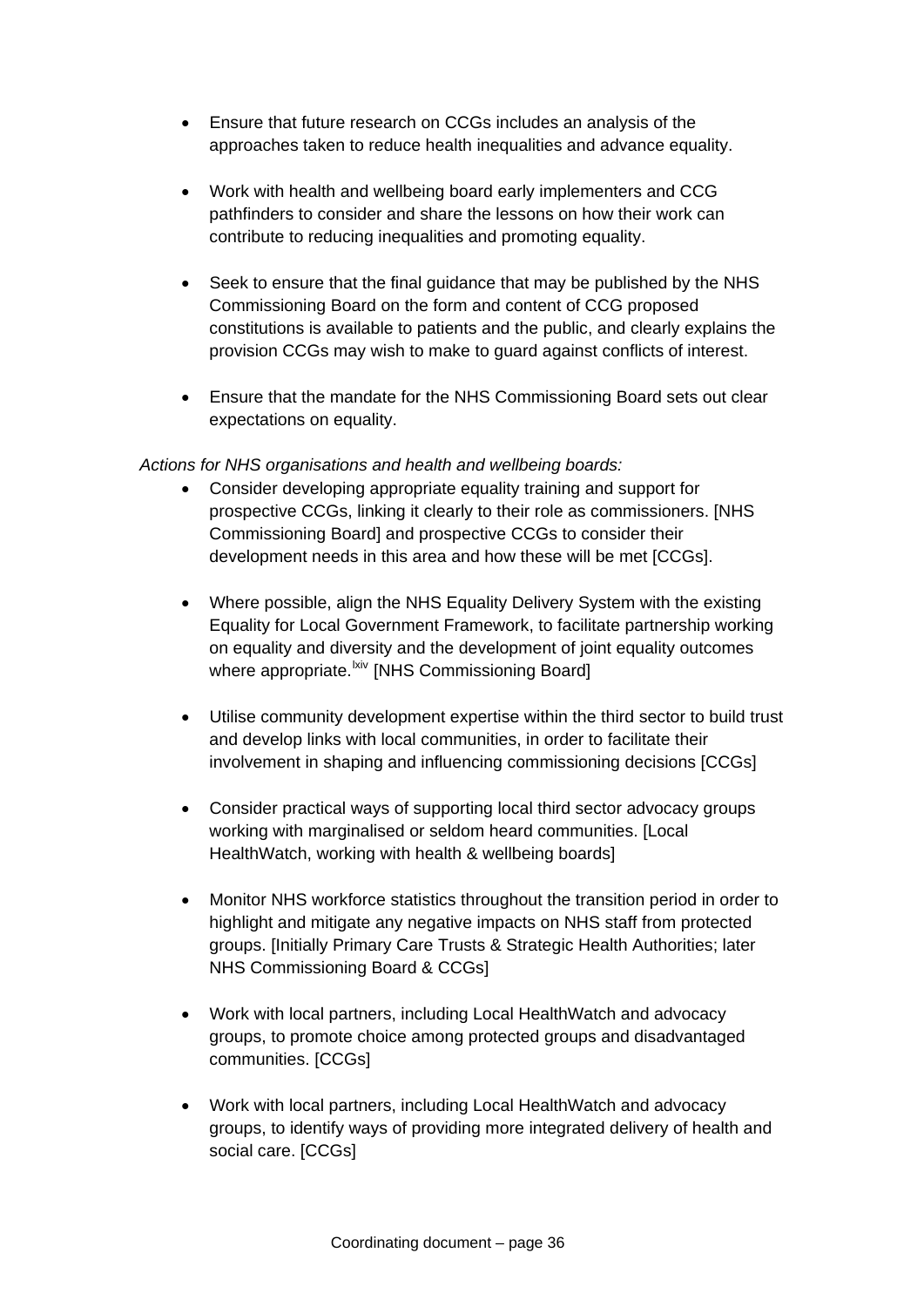#### Provision

#### *Competition and market regulation*

- The Government has provided (clause 76 of the Bill) for the Competition Commission to conduct a review every seven years of competition and regulation in public healthcare services. It will be responsible for considering whether the healthcare market is functioning effectively in delivering services to patients, including those with protected characteristics. Whilst the Commission will not have a specific equality remit, vulnerable groups could be considered in some instances. Where the Competition Commission finds that an issue it has considered could have effects adverse to the public interest, it will be required to include in its report recommendations to the Secretary of State, Monitor and the NHS Commissioning Board and they will be required to respond to those recommendations.
- In addition, Monitor will be required to report annually on how it is exercising its functions. There are powers in the Bill for the Secretary of State to require additional information from Monitor.

#### *Transition to the new policy*

• Until the new policy is finalised and implemented, the regulatory functions outlined in the consultation document and this assessment will continue to be undertaken by the organisations currently responsible. This will safeguard the continuity of the system and of services to patients and allow an effective transition to be planned.

#### *Joint Licensing Regime*

- Monitor will be required to have due regard to the need to advance equality as part of its responsibilities as a public body. Currently, NHS contracts between providers and commissioners explicitly recognise the obligation of providers to provide services to all. The obligation may:
	- o Remain within the contract between providers and commissioners.
	- o Remain in the contract and be included in the licensing agreement.
	- o Be removed from the contract and rely on legislation.
- The question remains whether Monitor should have special powers to revoke or cancel a licence if equality standards in provision are not met. The CQC has responsibility for ensuring that equality issues are upheld by providers, so it may be the case that Monitor will not need to duplicate these powers, though, as a public body it does have a responsibility to pass on information pertinent to another regulator's functions. The option will be chosen on the basis that it best advances equality within the system.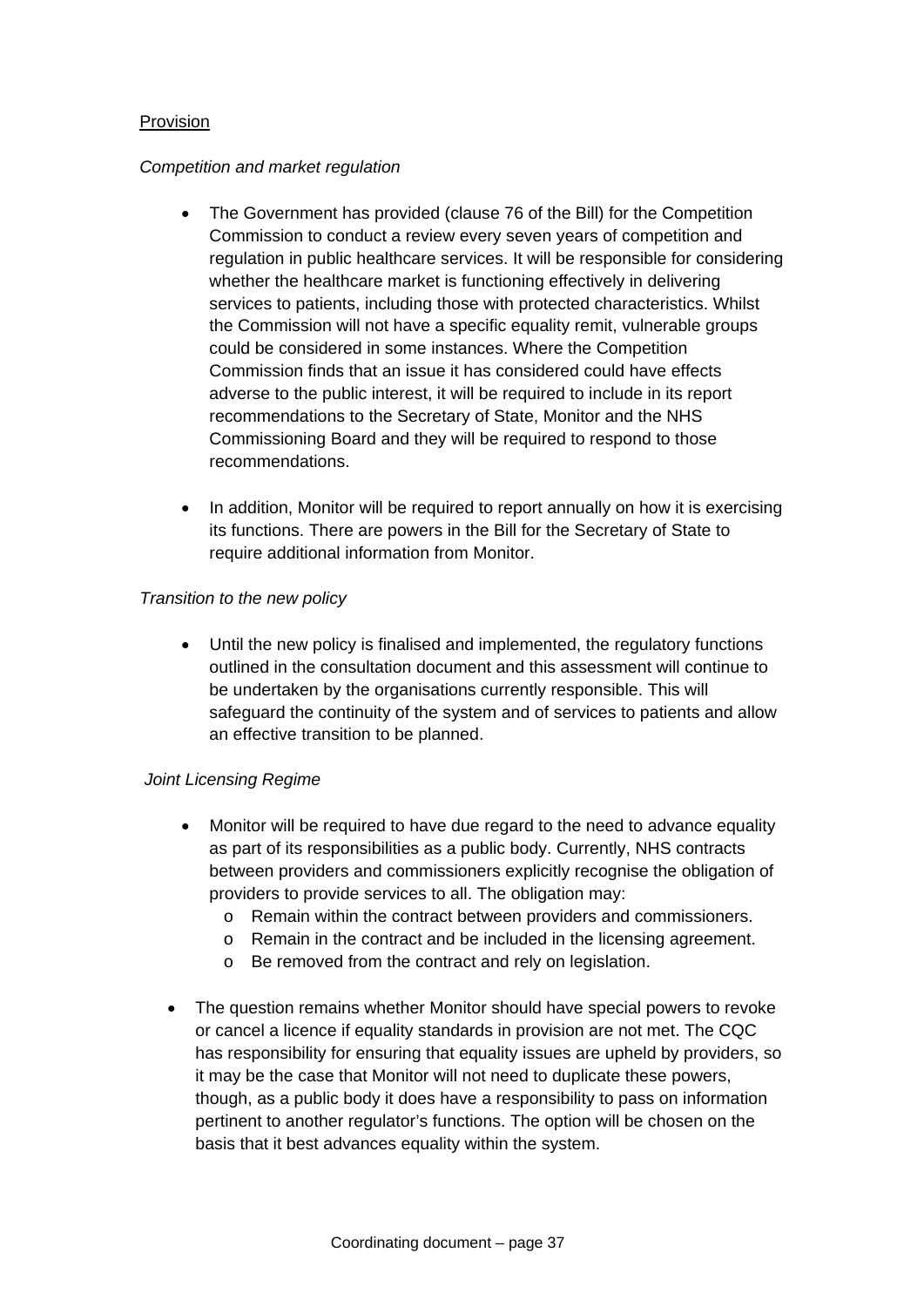• An improved method of data collection via licensing commitments, alongside current data collections, may provide evidence in the future to assess equality impacts. As part of the licence agreement (with CQC and/or Monitor), providers could be required to record participation information (e.g. % of healthcare used, by whom) by the protected characteristics covered by the public sector equality duty, in order to reveal any issues around inequitable access to services and outcomes. If equality of access is not being achieved, providers could be required to take action to address any inequalities.

## *Pricing Regulation*

• It is within Monitor's remit to devise a pricing methodology, to be consulted upon and agreed with the NHS Commissioning Board. Although it will be a decision for Monitor, it is possible that prices may be set to recognise the different costs associated with patients from more deprived areas. This would work alongside the recognition of deprivation in the funding formula to GPs and clinical commissioning groups, to compensate providers who operate in more deprived areas for providing a better service to patients in these areas. This would only be a mitigating factor if the different costs associated with patients in deprived areas was included as part of Monitor's methodology.

## *FTs: Governance*

• We are discussing with stakeholders how FT governance can be strengthened through explicit training and support, particularly during the transition, including how governors can best help the organisation discharge its equality and diversity duties. This is the case both for the governors of existing FTs and for the new governors that will be needed in NHS Trusts that achieve FT status.

## *General*

• Given that we were unable to find any specific evidence relating to religion or belief, pregnancy and maternity, or sexual orientation, it is important that the Department, the Commissioning Board and the others involved keep under review what actions can be taken in order to increase the evidence base in the future.

#### Local democratic legitimacy in health

• The Government is also establishing a group of early implementer councils to work through with NHS commissioners and local communities some key issues around implementation of the proposals. These will include how to use the health and wellbeing boards as a lever for greater integrated working through pooling and aligning budgets, how to work together with GPs over different geographies with a focus on local population needs and how health and wellbeing boards can work effectively with a wide range of services.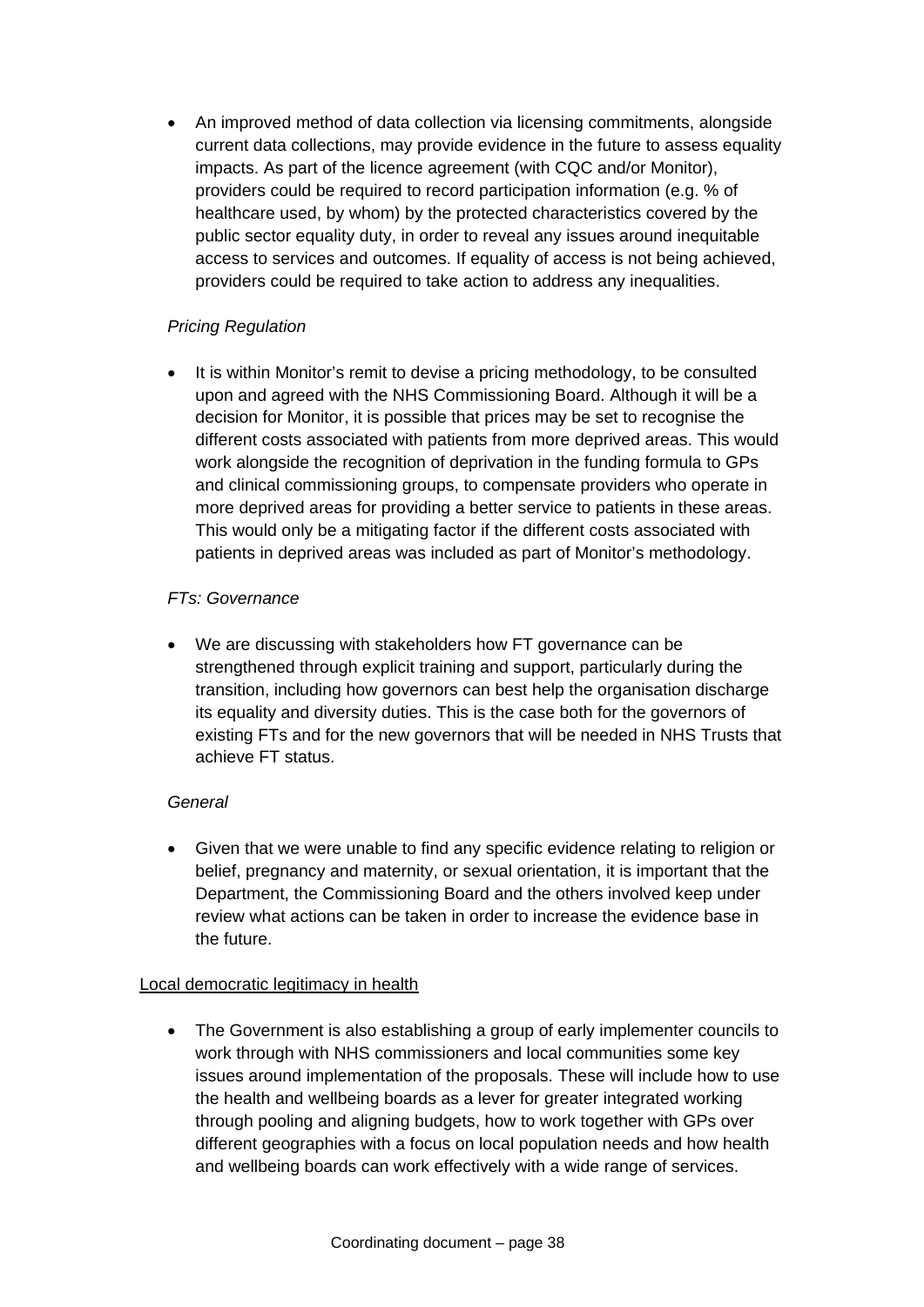Specifically, we plan to set up learning sets to develop and disseminate learning on a number of key themes including; public health (including health inequalities), service improvement, public engagement (linked to the HealthWatch pathfinders) and JSNA/JHWS. All of these will include consideration of equality issues.

• The JSNA/JHWS guidance will be co-produced with partners including the Local Government Group (LGG) and will include a particular focus on equality issues.

## **HealthWatch**

- To discover the extent to which the establishment of HealthWatch will provide people from all protected characteristics a stronger patient and public voice and effective support to make choices and complaints, DH will need to fill gaps in evidence, particularly on people in civil partnerships and married people, people having undergone gender reassignment and people of different sexual orientations.
- The Department of Health will do further work with and support stakeholders to shape HealthWatch England and local HealthWatch. This will include addressing how local HealthWatch can engage more with groups such as children and those living in rural communities. It will also include an equalities and diversity task and finish group that is likely to coproduce, with our stakeholders, a transition document to further advance equality of opportunity.

## The Department of Health's public bodies

- DH will work with its arm's-length bodies (ALBs) to help them to achieve robust transitional plans and will ensure that they fully consider equality and human rights issues during this process. In particular, DH will set timescales for ALBs and bodies receiving ALB functions to agree implementation plans that cover transfer of function, process, staff and where appropriate funding and assets. These plans should reflect an understanding of the impact on groups of service users and staff with different protected characteristics, and should demonstrate how adverse impacts will be mitigated.
- In addition, ALBs have already undertaken, or will carry out, EAs to consider the impact of the changes to the ALB landscape on age and socioeconomic disadvantage. They will also give due regard to human rights legislation. Key to the above will be the need for DH to:
	- (i) Collect feedback from key staff and stakeholder consultation events to ensure that staff are being consulted in a way that is equitable and appropriate;
	- (ii) Find out when ALBs will be producing their EAs and equality schemes; and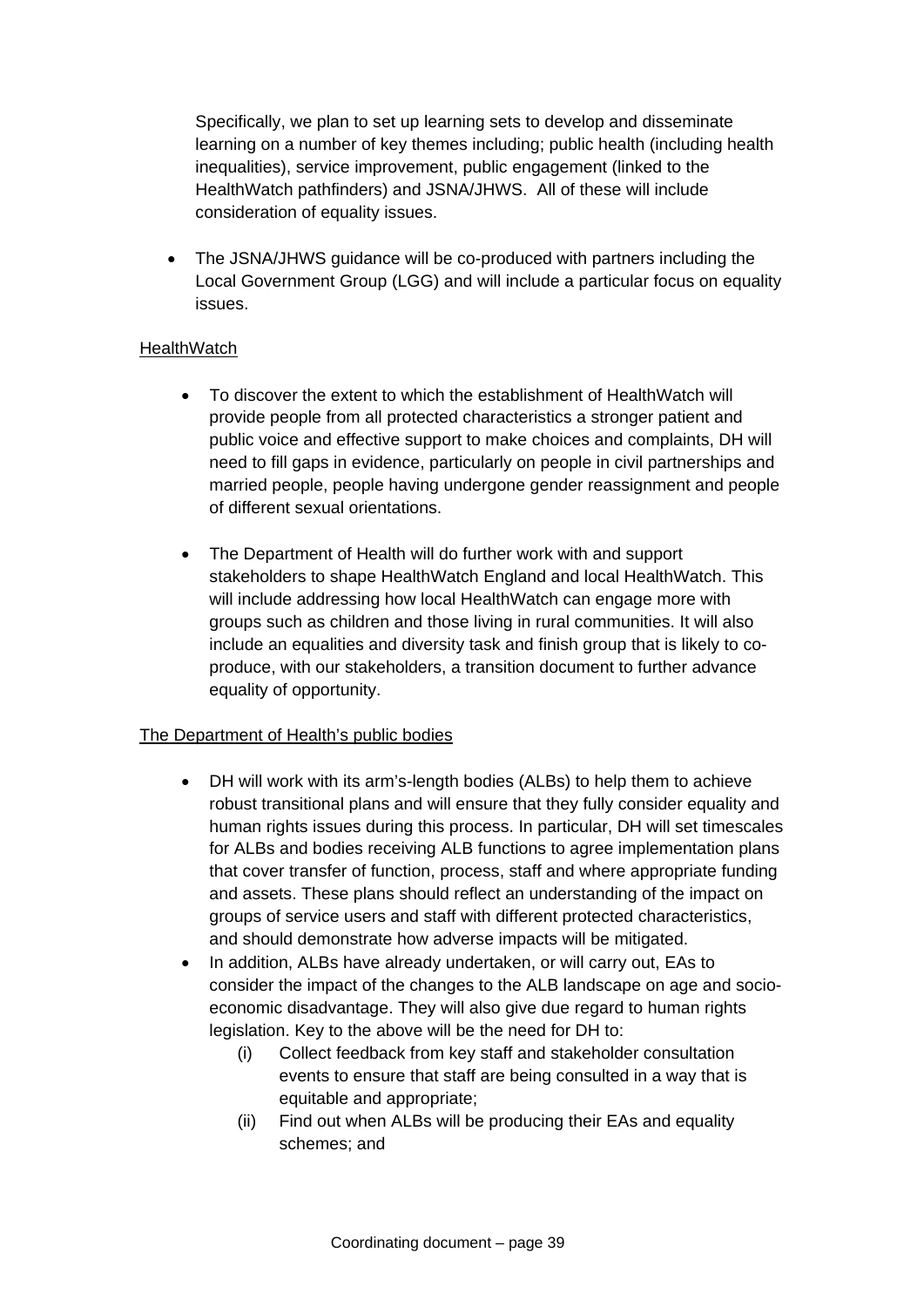(iii) Collect business data through the Health and Social Care Information Centre and feedback from patients, user groups and other affected groups in the population to monitor and evaluate the effect of the changes as they are implemented.

#### Public Health elements of the Health and Social Care Bill

- The Department of Health will:
	- o pay due regard to the three aims of the public sector equality duty as set out in the Equality Act 2010 during policy formulation and decision making;
	- $\circ$  incorporate any relevant actions arising from our equality analyses into the Department's equality objectives; and
	- o ensure that the Public Health Service Outcomes framework properly highlights inequalities.

## **IX Transition risks**

- 145. As outlined in the Annexes, there are some risks associated with the introduction of these policies, and those included have been informed by the responses to the consultations and by the report of the NHS Future Forum. The Annexes themselves give a lot more detail about the risks of the particular policies, though there were some areas that were repeatedly raised:
	- The upfront costs associated with the transition;
	- Loss of key personnel and skills;
	- The pace of the changes and the scope for delay to increase doublerunning costs and cause a loss of coordination across organisations;
	- The potential impact upon the Quality, Innovation, Productivity and Prevention (QIPP) programme; and
	- The potential impact on patient care during the transition.
- 146. Given the Spending Review settlement for health, there are clearly going to be funding challenges for the system over the next few years. The changes proposed within the White Paper and the Bill are the Department's proposed method for meeting these funding challenges. While there are significant upfront costs associated with the transition, with an estimated £1,179m - £1,299m costs being incurred in this Parliament in changing to the new structures, Table 2 illustrates how quickly the savings accrue so that the upfront costs are offset by the end of 2012/13.
- 147. The pace of the changes was repeatedly raised within the responses to the consultation. Some respondents expressed that the changes were being implemented too quickly, and that they would result in NHS staff being preoccupied with their jobs and with the restructuring rather than with patient care. Conversely, other respondents thought that the changes were being implemented too slowly, and that once they have been announced then PCTs and clinical commissioning groups will begin responding immediately. If this is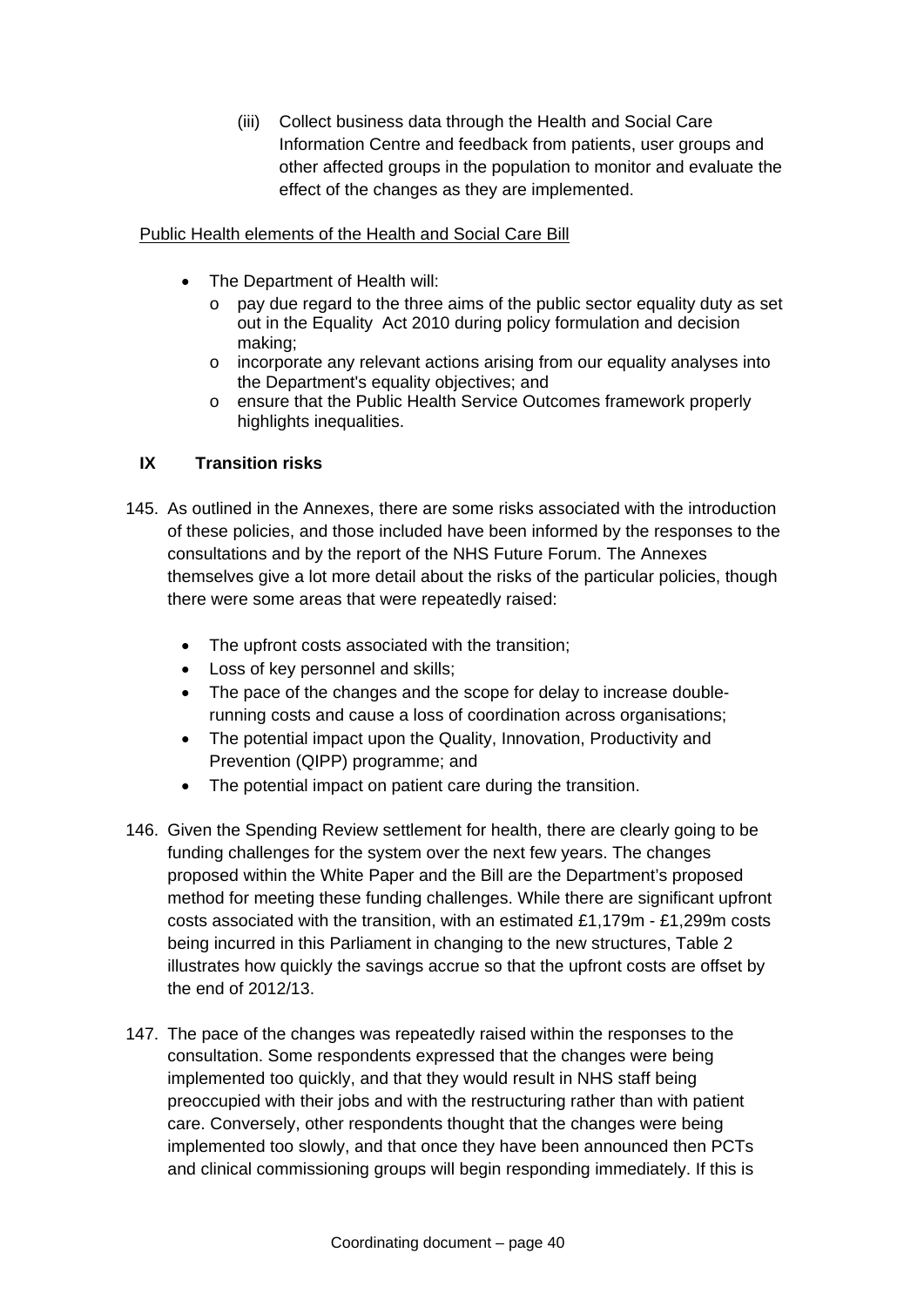then not accompanied by an accelerated timetable, then there will be a longer transition period than is necessary, which could then result in a longer period of uncertainty for those affected by the transition.

- 148. Given these differing viewpoints, it is difficult to say beforehand what the "ideal" pace for these reforms would be, which, more importantly is likely to vary across the country depending on how developed PBC is within areas. The Government intends that PCTs will be abolished by the end of March 2013, with clinical commissioning groups starting to take over their commissioning functions. Following the report of the NHS Future Forum, this will only happen when the NHS Commissioning Board is satisfied that the clinical commissioning group is ready and willing to do so.
- 149. This is linked to the risk around losing key personnel and skills. The more uncertainty there is, and the longer that the changes take to implement, the more likely it is that the best quality staff will move elsewhere to different jobs. This requires local leadership to be able to manage this risk, with early identification of those staff and roles that would be desirable within the new system. Shadow arrangements, including pathfinder clinical commissioning groups and health and wellbeing boards, will help with the early identification of appropriate future staffing structures. These arrangements will also help to ensure that key personnel and skills are retained.
- 150. It is very important to ensure that the timetable for the modernisation does not excessively destabilise the system and create unnecessary uncertainty. Conversely, delays in the timetable are likely to increase double-running costs<sup>[lxv](#page-60-1)</sup>, which represents a risk. Similarly, if some of the changes are delayed and others are not, then this also represents a risk to all of the potential benefits described within the Annexes. This becomes even more pronounced when considering the potential impact for a delay of interlinked policies. For example, if there is a delay in either the implementation of the information revolution, or of the expansion of choice policy, then it is likely that the realisation of the potential benefits of moving commissioning functions to clinical commissioning groups will also be delayed.
- 151. Given the current funding situation within the NHS, it is estimated that the QIPP programme will need to deliver savings of up to £20bn by 2014/15. This is likely to be challenging regardless of the structure of the health system, and potentially even more so during a period of change with NHS staff more concerned for their jobs than by QIPP.
- 152. To help mitigate this risk, local QIPP and transition plans will be brought together, integrating actions to deliver reform and improved quality and productivity. While it may be possible to achieve the required QIPP savings within the old structure, the new structure offers additional opportunities to improve productivity further. This is because of the increased incentives in the system described above and within the individual Annexes, for effective and efficient care. Annex B outlines the scope of some of the potential savings within providers, and describes why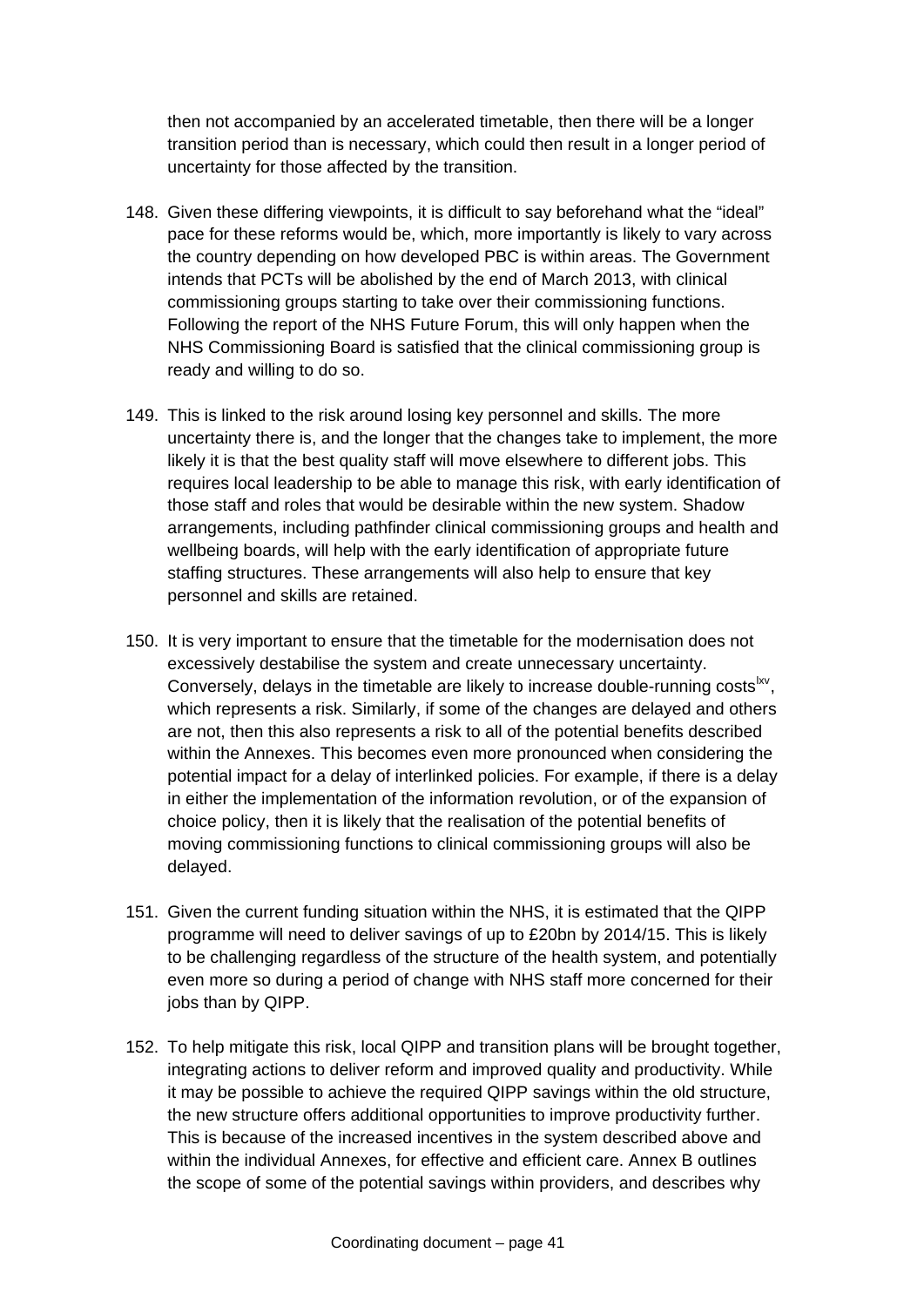the revised structures are more likely to be able to deliver efficiency savings than the current structures.

- 153. As stated in *Liberating the NHS: Legislative framework and next steps*, aligning the clinical and financial aspects of commissioning through clinical commissioning groups is a prerequisite of the QIPP agenda. It is staff working in GP practices, and other clinical staff, not PCTs, whose actions incur the majority of NHS expenditure, whether directly through prescribing and referring, or indirectly through the access they offer for urgent care and how well they help to prevent and manage long-term conditions. Alongside this, liberalising providers gives both the capability and the incentive for providers to respond to the changes in commissioning.
- 154. Similarly, given the structural changes, NHS staff may be less focused on patient care during the transition. As outlined within the costs section, some of this would be incurred anyway due to the reduction in the staff numbers associated with the reduction in administrative spending. However, those staff most affected are not those who are involved directly with patient care.

## **X Managing the finances in transition**

- 155. To help ensure that costs do not exceed the figures set out above, the Department has introduced mechanisms to manage the financial risk of the transition. More detail about precisely how this will be done will be released in due course.
- 156. The Department is also refining procedures to monitor spend on a quarterly basis. This will allow control of costs, mitigation of the risks of excess spending and the ability intervene where necessary.

#### **XI Post-implementation review**

- 157. The changes proposed in the Health and Social Care Bill, and in the White Paper in general, will:
	- significantly increase transparency about the functions and objectives of all parts of the NHS;
	- strengthen accountability to patients, the public and Parliament about the performance of the NHS and the quality of services;
	- improve the feedback mechanisms, freedoms and incentives that enable patients, commissioners and providers to make better use of information to improve the quality and efficiency of services: for example, by exercising choice, or commissioning or providing services differently.
- 158. First, the reforms will improve transparency about functions and objectives. For example: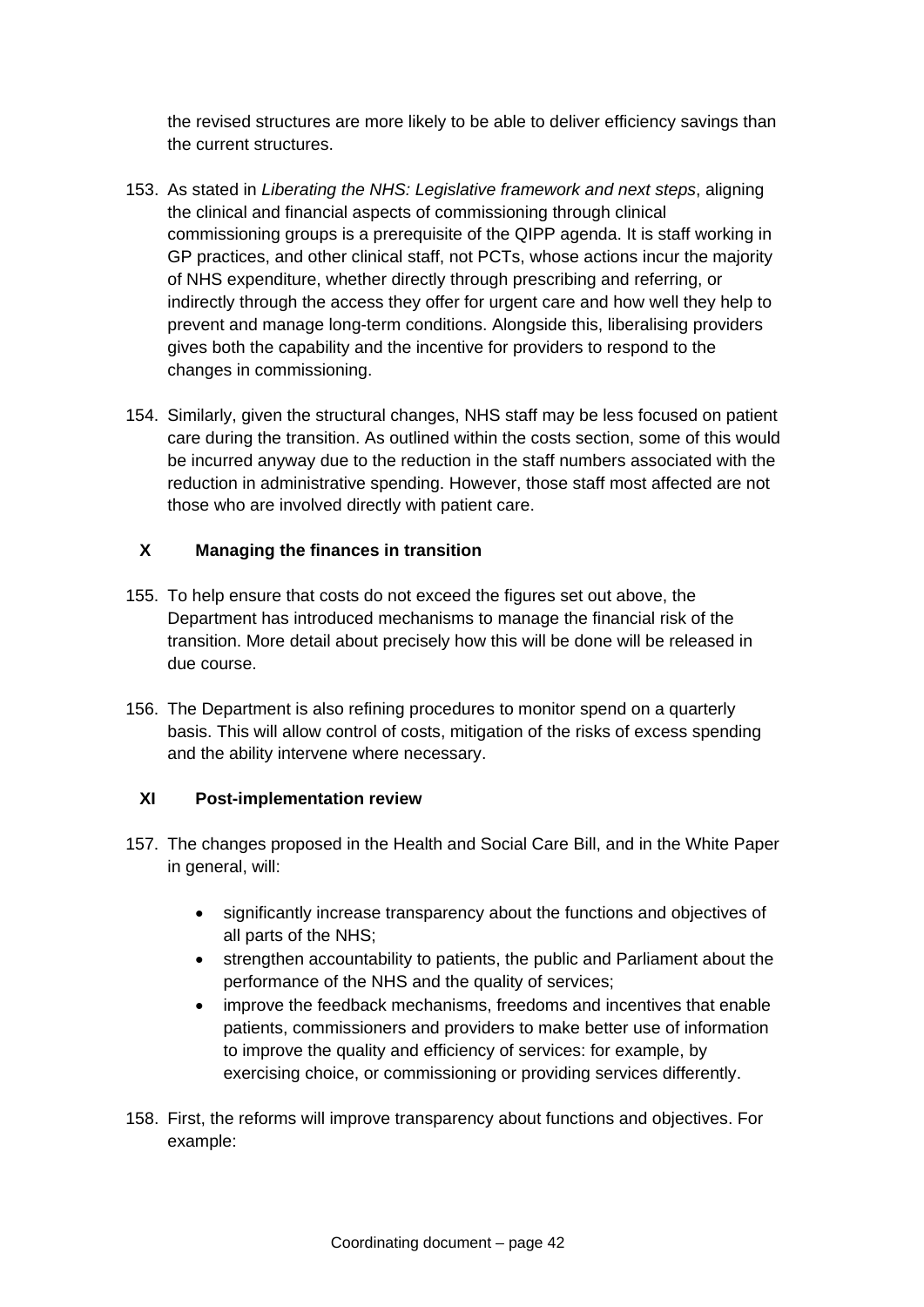- The new NHS Outcomes Framework will set out the outcomes for which the NHS Commissioning Board will be held to account. In turn, the Board will develop a Commissioning Outcomes Framework to hold clinical commissioning groups to account for their contribution to improving outcomes.
- The Secretary of State will be required to publish a mandate, based on public consultation, setting objectives for the NHS Commissioning Board.
- The NHS Commissioning Board must produce and publish a business plan, specifying how it intends to achieve its objectives.
- At local level, health and wellbeing boards will be obliged to publish a joint strategic needs assessment and a joint health and wellbeing strategy, which local authority and NHS commissioners will be required to have regard to.
- 159. Second, accountability for performance will be significantly strengthened:
	- The proposed information revolution aims to bring about improvements to information about health and care and how it is made available, backed by an enhanced role for the Health and Social Care Information Centre.
	- The NHS Commissioning Board will be required to produce an annual report summarising its assessment of how it has performed its functions. This report is given to the Secretary of State, who must then lay it before Parliament.
	- Each clinical commissioning group must publish an annual report about how it has discharged its functions, including how it has improved the quality of its services over the year in question.
	- The revised regulatory regime for providers, which includes the removal of some of the restrictions on providers as set out in Annex B, will be reviewed by the Competition Commission every 7 years, with the first review by 2019.
	- Directors of Public Health must produce an annual report, published by the local authority, about the health of the local population.
	- The Secretary of State must report annually on the overall performance of the health service, both public health and NHS.
	- HealthWatch England must produce and publish an annual report, including its views on standards of provision of health and social care.
- 160. Third, there will be more effective feedback mechanisms, incentives and freedom for the system to respond and improve. For example:
	- The extension of choice policy will make it easier for patients (and clinicians) to opt for high-quality services. Coupled with the development of tariff pricing, so that money increasingly follows the patients, providers will need to respond to patient preferences or risk those patients going elsewhere.
	- There will be greater freedoms for NHS providers to respond to the wishes of patients and develop their organisations and services. High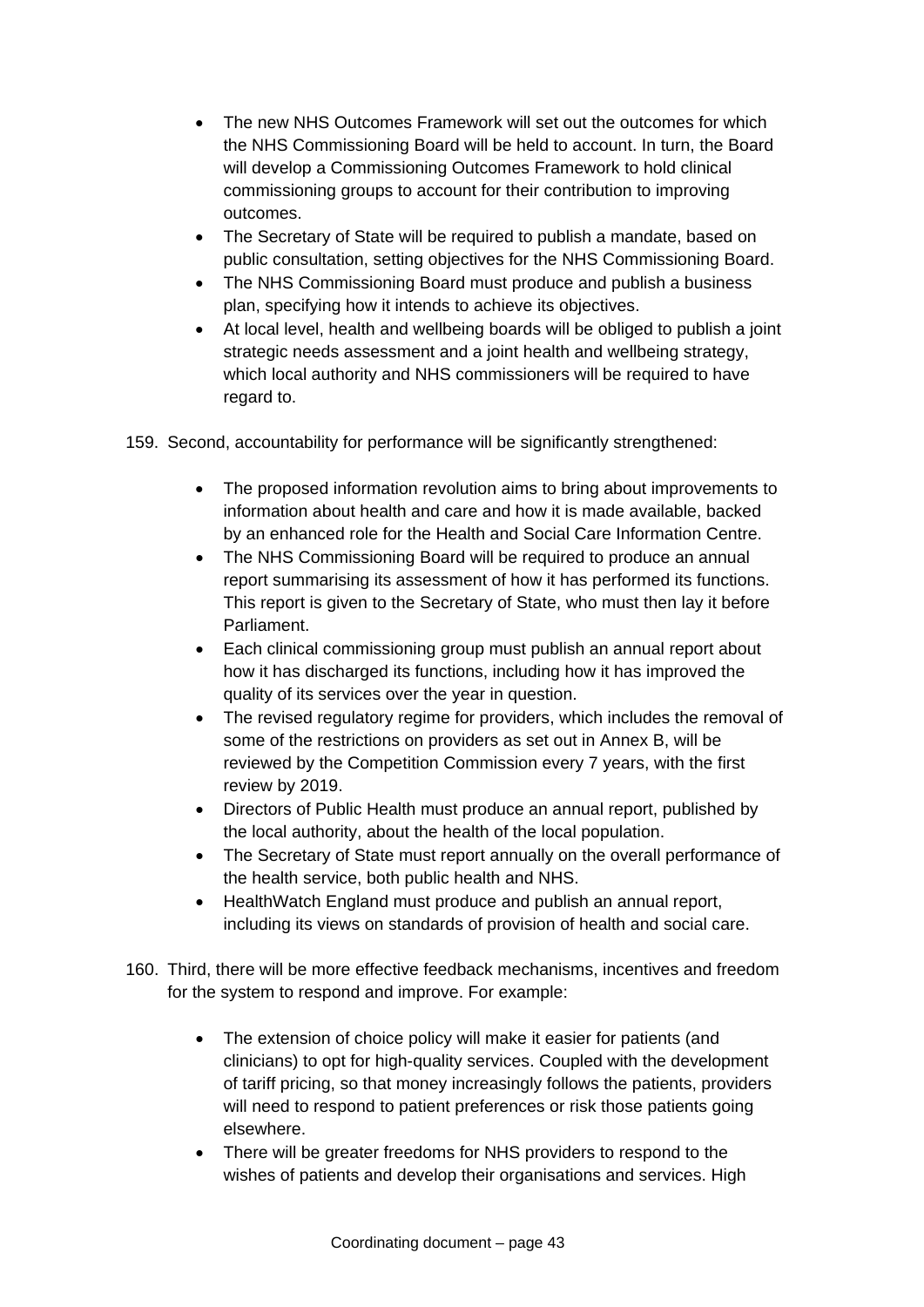quality providers will be able to attract greater numbers of patients and expand, and there will be greater scope for innovative new providers to compete on a fair playing field.

- A consistent regulatory regime will ensure that low-quality providers have clear incentives to improve their performance. Failing that, there are measures in place to deal with poor performance while safeguarding essential NHS services.
- Local HealthWatch will ensure that the views of patients, carers and the public are represented to commissioners, while the local authority scrutiny role will be extended to cover all publicly funded healthcare.
- The reduction in Secretary of State powers to intervene in day-to-day operational management will mean that there is significantly reduced potential for political interference within the system.
- Monitor will help to ensure that prices of NHS services are set to reflect true cost, and will have powers to tackle anti-competitive abuses and restrictions that act against the interests of patients.
- 161. Therefore, rather than a series of static changes that can be reviewed in isolation, the Bill and White Paper describe a set of mutually-reinforcing reforms that will create a more dynamic, responsive and self-improving NHS.
- 162. Until the new system is fully functional, it is important to ensure that there is the scope for policy refinement. Therefore, as outlined in section F of chapter 7 of *Liberating the NHS: Legislative framework and next steps*, there will be a phased transition programme over four years, which allows freedom for enthusiasts to make progress early, and gives time to plan, test and learn.
- 163. At the heart of the transition is a pathfinder programme for emerging clinical commissioning groups. These early adopters will be modelling the new system and exploring key issues to inform wider national rollout. The NHS Commissioning Board and the Department will be pulling together analysis of the lessons learnt for publication. Similarly, early implementers are exploring the development of health and wellbeing boards in local authorities.
- 164. Alongside this, on the provider side it is important to make progress to ensure that providers are clinically and financially viable. Learning the lessons of other sectors is also very important – based on the experience within other sectors, full reform of the provider side and the introduction of greater competition where appropriate will take time to embed. Following consultation and the recommendations of the NHS Future Forum, the Government has therefore allowed for a longer and more structured transition period for completing the reforms to providers.
- 165. While because of the dynamic nature of the reforms and the phased approach to implementation, the Government does not believe that an overarching formal evaluation would be appropriate or necessary, in some cases there are particular risks and uncertainties that point towards a greater need for evaluation. For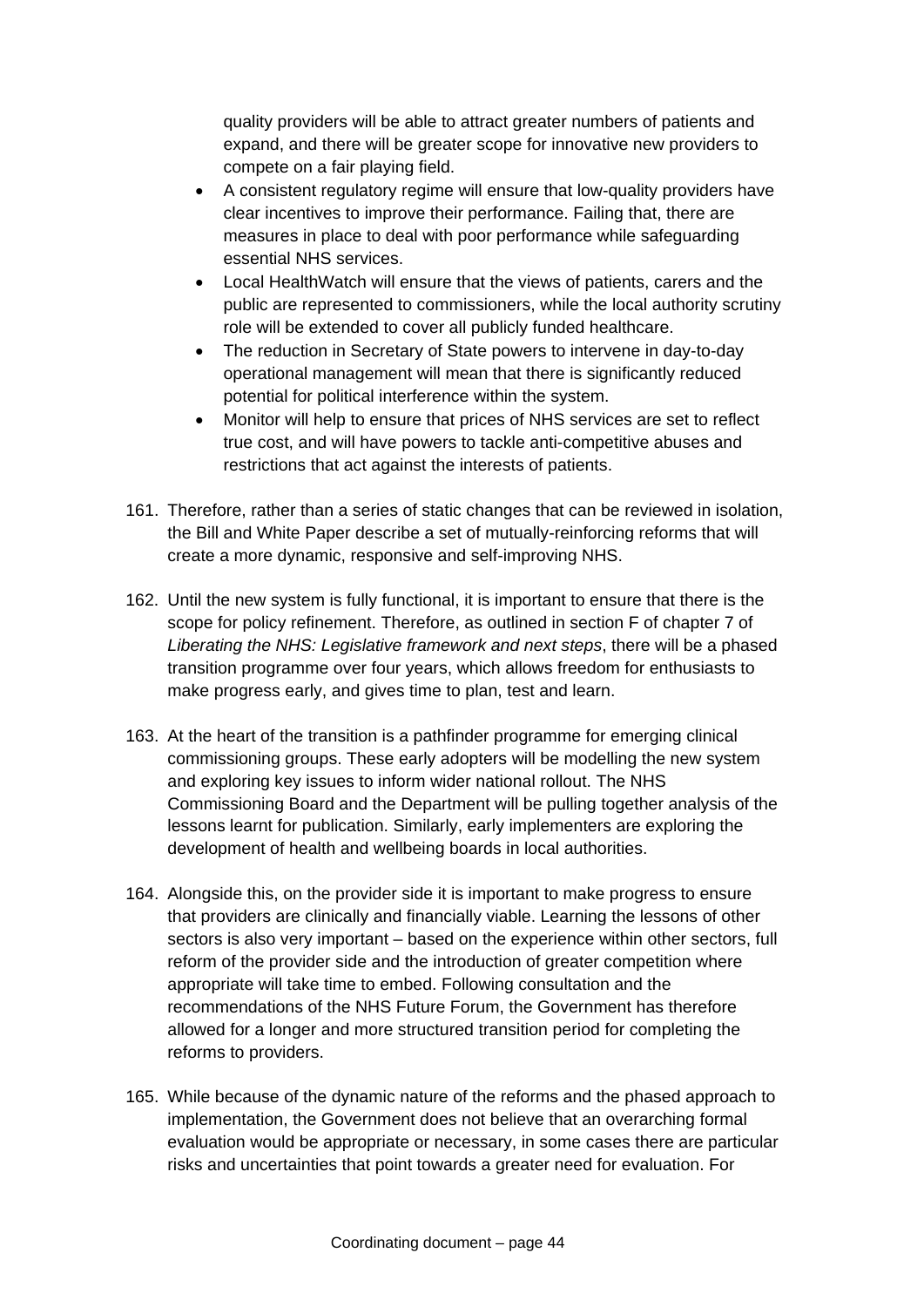example, there are a number of implementation challenges and risks around moving commissioning responsibilities to clinical commissioning groups. Therefore, alongside the increased transparency within the system that will illustrate how well the reforms are meeting their objectives, greater accountability to make clear how well different organisations are performing, and the pathfinder programme to help refine policy direction as the reforms are introduced, there will be a specific evaluation project to examine the commissioning changes in more detail.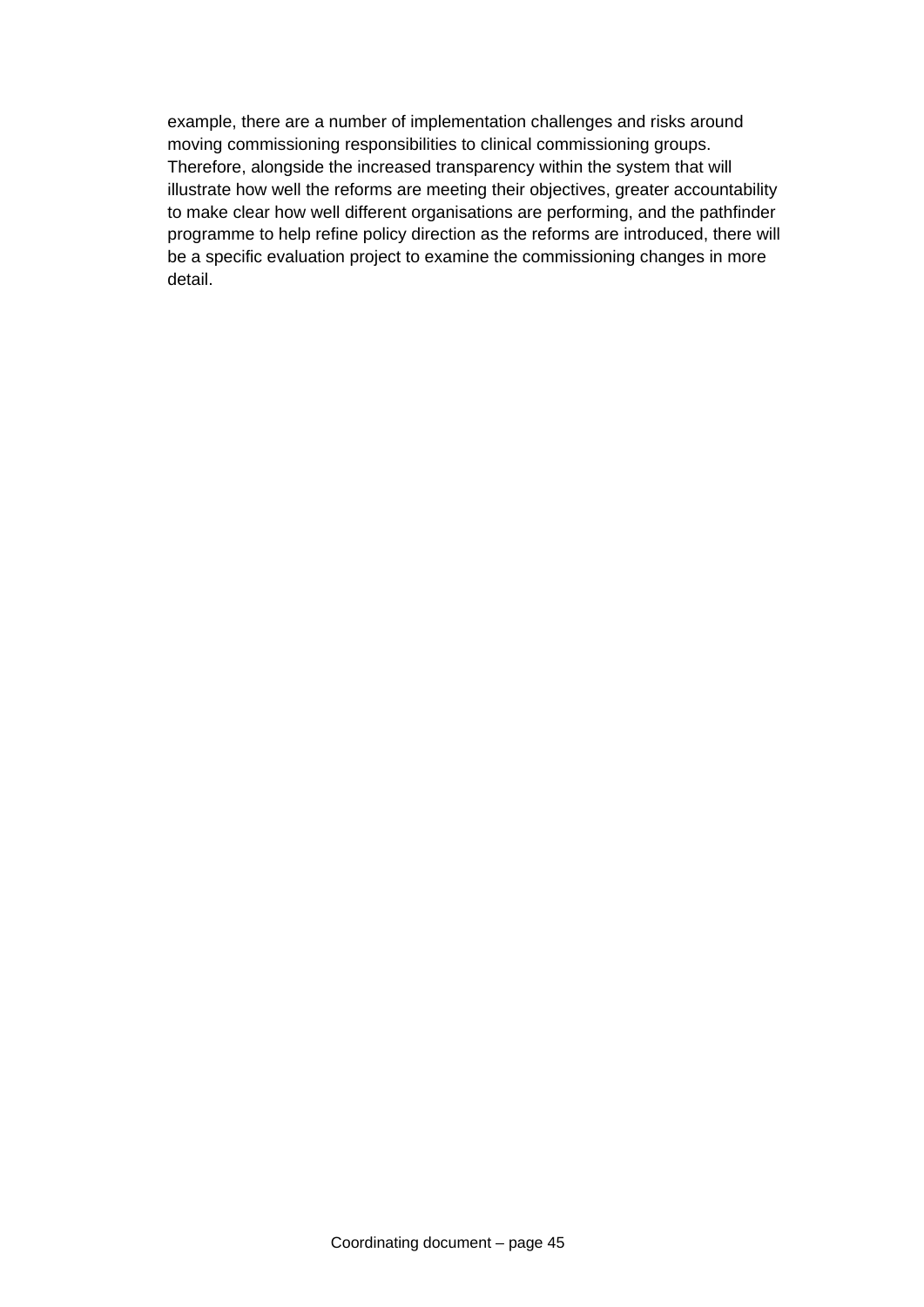### **XII How the IAs and EAs link to the legislation**

- 166. This section explains how the IAs and EAs correspond to the various chapters of the Health and Social Care Bill. This is to enable readers to navigate this document as easily as possible.
- 167. Not all of the clauses within the Bill are explicitly covered within the IAs and EAs. This is because some of the clauses are to allow existing functions and powers to be able to transfer to the new system architecture. Where the clause is expected to result in a significant change, it is included.

| Part of     | <b>Title</b>                                          | IA and EA in which it |
|-------------|-------------------------------------------------------|-----------------------|
| <b>Bill</b> |                                                       | is covered            |
| Part 1      | The health service in England                         | Annex A; throughout   |
| Part 2      | Further provision about public health                 | Annex F               |
| Part 3      | Regulation of health and adult social care services   | Annex B               |
| Part 4      | NHS Foundation trusts and NHS trusts                  | Annex B               |
| Part 5      | Public involvement and local government               | Annex C; Annex D      |
| Part 6      | Primary care services                                 | Annex A               |
| Part 7      | Regulation of health and social care workers          | Annex E               |
| Part 8      | The National Institute for Health and Care Excellence | Annex E               |
| Part 9      | Health services and adult social care: information    | Annex E               |
| Part 10     | Abolition of certain public bodies                    | Annex E               |
| Part 11     | Miscellaneous                                         | Throughout            |
| Part 12     | Final provisions                                      | Throughout            |

#### **Table 7: Read-across from the IAs and EAs to the Health and Social Care Bill**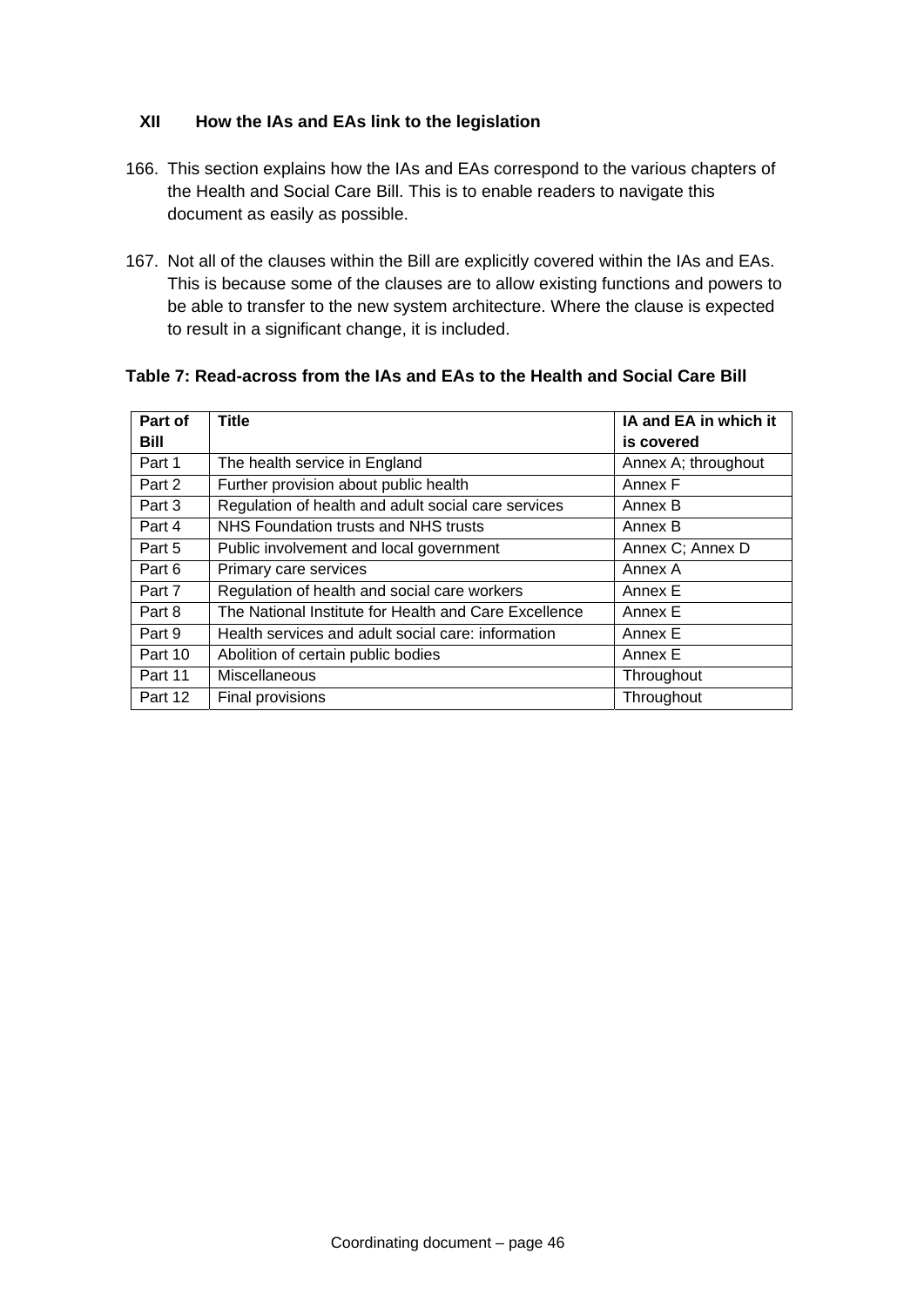#### **References**

1

i '*Equity and excellence: Liberating the NHS*',

[http://www.dh.gov.uk/en/Publicationsandstatistics/Publications/PublicationsPolicyAndGuidanc](http://www.dh.gov.uk/en/Publicationsandstatistics/Publications/PublicationsPolicyAndGuidance/DH_117353) [e/DH\\_117353](http://www.dh.gov.uk/en/Publicationsandstatistics/Publications/PublicationsPolicyAndGuidance/DH_117353) 

<sup>ii</sup> The NHS Future Forum report, and the Government response to it, are available at [http://www.dh.gov.uk/en/Publicationsandstatistics/Publications/PublicationsPolicyAndGuidanc](http://www.dh.gov.uk/en/Publicationsandstatistics/Publications/PublicationsPolicyAndGuidance/DH_127443) [e/DH\\_127443](http://www.dh.gov.uk/en/Publicationsandstatistics/Publications/PublicationsPolicyAndGuidance/DH_127443)

III Individual consultations: 'Transparency in Outcomes – a framework for the NHS'; 'Local democratic legitimacy in health'; 'Commissioning for patients'; and 'Regulating healthcare providers'. <http://www.dh.gov.uk/en/Healthcare/LiberatingtheNHS/index.htm>

iv http://www.dh.gov.uk/en/Healthcare/LiberatingtheNHS/DH\_122624

v '*Liberating the NHS: Greater choice and control: A consultation on proposals*', see [http://www.dh.gov.uk/en/Consultations/Liveconsultations/DH\\_119651](http://www.dh.gov.uk/en/Consultations/Liveconsultations/DH_119651) 

vi '*An information revolution: A consultation on proposals*', see [http://www.dh.gov.uk/en/Consultations/Liveconsultations/DH\\_120080](http://www.dh.gov.uk/en/Consultations/Liveconsultations/DH_120080) 

vii '*Liberating the NHS: Report of the arms-length bodies review*', see [http://www.dh.gov.uk/en/Publicationsandstatistics/Publications/PublicationsPolicyAndGuidanc](http://www.dh.gov.uk/en/Publicationsandstatistics/Publications/PublicationsPolicyAndGuidance/DH_117691) [e/DH\\_117691](http://www.dh.gov.uk/en/Publicationsandstatistics/Publications/PublicationsPolicyAndGuidance/DH_117691)

viii The consultation for the proposed abolition of OHPA is available at [http://www.dh.gov.uk/prod\\_consum\\_dh/groups/dh\\_digitalassets/@dh/@en/documents/digitala](http://www.dh.gov.uk/prod_consum_dh/groups/dh_digitalassets/@dh/@en/documents/digitalasset/dh_118459.pdf) [sset/dh\\_118459.pdf,](http://www.dh.gov.uk/prod_consum_dh/groups/dh_digitalassets/@dh/@en/documents/digitalasset/dh_118459.pdf) the response to the consultation is available at

[http://www.dh.gov.uk/prod\\_consum\\_dh/groups/dh\\_digitalassets/@dh/@en/documents/digitala](http://www.dh.gov.uk/prod_consum_dh/groups/dh_digitalassets/@dh/@en/documents/digitalasset/dh_122297.pdf) [sset/dh\\_122297.pdf,](http://www.dh.gov.uk/prod_consum_dh/groups/dh_digitalassets/@dh/@en/documents/digitalasset/dh_122297.pdf) and the final stage IA is available at

http://www.dh.gov.uk/prod\_consum\_dh/groups/dh\_digitalassets/@dh/@en/documents/digitala sset/dh\_122296.pdf. Annex E of this document includes the costs and benefits of that proposal in its calculation, but does not provide any further information. This is instead available at the links above.

<sup>ix</sup> National Cancer Research Network, National Institute for Health Research, www.ncrn.org.uk

x Nolte, E., McKee, C.M, *Measuring the Health of Nations: analysis of mortality amenable to healthcare.* BMJ 2003; 327:1129; (2003).

xi EUROCARE-4, www.eurocare.it

xii OECD *In-hospital case-fatality rates within 30 days after admission for ischemic stroke (2007)*

xiii OECD, *Health at a Glance 2009,* (2009).

xiv Ibid.

xv European Antimicrobial Resistance Surveillance System (EARSS) incidence of MRSA per 100,000 patient days (2008).

xvi House of Commons Health Committee. *The prevention of venous thromboembolism in hospitalised patients*. Second report of session 2004-5. (2007).

<sup>xvii</sup> World Health Organisation defines a high performing health system as one that should be "responsive to people's needs and preferences, treating them with dignity and respect when they come into contact with the system", *The Tallinn Charter: Health Systems for Health and Wealth Draft Charter.* WHO, (2008).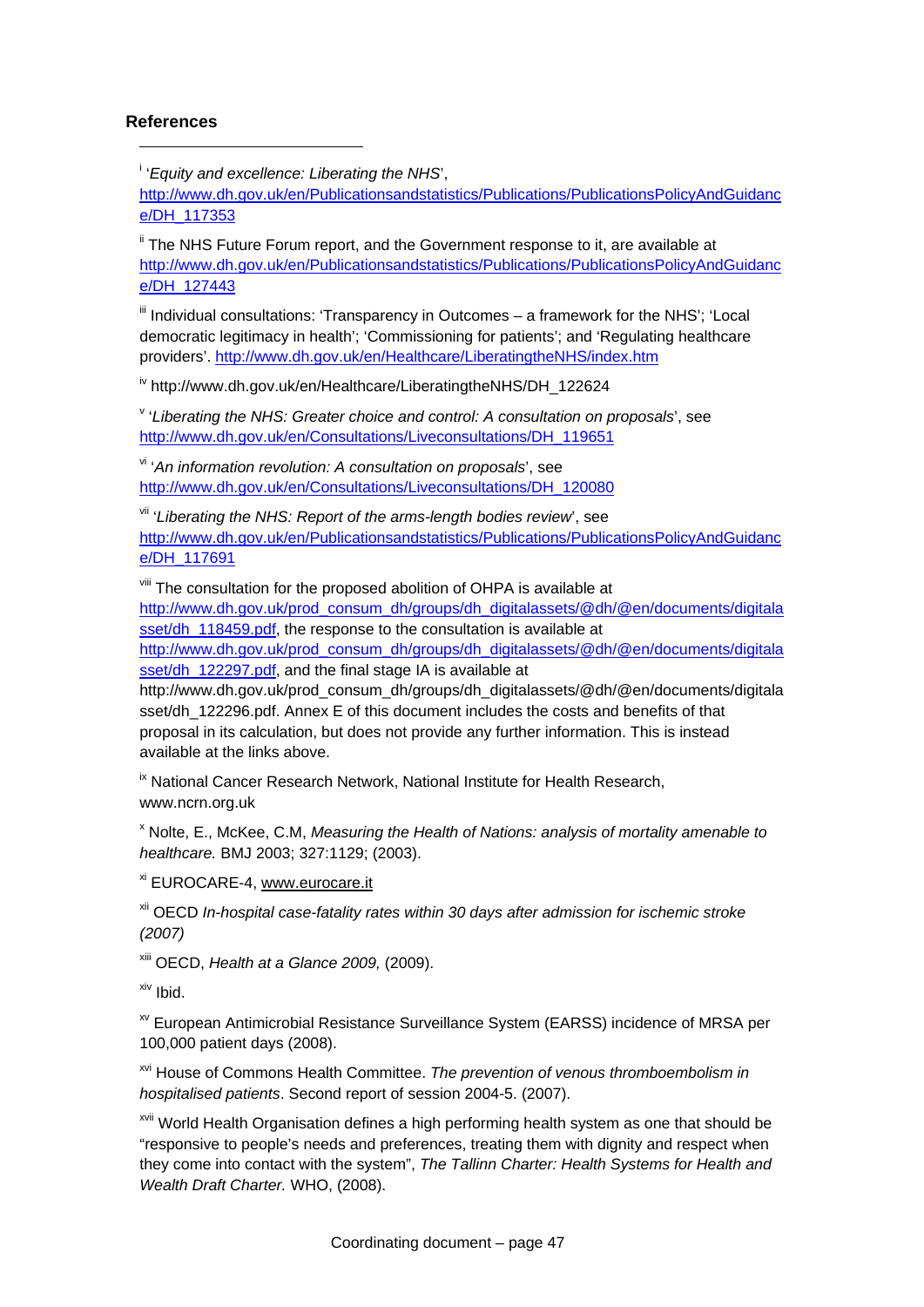xviii "There is a need for significant progress to improve issues such as he provision of information, noise in hospitals, and the engagement of patients in decisions about their care", Richards, N., and Coulter, A., *Is the NHS becoming more patient centred? Trends from the national surveys of patients in England 2002-2007,* Picker Institute (2007).

xix For example, Birmingham Health and Wellbeing Partnership,<http://www.bhwp.nhs.uk/>; Camden Health and Wellbeing Board, [http://www.camden.gov.uk/ccm/content/social-care](http://www.camden.gov.uk/ccm/content/social-care-and-health/health-in-camden/local-health-partnership.en)[and-health/health-in-camden/local-health-partnership.en](http://www.camden.gov.uk/ccm/content/social-care-and-health/health-in-camden/local-health-partnership.en) ; Nottingham Health and Wellbeing Partnership, <http://www.nottinghamcity.gov.uk/onenottingham/index.aspx?articleid=5966>.

 $x^*$  For both statements there is wide discussion of the problems in the literature. See the following for an overview: Chapman et al – Systematic review of recent innovations in service provision to improve access to primary care– British Journal of General Practice [2004]; Hofmarcher et al – Improved Health System Performance Through Better Care Coordination – OECD [2007]; Ham et al (2008) 'Altogether now? Policy options for integrating care'; McDonald et al (2006) 'Systematic review of system-wide models of comprehensive primary health care'; Audit Commission (2009i), '*Working better together: managing local strategic partnerships*'; Audit Commission (2009ii), '*Means to and end: joint financing across health and social care*'; and Glasby, J. and Peck, E. (eds) (2003) *Care Trusts: partnership working in action*.

<sup>xxi</sup> *The Report on the National Patient Choice Survey* (2009) shows only 47% of patients being offered choice. This is confirmed by the King's Fund report *How Patients Choose and how providers respond* (2010), which showed that 49% of patients recall being offered choice. A more recent report by the King's Fund gives a more positive picture, with increasing proportions of patients choosing to travel beyond their local hospital. This would increase incentives on providers to ensure higher quality of treatment. More information is available here: [http://www.kingsfund.org.uk/publications/patient\\_choice.html.](http://www.kingsfund.org.uk/publications/patient_choice.html) While this does indicate challenges for the choice policy in general, the section entitled *'Are patients exercising choice?'*, beginning on page 59, talks about a higher proportion of patients attending their non-local hospital when they are offered choice (between 5% and 14%).

<sup>xxii</sup> OECD (2010) Value for Money in Health Spending: How much is too much. Kings Fund (2006) Health Spending: How much is enough.

xxiii The Review of Arm's-Length Bodies is available at '*Liberating the NHS: Report of the arms-length bodies review*',

[http://www.dh.gov.uk/en/Publicationsandstatistics/Publications/PublicationsPolicyAndGuidanc](http://www.dh.gov.uk/en/Publicationsandstatistics/Publications/PublicationsPolicyAndGuidance/DH_117691) [e/DH\\_117691](http://www.dh.gov.uk/en/Publicationsandstatistics/Publications/PublicationsPolicyAndGuidance/DH_117691)

xxiv Personalised care planning and personal health budgets are two examples of policies already aimed at giving the individual more choice and control over decisions about their care. More information on the benefits and costs of both is available at the following links:

[http://www.dh.gov.uk/prod\\_consum\\_dh/groups/dh\\_digitalassets/@dh/@en/documents/digitala](http://www.dh.gov.uk/prod_consum_dh/groups/dh_digitalassets/@dh/@en/documents/digitalasset/dh_098503.pdf) [sset/dh\\_098503.pdf](http://www.dh.gov.uk/prod_consum_dh/groups/dh_digitalassets/@dh/@en/documents/digitalasset/dh_098503.pdf) (for personalised care planning)

[http://www.dh.gov.uk/prod\\_consum\\_dh/groups/dh\\_digitalassets/@dh/@en/documents/digitala](http://www.dh.gov.uk/prod_consum_dh/groups/dh_digitalassets/@dh/@en/documents/digitalasset/dh_094799.pdf) [sset/dh\\_094799.pdf](http://www.dh.gov.uk/prod_consum_dh/groups/dh_digitalassets/@dh/@en/documents/digitalasset/dh_094799.pdf) (for personal health budgets)

**XXV** These include some of the services where there could be a potential conflict of interest if the clinical commissioning groups responsible for commissioning them, such as those where the members of the clinical commissioning group could be the provider. This does not apply to all services, for example community health services. It also includes services where a higher population level is required for adequate budget-planning and risk mitigation.

<sup>xxvi</sup> An upper-tier local authority is a county council.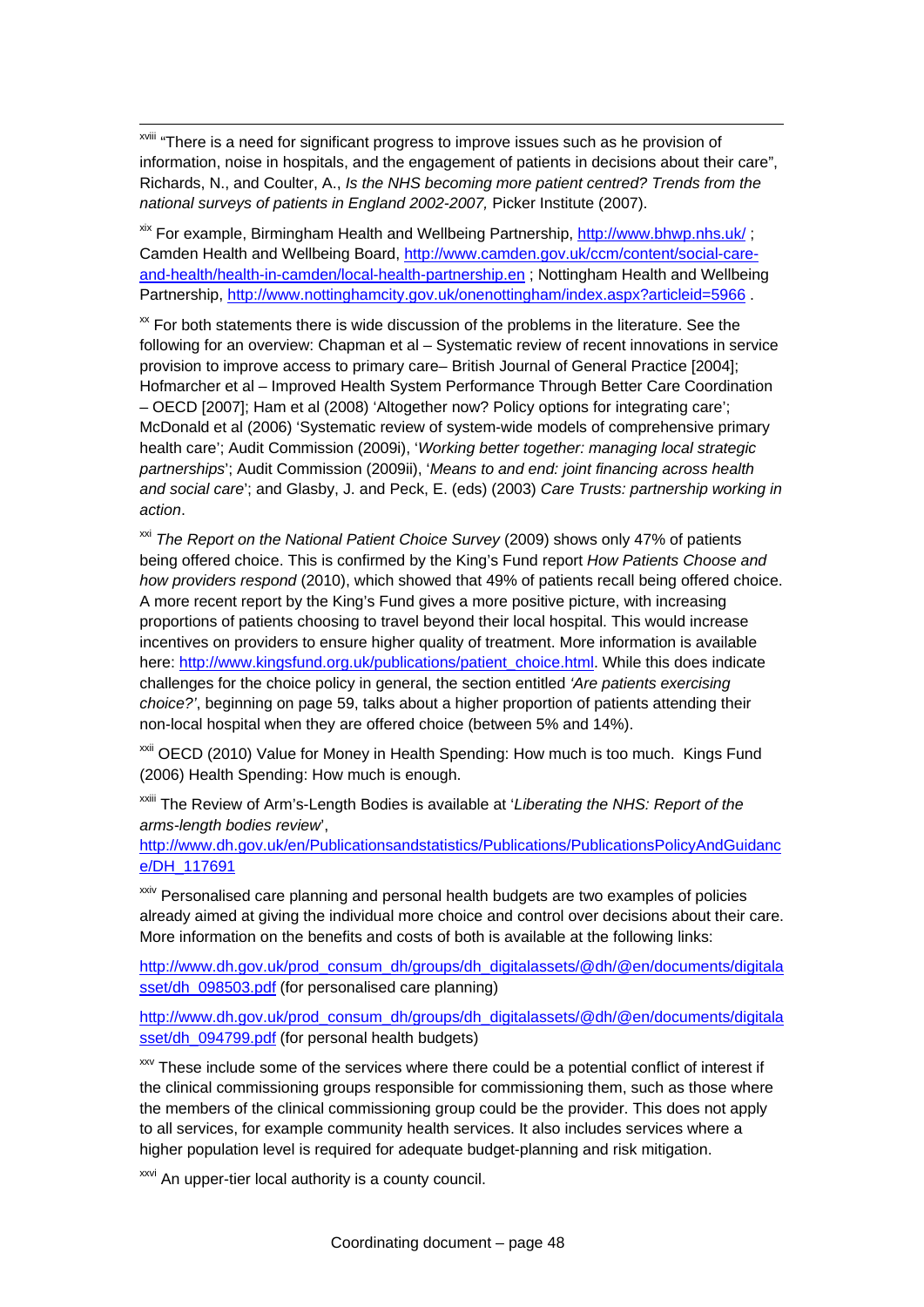xxvii The areas of best-practice tariffs implemented so far are below average cost and will help to deliver higher-quality services.

**xxviii** The Future Forum recommendations about developing the healthcare workforce are not dealt with in this document – more information about the anticipated impact will be published in due course.

xxix

http://www.dh.gov.uk/en/FreedomOfInformation/Freedomofinformationpublicationschemefeed back/FOIreleases/DH\_116520

xxx Any reference to ALBs within this document does not include OHPA

xxxi Within this definition, some of the money that is allocated to ALBs is considered to be frontline service funding. Therefore, while overall ALB funding is £804m (as outlined in Annex E), funding that is assumed to fall into the definition of "admin" is £577m

xxxii Real changes take into account inflation, while nominal changes do not. The nominal reduction in administrative spending is calculated using the GDP deflator, which is available on the Treasury website at [http://www.hm-treasury.gov.uk/data\\_gdp\\_fig.htm.](http://www.hm-treasury.gov.uk/data_gdp_fig.htm)

**xxxiii** The figures in Table 1 are the real reduction in administrative spending that is required to deliver a one-third reduction in administrative spending by 2014/15. This table therefore uses 2010/11 prices, rather than uplifting them for inflation.

xxxiv This figure is for the PCT spending on commissioning, and does not include PCT provider costs.

**xxxv** This includes Connecting for Health and the NHS Institute for Innovation and Improvement

 $xxxv$ <sup>i</sup> As explained in a footnote within the main document, there is the inclusion of £206m contingency funding. This reflects prevailing uncertainty as this is the first time that PCT costs information has been split in this way, and so it is possible that there are costs that have been incorrectly classified. Therefore, at this time the contingency funding is included within the administrative spending baseline. If the figures stated above prove to be 100% correct, then the contingency funding will not be scored as a saving.

xxxvii A figure of £1.9bn reduction in annual admin spend by 2014/15 was originally quoted as the annual saving from 2014/15 onwards. This was the equivalent of the £1.7bn from the January version of the document, but the £1.9bn was in 2014/15 prices rather than 2010/11 prices. The revised figure is £1.5bn in real terms – the Appendix explains exactly why this figure has changed..

xxxviii These figures are from the NHS 2010-11 final accounts summarisation schedules. The £142m for PCTs and £3m for SHAs figures given are those for payments made by PCTs and SHAs to staff who were made redundant in 2010/11. There is also £78m for PCTs and £6m for SHAs for new redundancy provisions. This is for people who will be made redundant in 2011/12. However, as these people will have been in post as of April 2011, they will be included in the workforce figures in Table 3a, and therefore this cost is not included as the predictions of future redundancies are made based on the April 2011 figures.

 $x\text{ axis}$  This is from the Termination Benefits in 2009/10 for PCTs (£6,825k) and SHAs (£266k) accounts, available at:

<http://www.official-documents.gov.uk/document/hc1011/hc04/0410/0410.pdf>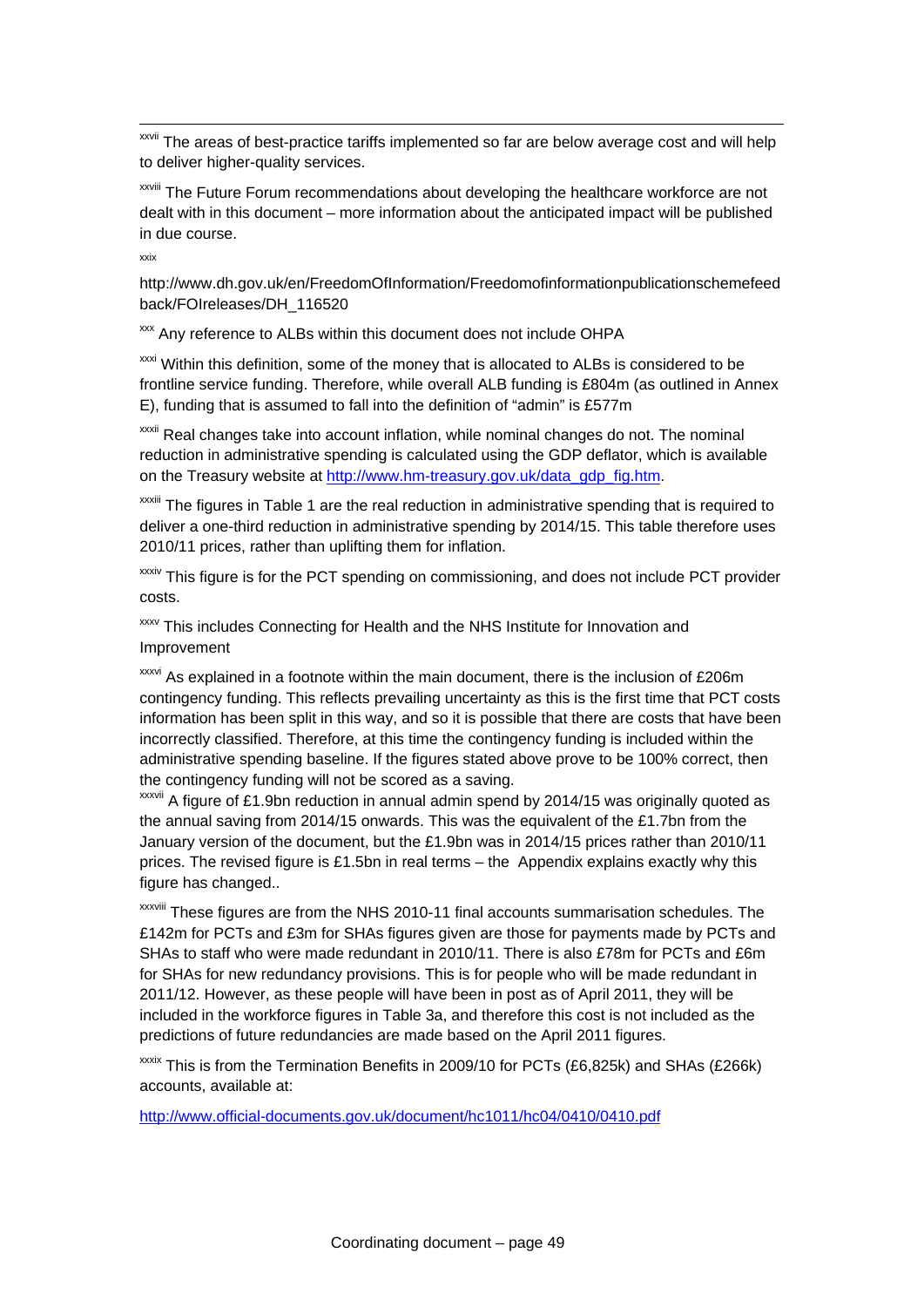$x$ <sup>1</sup> The figure quoted in Annex E for redundancy costs to ALBs is £10.0m, which is for those changes that are proposed within this Bill. More information is available in Annex E about where the other changes proposed by the ALB Review will be occurring.

 $x<sup>iii</sup>$  The costs and figures in this table are based on the following assumptions:

There are differential redundancies across sectors:

1

- Redundancies are phased over more years, so more of the reduction in the workforce is achieved through wastage rather than redundancy. This is, however, counteracted by higher unit costs of redundancy as a result of increased pay pressures in the system;
- A one-third real reduction in running costs over 4 years for the whole non-provider administrative spend;
- The redundancy multipliers (the number of times their salary an individual can expect to receive if they are made redundant) are 1.5 for DH, SHAs and ALBs, and 1.2 for PCTs. These are based on the information available at this stage, including from the Electronic Staff Records database;
- Redundancies are spread evenly throughout the wage structure, across all levels of employment; and
- Natural wastage (the proportion of staff that leaves of their own accord, for example through finding new jobs or through retirement) is 3% per annum.

The big drivers of cost in this table are the redundancy cost multiplier and the wastage assumption. The redundancy cost multiplier is at the top of the scale, making this a high-end estimate – this is because redundancy packages are more attractive to higher paid, longer serving staff. Also, older staff have some pension protection included in the redundancy package. Reducing the multiplier for DH, SHAs and ALBs to 1 and the PCT multiplier to 0.8 would reduce the redundancy costs by £154m.

The wastage assumption is derived from current levels of wastage, estimated at 6%, being halved by the prospect of redundancy packages being made available. The turnover of managers within the NHS is estimated to be around 12.5%. The working assumption within this document is that this is halved during an economic downturn as managers have transferable skills but have fewer opportunities. This is then halved again as fewer staff will choose to leave when there is the prospect of redundancy packages, which gives the assumption of 3% used here. For example, wastage fell by a half in 2006/7 when PCTs were being reorganised and redundancy was made available; doubling the wastage to 6% would reduce costs by £243m.

<sup>xlii</sup> This percentage includes both the reduction in staff numbers from redundancy and those that occur from natural wastage.

xliii The figures for redundancies and redundancy costs in this Table are from the April 2011 baseline. The extra redundancy numbers are those additional to the minimum set out in Table 3b) (8,900) and the total redundancy numbers are those set out in this Table added to those set out in Table 3b). The wastage numbers (5,100) are not assumed to increase, and so are not included.

<sup>xliv</sup> The extra redundancy costs are those additional to the minimum set out in Table 3b), but in this case the total redundancy costs include both those set out in Table 3b) (£448m) as well as those already incurred in 2010/11 (£277m) as set out in Table 3a).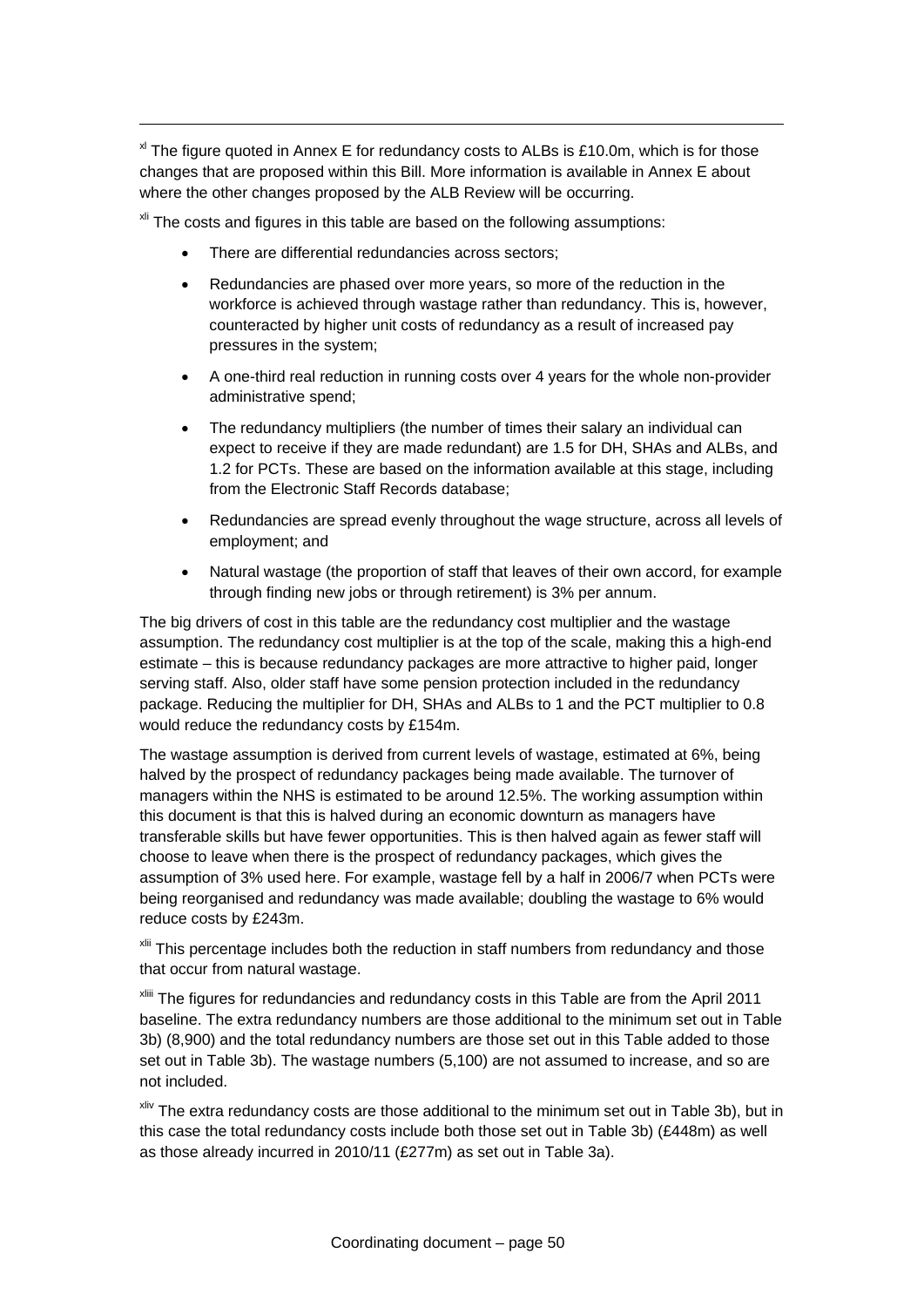x<sup>lv</sup> As discussed in the Appendix to this document, while it is possible to state what the redundancy costs incurred in 2010/11 were, it is not possible to say what the redundancy numbers were with any degree of confidence. Therefore, redundancy numbers are compared to the April 2011 baseline only.

1

xlvi Of the ALB changes, 12 are covered within this Bill and IA. Monitor is covered in Annex B, along with the part of Care Quality Commission (CQC) that pertains to joint licensing. The changes to the National Institute for Health and Clinical Excellence (NICE), the National Information Governance Board (NIGB), the Council for Healthcare Regulatory Excellence (CHRE), the General Social Care Council (GSCC), the Alcohol Education and Research Council (AERC), the Health and Social Care Information Centre (IC), the Appointments Commission (AC), part of National Patient Safety Agency (NPSA), the NHS Institute for Innovation and Improvement (NHSIII) and the rest of the changes to CQC are covered in Annex E. The changes to the Health Protection Agency (HPA) are covered in Annex F.

xlvii Changes as proposed by the ALB Review. Only the changes that are being legislated for within this Bill are included in the Annexes, and within the costs section of this document. The figures quoted here assume that all of the reorganisations proposed within the ALB Review go ahead in that format, and that the HPA and other bodies transfer to the Public Health Service.

xlviii This figure includes only the portion of the Arm's-Length Body Sector that is non-frontline and funded directly.

 $x$ lix This figure includes the £5m transition cost of the organisational change, as outlined in Annex B. Costs around introducing the risk-pool and supporting new FT governance arrangements are not included in this figure.

<sup>1</sup> Some of the Grant In Aid funding that HPA receives is included within the £577m figure. This is the portion of HPA funding that is not for frontline services.

li [http://www.nao.org.uk/publications/0910/reorganising\\_government.aspx](http://www.nao.org.uk/publications/0910/reorganising_government.aspx). This report quotes a figure of £15m per reorganisation, but this also includes redundancy costs which are discussed earlier.

<sup>Iii</sup> A table outlining the breakdown of this figure and the assumptions for the estimated reduction in actual cost relative to the NAO report follows:

| <b>Other Transition Costs</b> | <b>NAO Estimate</b> | <b>Possible DH Variant</b> |
|-------------------------------|---------------------|----------------------------|
| Pay harmonisation             | £1.8m               | £0m                        |
| Staff other                   | £1.8m               | £0.9 <sub>m</sub>          |
| ΙT                            | £3m                 | £3m                        |
| Property                      | £2.3m               | £2.3m                      |
| Corporate functions           | £2.1m               | £1m                        |
| Indirect costs                | £1m                 | £1m                        |
| Branding and communications   | £0.64m              | £0.3m                      |

#### **Table EN1: NAO Estimates of transition costs and DH Equivalents**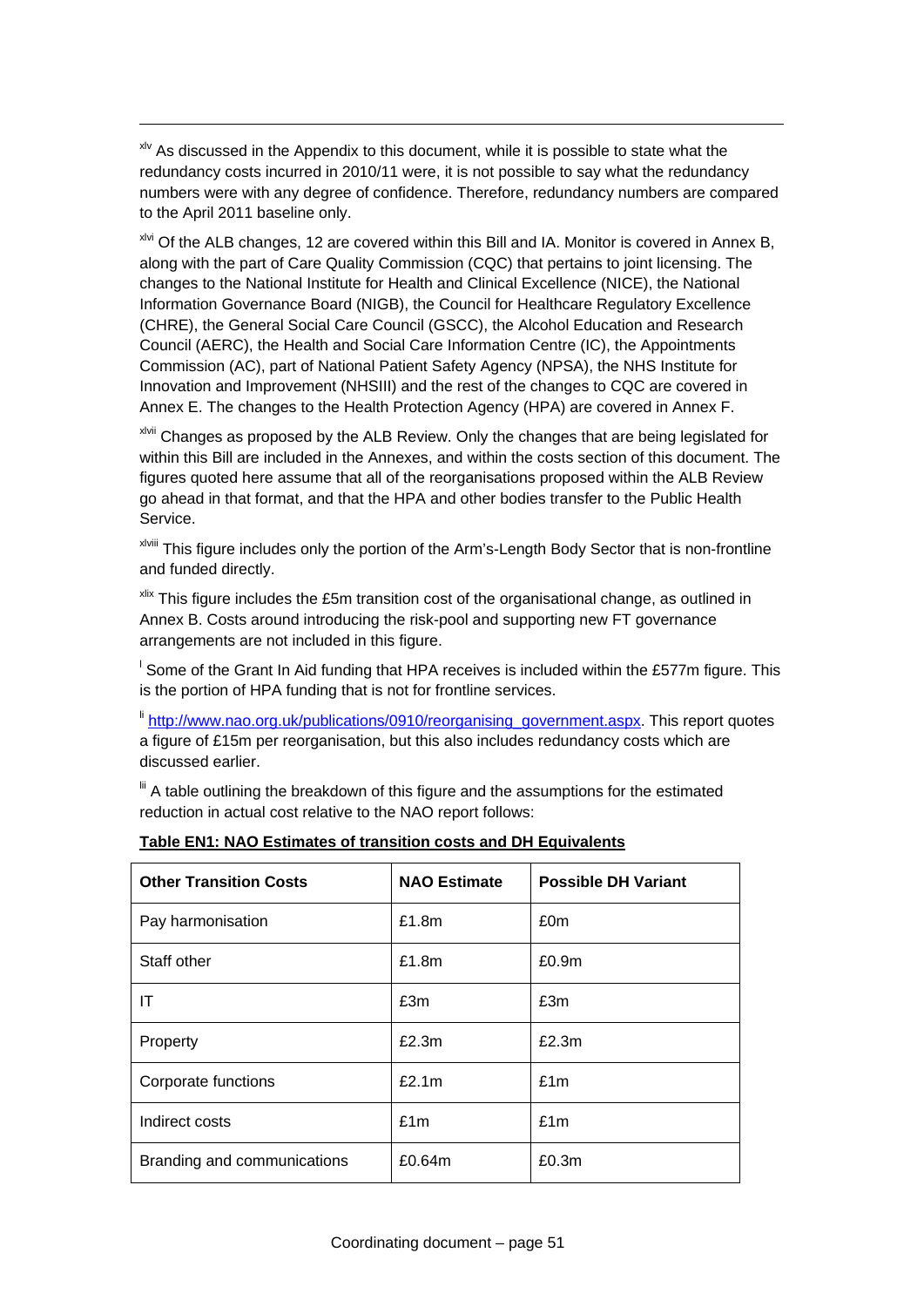| <b>Total</b> | £12.5m | £8.6m |  |
|--------------|--------|-------|--|

The rationale for reducing the costs is that the proposed reorganisations will be undertaken under tighter financial conditions than those considered in the NAO report. The NAO report is also based upon large-scale reorganisations within central government, and so it is assumed that costs of reorganisation will be lower, as per the table above. The £8.6m figure in the above table is therefore taken as the default, unless better information exists. As can be seen above, 62% of this figure (£5.3m) is assumed to be from IT and property costs.

The "property" element is then removed from this, as it goes into the estates costs in total, which gives a figure of £6.3m for reorganisation excluding estates – as for the transfer from SHAs to the NHS Commissioning Board, for example.

liii To make estimations about the overall non-redundancy costs associated with the restructuring, assumptions are needed about the total numbers of reorganisations. The numbers used are assumed because within the NAO report, a merger and a de-merger are described as one reorganisation. This means that the total non-redundancy costs assumed of the reorganisation are as follows:

| <b>Sector</b>                                   | <b>Number</b> | Cost per reorganisation (£m)                              |
|-------------------------------------------------|---------------|-----------------------------------------------------------|
| Abolition of 151 PCTs                           | 151           | 1.7 (= £257m in total)                                    |
| Abolition of 10 SHAs                            | 1             | 6.3                                                       |
| ALBs From 18 to 8                               | 8             | Variable - 20.5 total assumed<br>attributable to the Bill |
| Reduction of NHS management within<br><b>DH</b> |               | 5                                                         |
| <b>Total</b>                                    | 161           | 289                                                       |

| Table EN2: Estimated number of reorganisations, and total non-redundancy costs of |
|-----------------------------------------------------------------------------------|
| reorganisation                                                                    |

Estates costs are not included in the figures above, and are displayed separately in Table 5 of the coordinating document. The number of reorganisations assumed is based on the following:

- Abolition of SHAs assumed to be one reorganisation because the majority of SHA functions are transferring into one organisation (the NHS Commissioning Board);
- Abolition of PCTs assumed as 151 reorganisations, because the majority of PCT functions are assumed to transfer to clinical commissioning group;
- 18 to 8 ALBs assumed as 8 reorganisations (This assumes that the changes go ahead as described within the ALB Review, and with HPA and other bodies transferring to the Public Health Service); and
- Reduction of NHS management within DH assumed to be one reorganisation (The IT costs included within this figure are £3m, as per Table EN1. There is, however, a significant range of IT costs within the NAO report, though this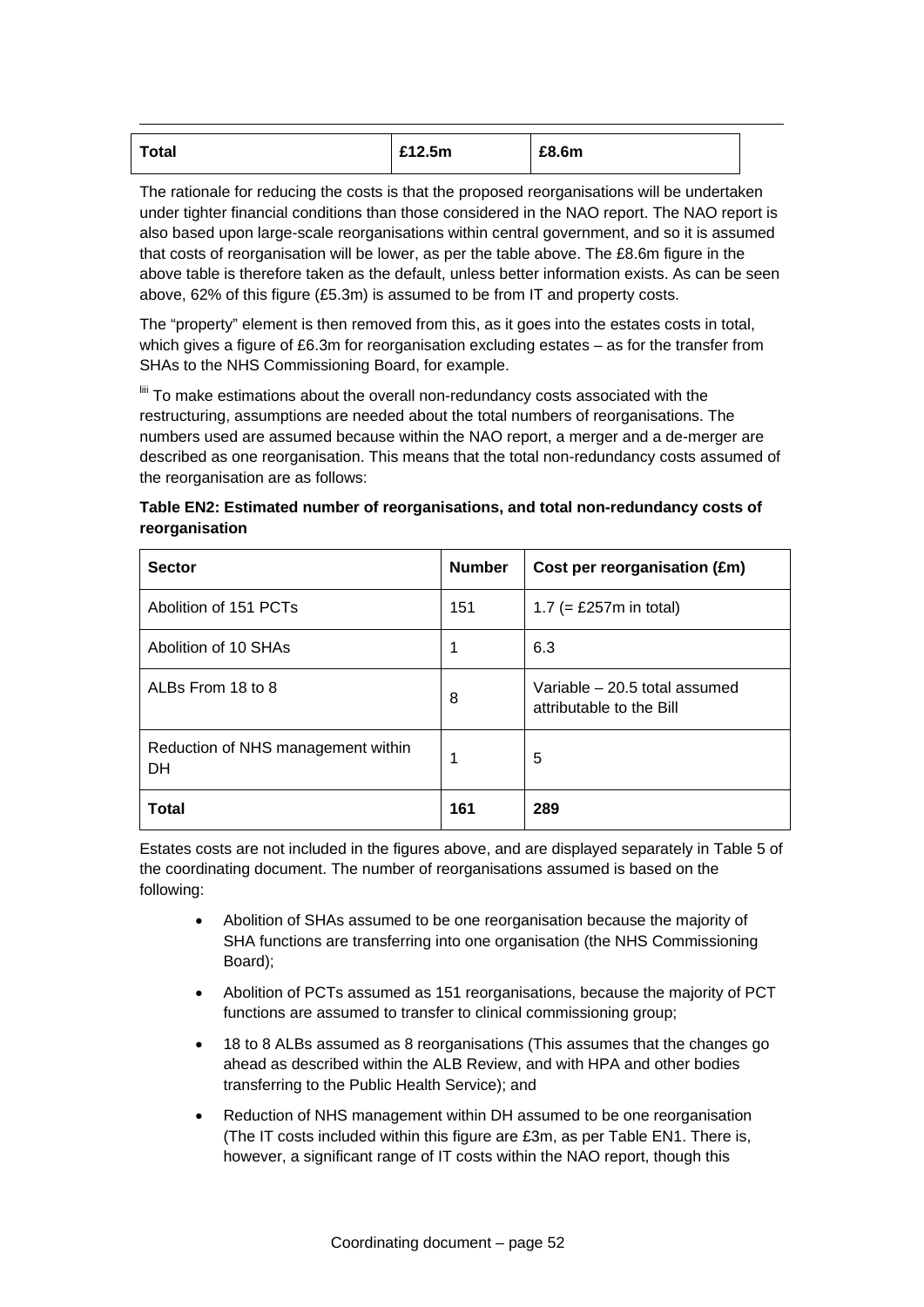remains our best estimate at this stage. The final cost will vary depending on the number of people and the type of the transfer involved.

 $\frac{1}{2}$  Financial costs and benefits rather than opportunity costs and benefits are used to be absolutely clear about the costs that are expected to be incurred and the benefits that are expected to accrue as a result of the changes, and to be clear about the scale of the costs associated with the transition. Therefore, costs and benefits are not multiplied by 2.4, as the figures quoted in some of the Annexes are.

 $\mu$  Published 12 July 2010, and available at http://www.dh.gov.uk/en/Healthcare/LiberatingtheNHS/DH\_122624

1

<sup>Mi</sup> This EA does not address the proposed abolition of the Office of the Health Professions Adjudicator. A separate Impact Assessment and Equality Impact Assessment is available at http://www.dh.gov.uk/en/Consultations/Responsestoconsultations/DH\_122293

lvii http://www.dh.gov.uk/en/Consultations/Liveconsultations/DH\_119651

lviii http://www.dh.gov.uk/en/Publichealth/Healthyliveshealthypeople/index.htm

 $\frac{1}{x}$  From April 2012, the ban on age discrimination in provision of goods, facilities, services and public functions will be implemented.

lx <http://www.legislation.gov.uk/ukdsi/2011/9780111512951>

<sup>lxi</sup> http://www.dh.gov.uk/en/Consultations/Liveconsultations/DH\_119651

lxii http://www.dh.gov.uk/en/Consultations/Responsestoconsultations/DH\_128838 lxiii

http://www.dh.gov.uk/prod\_consum\_dh/groups/dh\_digitalassets/@dh/@en/@ps/documents/di gitalasset/dh\_118053.pdf

<sup>Ixiv</sup> EDS is designed to help NHS organisations meet their legal requirements under the Equality act and Human Rights Acts as well as helping NHS organisations to reduce health inequalities faced by disadvantaged and protected groups.

<sup>Ixv</sup> Where costs are incurred for both the old and the new system, as it is not realistic that one system can stop as the other starts. There will be an overlap here, and the longer this overlap is the higher the associated costs will be.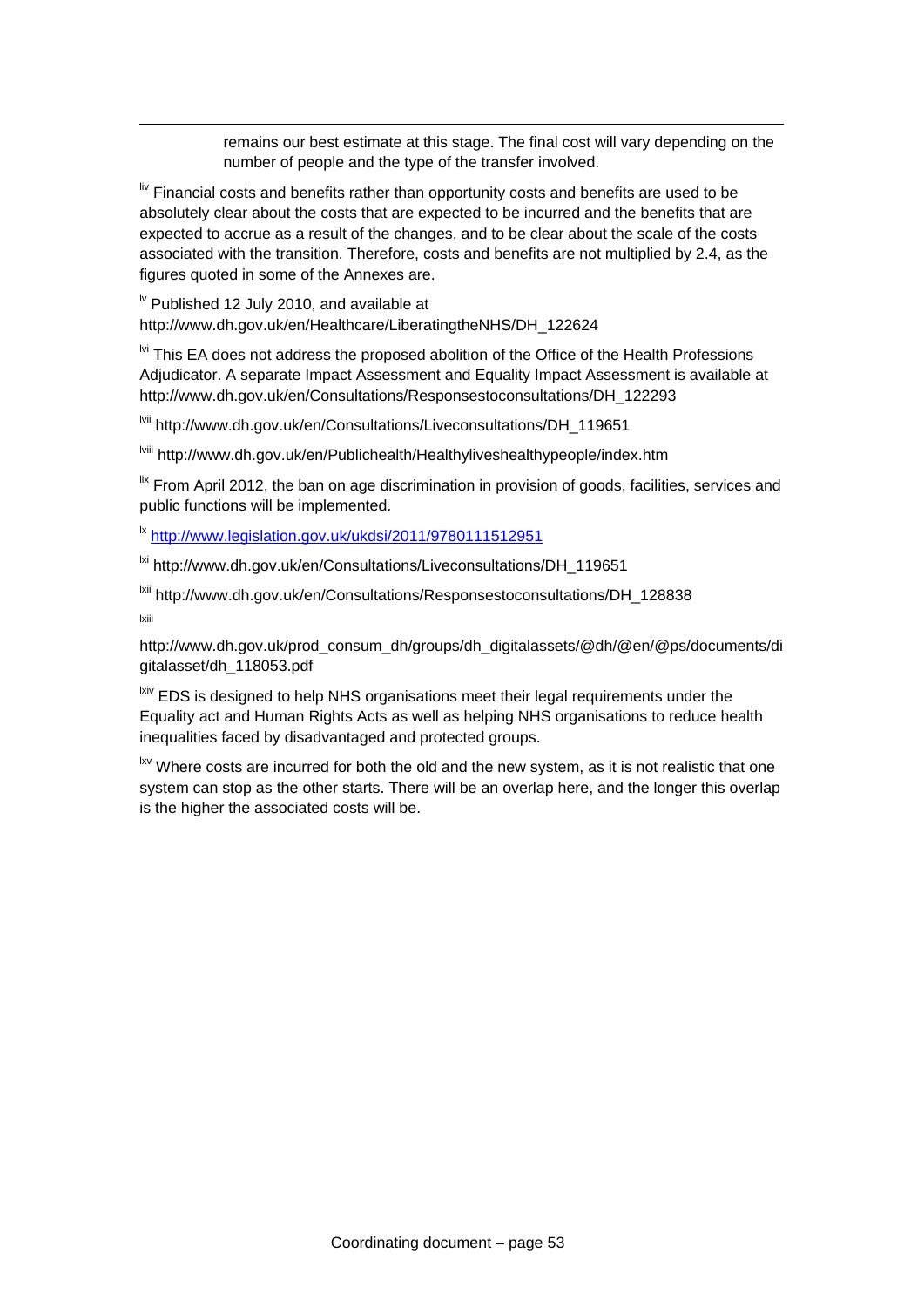#### **Appendix – differences in figures**

- 1. This Appendix displays the differences between the figures that were stated in the coordinating document for the Health and Social Care Bill in January, and those within the revised document. It explains why these differences have come about. The purpose of it is to be entirely transparent about what changes to the Bill have results in changes to the projected costs and benefits, and to separate this from where figures have changed as a result of more information becoming available.
- 2. This Appendix therefore goes through each of the tables included within the coordinating document, highlighting what changes have been made since the January document and what these changes have come from. This is structured in the same way as the coordinating document, beginning firstly with the costsavings associated with the changes, followed by the costs, which are in turn split into redundancy and non-redundancy costs.
- A Cost-savings resulting from the reduction in administrative spending

| £millions, 2010/11 prices  | <b>Baseline spend in</b>    | <b>Baseline spend in</b> |  |
|----------------------------|-----------------------------|--------------------------|--|
|                            | <b>January version (£m)</b> | latest version (£m)      |  |
| <b>SHAs</b>                | 353                         | 456                      |  |
| <b>PCTs</b>                | 3,588                       | 2,749                    |  |
| <b>ALBs</b>                | 522                         | 577                      |  |
| NHS Leadership plus DH     | 612                         | 512                      |  |
| Contingency                | O                           | 206                      |  |
| <b>Total</b>               | 5,075                       | 4,500                    |  |
| <b>One-third reduction</b> | 1,692                       | 1,500                    |  |

## **Table 1: Comparison of baseline administrative spending in 2010/11, and onethird reduction**

- 3. The latest baseline figure is lower than was estimated within the previous version, as some of the individual figures have changed:
	- For SHAs, the baseline has been re-calculated to be £456m rather than £353m. This is mainly because some of the staff working on the administration of the Multi-Professional Education and Training (MPET) levy were originally captured as programme funding and therefore not included in the non-frontline administrative spending. These are now correctly classed as admin. Also, the SHA baseline in the January document was based on projections, but now there are actual reported figures available.
	- The PCT figure has been re-calculated to be £2,749m rather than £3,588m. The original figure was based on assumptions that split out PCT commissioning and providing figures. There is now more information available than there was when the original document was published,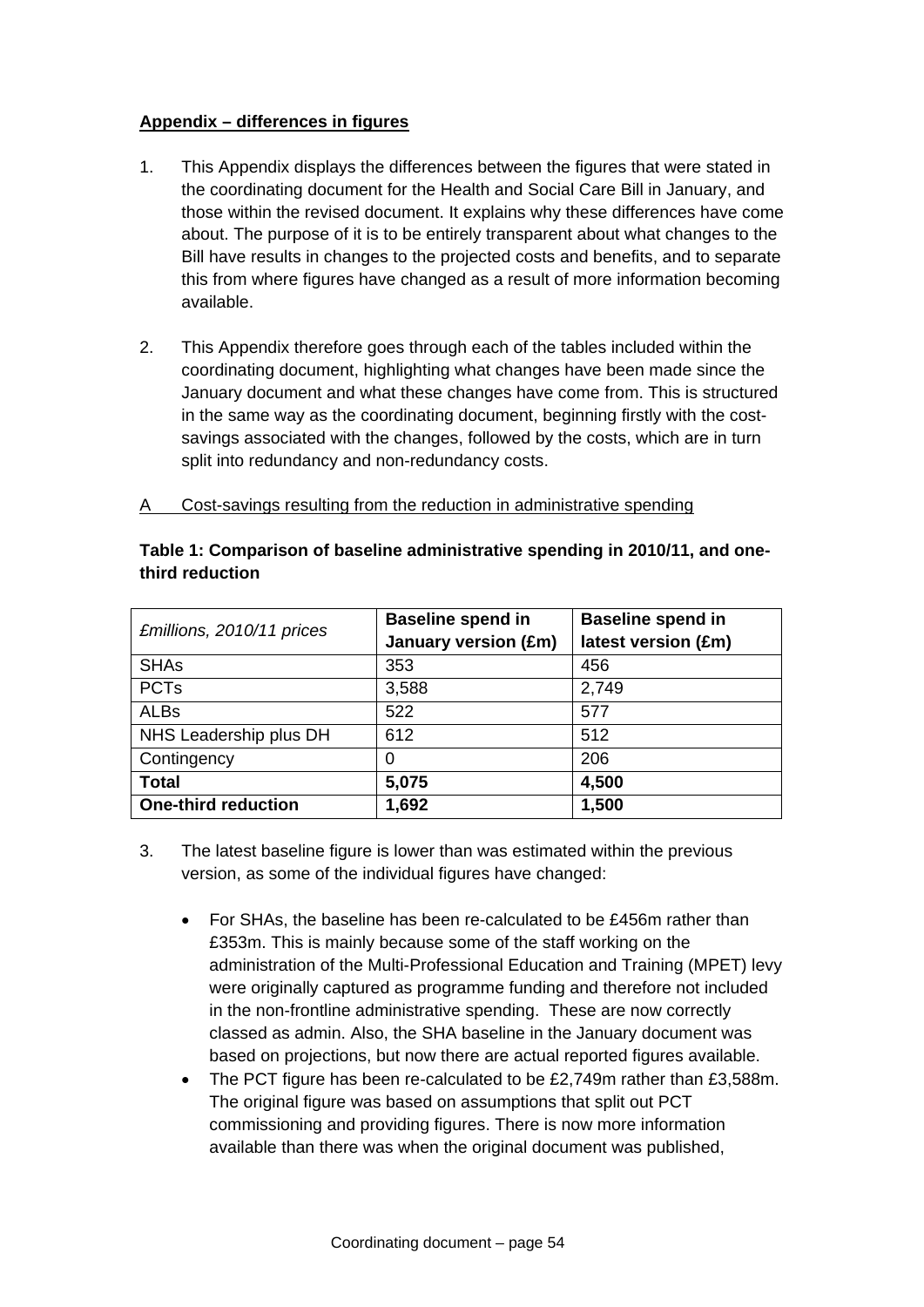allowing us to refine this estimate. This is from the first data collection that separately identified staff working in the commissioning arm of PCTs.

- For ALBs and NHS Leadership plus DH, the NHS Institute for Innovation and Improvement is now included in the ALB sector rather than the NHS Leadership section. The DH figure has also changed slightly as some of the Connecting for Health programme costs were incorrectly scored as administration.
- As explained in a footnote within the main document, a contingency margin of £206m has been included in the baseline. This partly reflects some remaining uncertainty on the baseline administration costs of organisations other than PCTs (PCTs are dealt with below). It also allows a prudent margin against unforeseen cost pressures that might arise over the course of any financial year. Therefore, at this time the contingency margin is included within the administrative costs baseline. If the figures stated above prove to be 100% correct, then the contingency funding will not be scored as a saving.
- 4. This information is from financial data reporting the 2010/11 spend. This data was not available in January as the financial year was not complete so projections from 2009/10 spend data was used. Furthermore, the data collection was more sophisticated in 2010/11 as for the first time, it allowed splitting of PCT expenditure into its constituent parts of commissioning, which is included within the administrative baseline figure, and provision, which is not.
- 5. The total of the 2010/11 baseline has been affected by a reduction of £240m in the administrative element - since, while £2,749m was provided for, only £2,409m was actually spent. This is because PCTs went further and faster than anticipated, and began reducing their staff numbers in anticipation of the proposed changes. As this is as a result of the White Paper and the legislation, this has been included within the baseline – so, £240m from PCT administrative spending is included within the savings, set out in table 2a below. The PCT baseline also includes £100m contingency, which is to allow for this being the first year of the information being split between PCT commissioning and provision: there may be some costs which have been attributed to the wrong expenditure category.
- 6. The following tables explain what has changed in Table 2 in the coordinating document. Table 2a below replicates that which is included in the latest version, while Table 2b below is that which was included within the coordinating document in January:

## **Table 2a): Cost saving from the reduction in administrative spending, 2010/11 – 2014/15 (latest version)**

| £millions, 2010/11 prices                        |         |                                       |       |       |       |
|--------------------------------------------------|---------|---------------------------------------|-------|-------|-------|
| Year                                             | 2010/11 | 2011/12   2012/13   2013/14   2014/15 |       |       |       |
| Administrative running costs at<br>2010/11 level | 4,500   | 4.500                                 | 4,500 | 4,500 | 4,500 |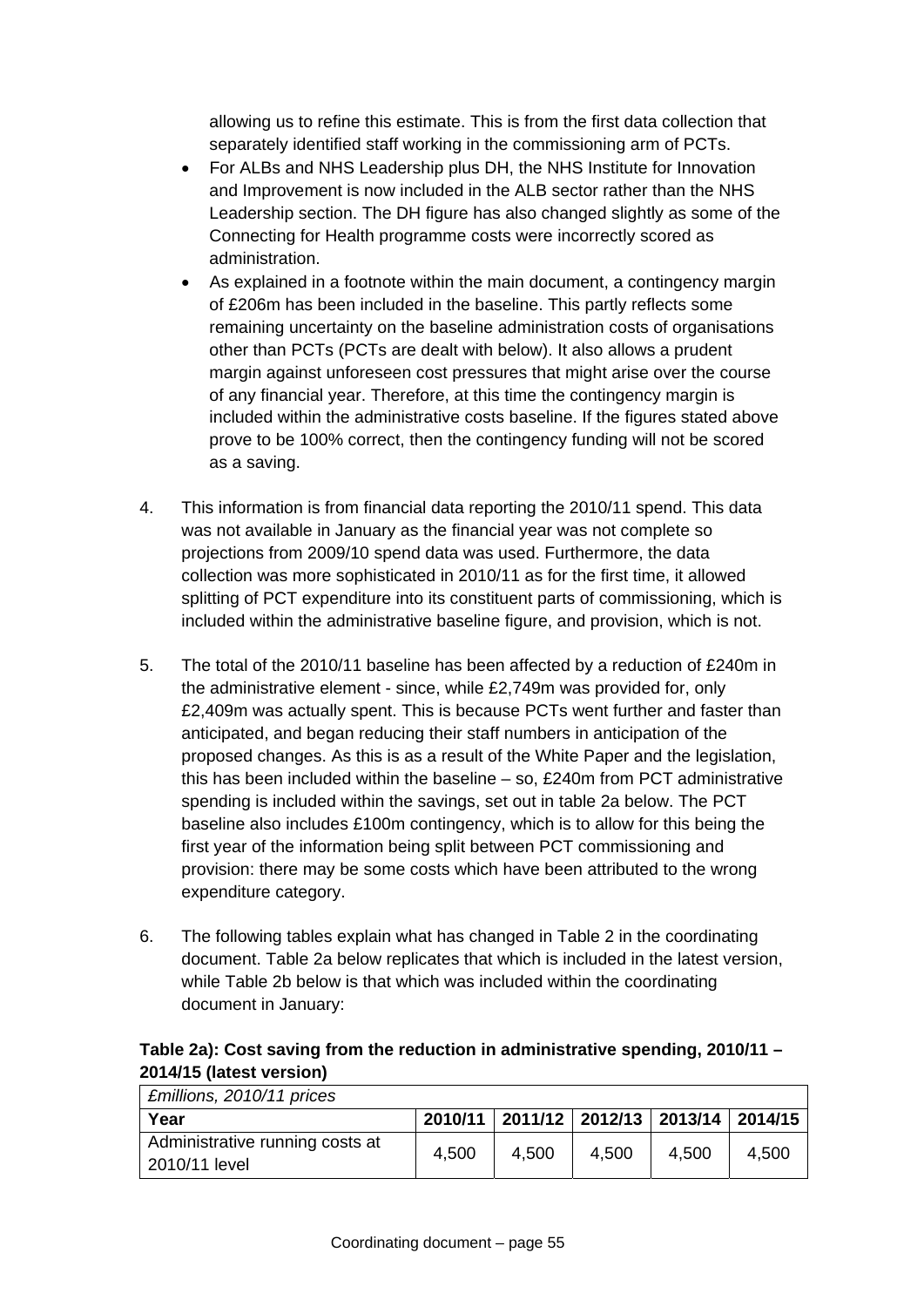| Real administrative running costs | 4,260 | 3,857 | 3,613 | 3,281 | 3,000 |
|-----------------------------------|-------|-------|-------|-------|-------|
| Saving per annum                  | 240   | 643   | 887   | 1.219 | 1,500 |
| Proportion of the final savings   |       |       |       |       |       |
| achieved by each year (i.e. speed | 15%   | 43%   | 59%   | 81%   | 100%  |
| of trajectory)                    |       |       |       |       |       |

## **Table 2b): Cost saving from the reduction in administrative spending, 2010/11 – 2014/15 (January version)**

| £millions, 2010/11 prices                                                              |         |         |         |         |         |
|----------------------------------------------------------------------------------------|---------|---------|---------|---------|---------|
| Year                                                                                   | 2010/11 | 2011/12 | 2012/13 | 2013/14 | 2014/15 |
| Administrative running costs at<br>2010/11 level                                       | 5,075   | 5,075   | 5,075   | 5,075   | 5,075   |
| Real administrative running costs                                                      | 5,075   | 4,414   | 3,837   | 3,471   | 3,383   |
| Saving per annum                                                                       | 0       | 661     | 1,238   | 1,604   | 1,692   |
| Proportion of the final savings<br>achieved by each year (i.e. speed<br>of trajectory) | 0       | 39%     | 73%     | 95%     | 100%    |

- 7. As discussed above, the changes in the administrative baseline are as a result of more information now being available. This has reduced the annual saving by 2014/15 from £1.7bn to £1.5bn. The total savings over the 5 years from 2010/11 to 2014/15 have also fallen from £5,195m to £4,489m, a difference of £706m.
- 8. Part of this is because of the reduction in the administrative spending baseline. In addition, the trajectory has also been revised to spread the savings more evenly over the period to 2014/15, as discussed within paragraphs 50-60 in the coordinating document. In order to come up with a cost figure for the revised trajectory, the trajectory from table 2b above is applied to the baseline from table 2a. This is displayed in table 2c below, which gives the same proportionate reductions from year-to-year as are displayed in table 2b, but with the revised baseline:

## **Table 2c): Cost saving from the reduction in administrative spending, 2010/11 – 2014/15 (new baseline with old trajectory)**

| £millions, 2010/11 prices         |         |         |         |         |         |  |
|-----------------------------------|---------|---------|---------|---------|---------|--|
| Year                              | 2010/11 | 2011/12 | 2012/13 | 2013/14 | 2014/15 |  |
| Administrative running costs at   |         |         |         |         |         |  |
| 2010/11 level                     | 4,500   | 4,500   | 4,500   | 4,500   | 4,500   |  |
| Real administrative running costs | 4,500   | 3,914   | 3,402   | 3,078   | 3,000   |  |
| Saving per annum                  | 0       | 586     | 1,098   | 1,422   | 1,500   |  |
| Proportion of the final savings   |         |         |         |         |         |  |
| achieved by each year (i.e. speed | 0       | 39%     | 73%     | 95%     | 100%    |  |
| of trajectory)                    |         |         |         |         |         |  |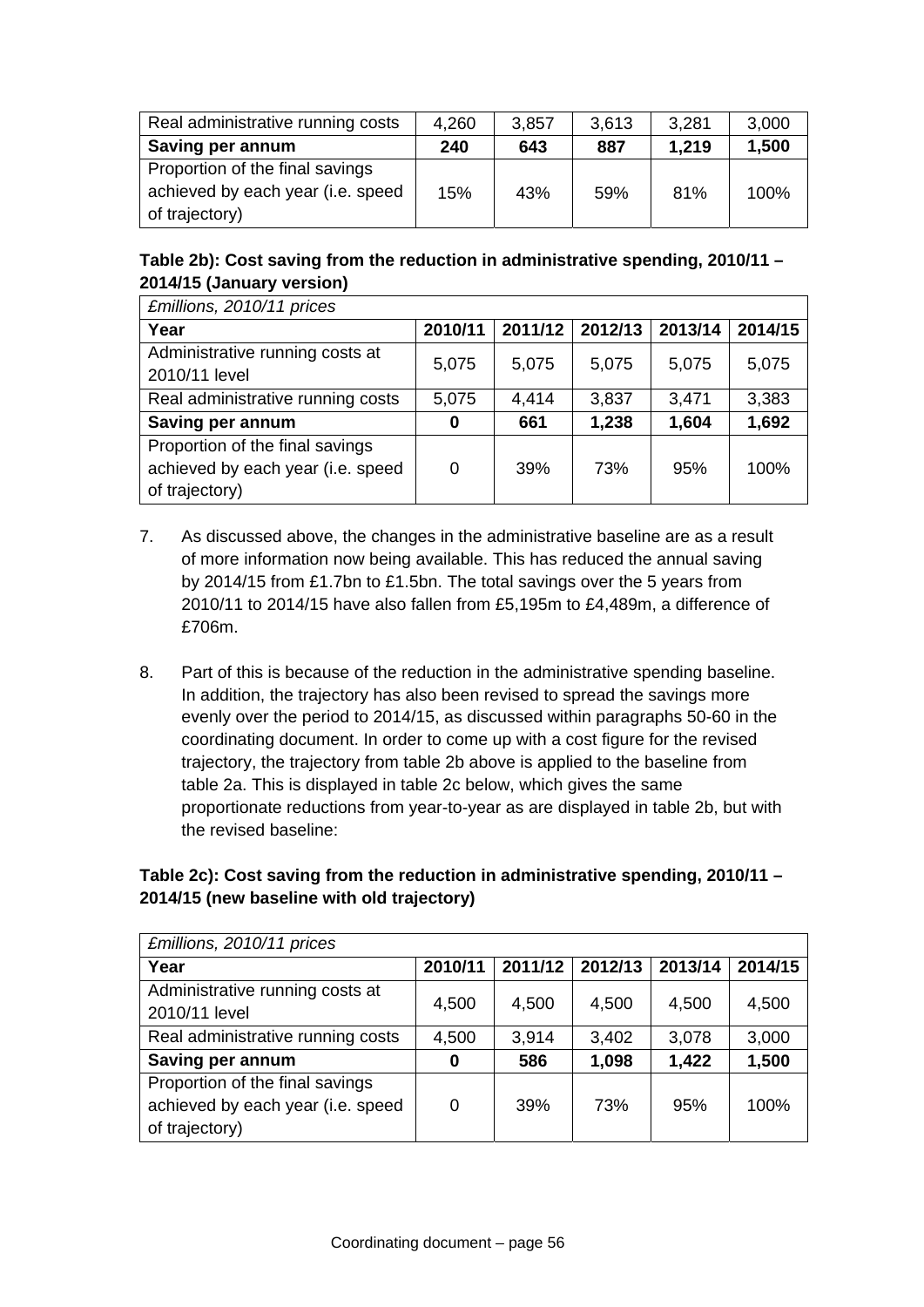9. Comparing the savings per annum of tables 2a and 2c gives us a total reduction in cost-saving resulting from the delay in the trajectory. This amounts to £117m. This means that the other £589m reduction in the cost-saving is a result of the re-calculation of the administrative spending baseline. It is unlikely that the estimates are completely accurate, given the uncertainty, so it will be safer to round the figures calculated to £600m as a result of the re-calculation of the administrative spending baseline, and £100m as a result of the delayed trajectory.

#### B Redundancy costs resulting from the reforms

10. The following tables discuss what has changed since the January document about redundancy numbers, and the costs associated with them. The first table, 3a, begins with the comparison between staff numbers:

|                                  | <b>Baseline staff</b><br>(Original document) | <b>Staff (As at April</b><br>2011) | <b>Redundancy costs</b><br>incurred 2010/11 (£m) |
|----------------------------------|----------------------------------------------|------------------------------------|--------------------------------------------------|
| <b>SHAs</b>                      | 3,100                                        | 3,800                              |                                                  |
| <b>PCTs</b>                      | 50,400                                       | 34,500                             | 142                                              |
| <b>ALBs</b>                      | 4,700                                        | 5,800                              | 29                                               |
| <b>NHS Leadership</b><br>plus DH | 6,000                                        | 4,200                              | 21                                               |
| <b>Total</b>                     | 64,200                                       | 48,300                             | 195                                              |

## **Table 3a): Staff estimates in January document and from April 2011, and redundancy costs incurred so far**

- 11. This table shows the differences in staff numbers. Those for the January document were based on estimates of people in post halfway through 2010/11, while those for April 2011 are based on DH data collection of staff employed at April 2011. They are therefore not directly comparable as they are at different times, but there are other explanations for the differences as well:
	- as with the administrative spending for SHAs, some staff funded out of MPET were not previously classed as admin;
	- for PCTs, the figure is significantly lower. The January estimate was based on information that did not accurately break down PCT running costs or staff numbers between commissioning and provision functions. This means that assumptions were made, which have proved to be incorrect. This includes the assumption that commissioning and provision staff in PCTs received equivalent pay, whereas in fact the average wage was higher in the commissioner arm than the provider arm. The staff numbers are also lower due to some staff who are delivering public health functions being incorrectly classified as admin. Finally, the reduction in staff numbers in 2010/11 was much higher than anticipated. All of these factors serve to reduce the figure that was published in January.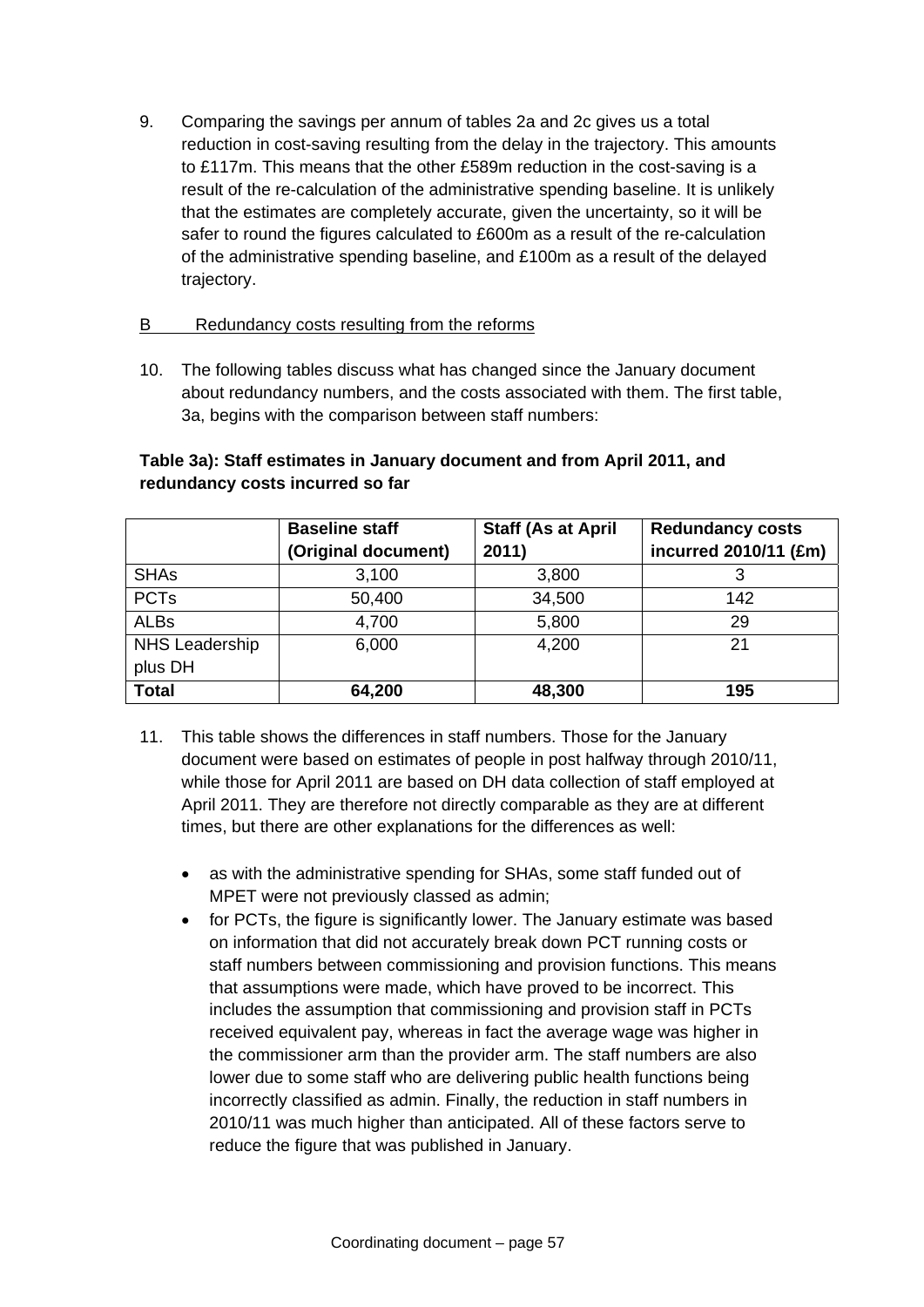- the figure for NHS Leadership plus DH is much lower as a result of major reductions in the numbers of programme funded workers and the voluntary exit scheme. In addition, the figures for Connecting for Health that are included in this are now based on staff numbers, rather than a budget divided by a unit cost.
- 12. It is difficult to estimate what of the difference in the figures is a result of redundancies between the two measuring points and what is as a result of misestimation. Based on the redundancy costs incurred in 2010/11, it is possible to make an estimate of the number of staff who were made redundant in 2010/11: however, this will not be reliable as there is not enough information to be able to make assumptions about redundancy multipliers.
- 13. The estimates of the timing of staff redundancies in the January document were arbitrary – it was assumed that all redundancies would occur in 2011/12 and 2012/13. This was a simplifying assumption to allow the estimation of redundancy numbers and the costs associated with them.
- 14. The following tables compare figures for redundancies and redundancy costs between the January document and the latest versions. This is Table 3 from the January version, combined with Table 4. This is because the January document assumed a 40% staff reduction in PCTs and SHAs, to give the NHS Commissioning Board and clinical commissioning groups flexibility about who to employ (Table 4 displayed a range from 50% - 70% of PCT and SHAS staff being employed in new organisations, with 60% used as the best estimate). The second table is Table 3c from the latest version of the document:

|                       | <b>Baseline</b><br>staff | Total<br>redundancy<br>costs (£m) | <b>Total</b><br>redundancy<br>numbers | Wastage<br>numbers | <b>Total</b><br>reduction<br>percentage |
|-----------------------|--------------------------|-----------------------------------|---------------------------------------|--------------------|-----------------------------------------|
| <b>SHAs</b>           | 3,100                    | 59                                | 1,000                                 | 200                | 40%                                     |
| <b>PCTs</b>           | 50,400                   | 768                               | 17,400                                | 2,800              | 40%                                     |
| <b>ALBs</b>           | 4,700                    | 84                                | 1,100                                 | 300                | 29%                                     |
| <b>NHS Leadership</b> | 6,000                    | 114                               | 1,400                                 | 300                | 29%                                     |
| plus DH               |                          |                                   |                                       |                    |                                         |
| <b>Total</b>          | 64,200                   | 1,024                             | 20,900                                | 3,600              | 38%                                     |

# **Table 3b): Comparison of redundancy numbers and costs - figures from January document.**

15. This table was not included within the original document – it is an amalgamation of the tables 3 and 4 that were included. Table 3b here breaks it down slightly further than the previous tables did, to give the split between PCTs and SHAs.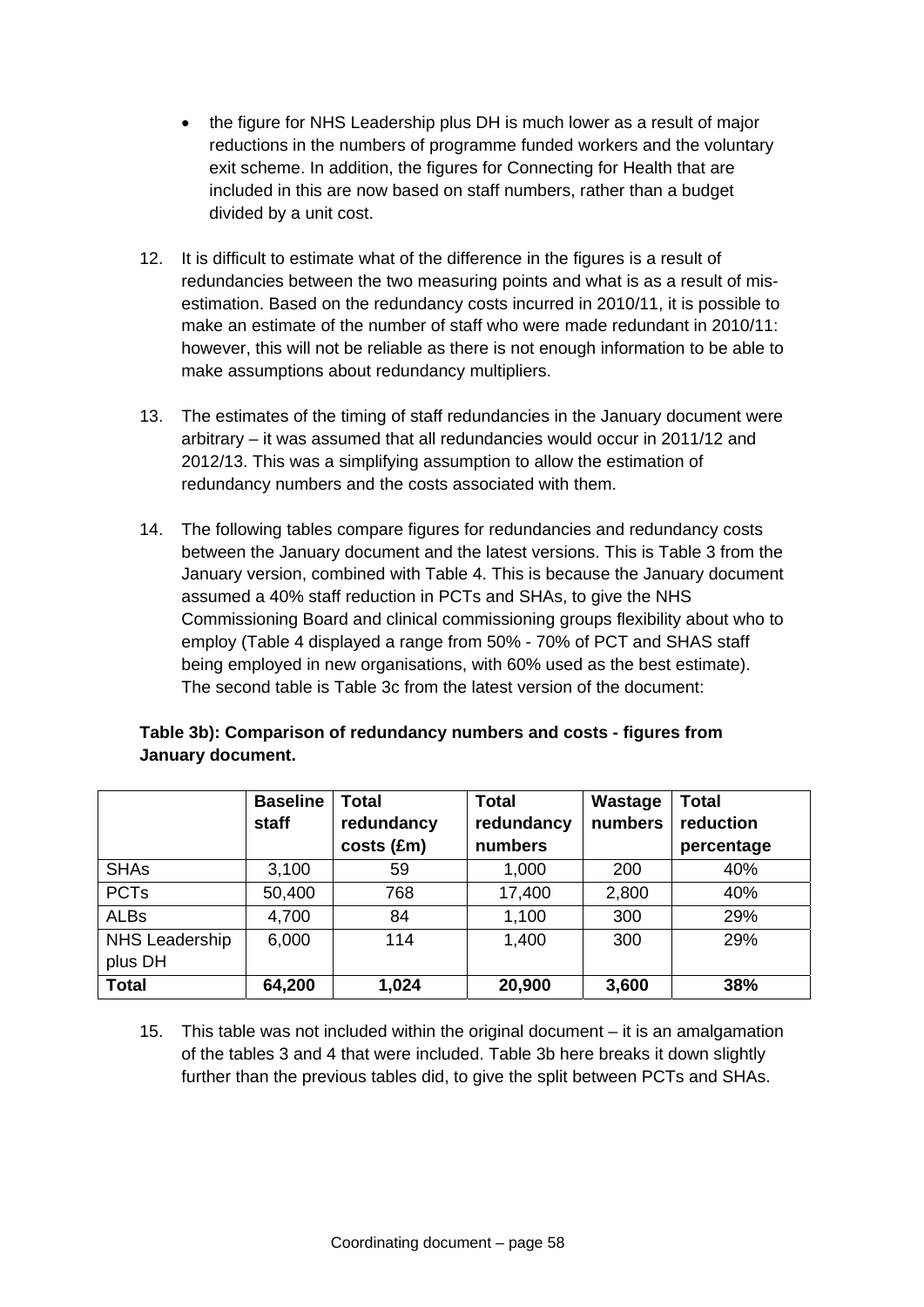|                       | <b>Baseline</b><br>staff | <b>Total</b><br>redundancy<br>costs (£m) | <b>Total</b><br>redundancy<br>numbers | Wastage<br>numbers | <b>Total</b><br>reduction<br>percentage |
|-----------------------|--------------------------|------------------------------------------|---------------------------------------|--------------------|-----------------------------------------|
| <b>SHAs</b>           | 3,800                    | 84                                       | 1,000                                 | 400                | 27%                                     |
| <b>PCTs</b>           | 34,500                   | 634                                      | 11,300                                | 3,500              | 33%                                     |
| <b>ALBs</b>           | 5,700                    | 40                                       | 200                                   | 600                | 15%                                     |
| <b>NHS Leadership</b> | 4,200                    | 51                                       | 400                                   | 500                | 21%                                     |
| plus DH               |                          |                                          |                                       |                    |                                         |
| <b>Total</b>          | 48,300                   | 810                                      | 12,900                                | 5,000              | 29%                                     |

## **Table 3b): Comparison of redundancy numbers and costs – latest figures**

- 16. As can be seen, the figures have changed. The baseline staff numbers have been discussed above. For other figures:
	- The PCT multiplier has reduced from 1.5 to 1.2 in light of better information from the Electronic Staff Records database. Similarly, the DH multiplier has been reduced from 2.0 to 1.5 in light of more information that is now available. This reduces the redundancy costs;
	- Redundancies are phased over more years, which leads to more natural wastage and lower redundancy numbers, but higher unit costs of redundancy doe to pay pressures in the system; and
	- Differential reductions across sectors.

## C Non-redundancy costs resulting from the reforms

17. The following table is for the January document, and summarises the estimated non-redundancy costs across sectors. This was Table 5 of the January impact assessment, and is compared to the revised Table 5 of the new version:

## **Table 5: Non-redundancy costs associated with the changes proposed within the Health and Social Care Bill (January version)**

| £millions, 2010/11 prices                             |                  |
|-------------------------------------------------------|------------------|
| <b>Sector</b>                                         | Non-redundancy   |
|                                                       | transition costs |
| <b>Abolition of PCTs</b>                              | 323              |
| <b>Abolition of SHAs</b>                              | 26.6             |
| ALBs, of which:                                       |                  |
| - Monitor (Annex B)                                   | 12               |
| - ALBs (Annex E)                                      | 7.8              |
| - HPA and other bodies (Annex F)                      | Not included     |
| DH and NHS leadership to Commissioning Board & New DH | 8.6              |
| <b>Total</b>                                          | 377              |